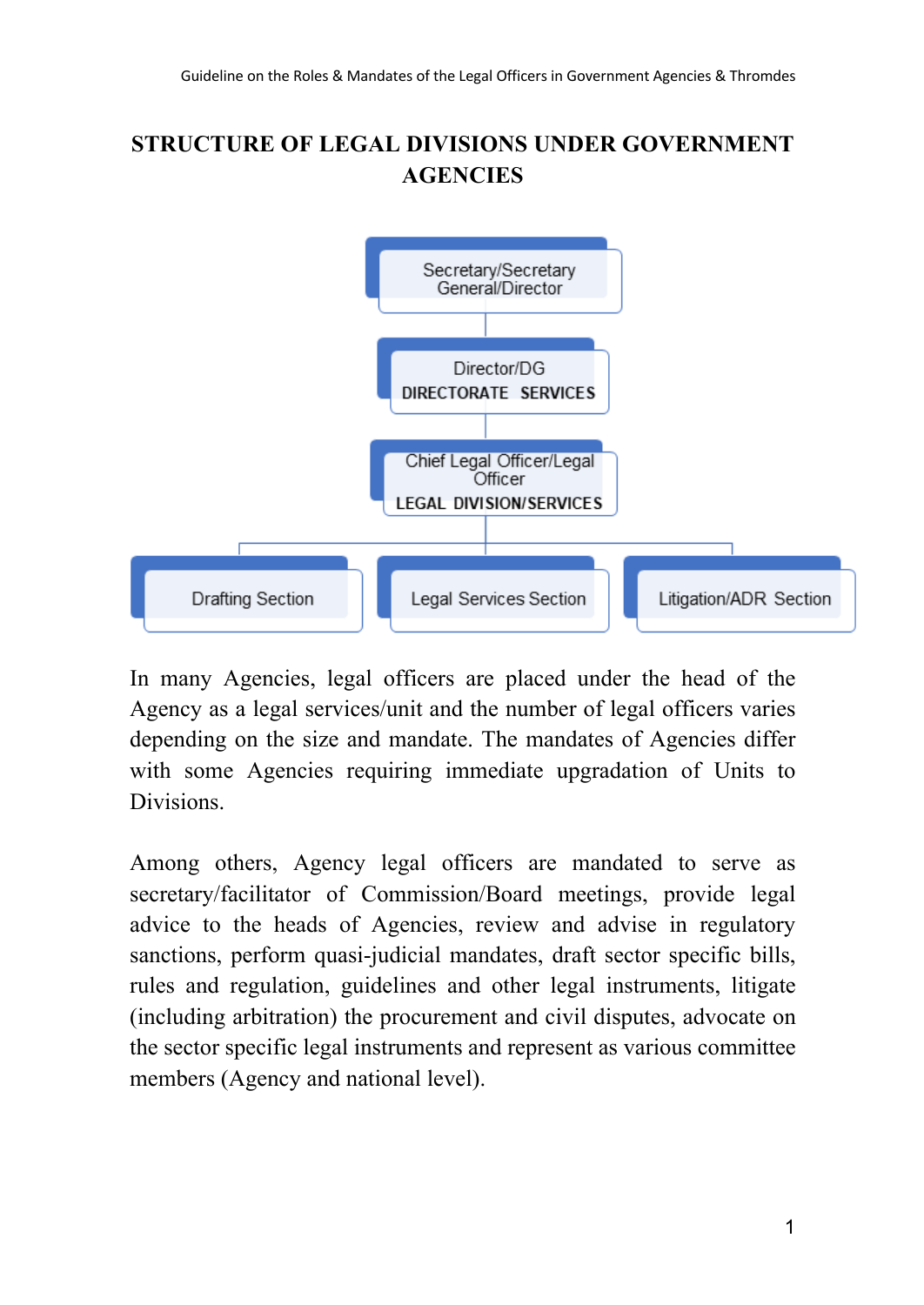Contemplation of the existing human resources and Agency mandates, would lead us to observe a shortage of legal personnel in one or the other Agency. It is therefore, appropriate and timely to intervene so as to have proportionate human resources in Agencies at par with their mandates. Development of a consistent Organizational structure for all Legal Officers serving in the Agencies would not only help address this, but also serve to enhance Agency specific skills and specialization.

# **ROLES AND MANDATES FOR ANTI-CORRUPTION COMMISSION (ACC)**

#### **Support the Prosecution of criminal cases**

- 1. Serve as the focal point of the case referred to the OAG.
- 2. Liaise with, and provide support to the OAG with respect to cases referred for prosecution.

#### **Litigation of Civil cases**

- 1. Institute civil cases before Courts or arbitral tribunals on behalf of the ACC.
- 2. Represent the ACC before Courts or arbitral tribunals in civil cases.

# **Advisory and Legal Service**

- 1. Coordinate and conduct investigations for the matters referred to the ACC by any other agencies.
- 2. Assist audit focal person in dealing with audit memos pertaining to misuse of government revenue and contractual issues.
- 3. Carry out ad hoc activities as and when directed by the management or superiors.
- 4. Serve as a relevant Agency of the Government to undertake necessary treaty-making processes, if directed by the Lhengye Zhungtshog or as a relevant stakeholder, if identified by the concerned Agency to participate in all the stakeholder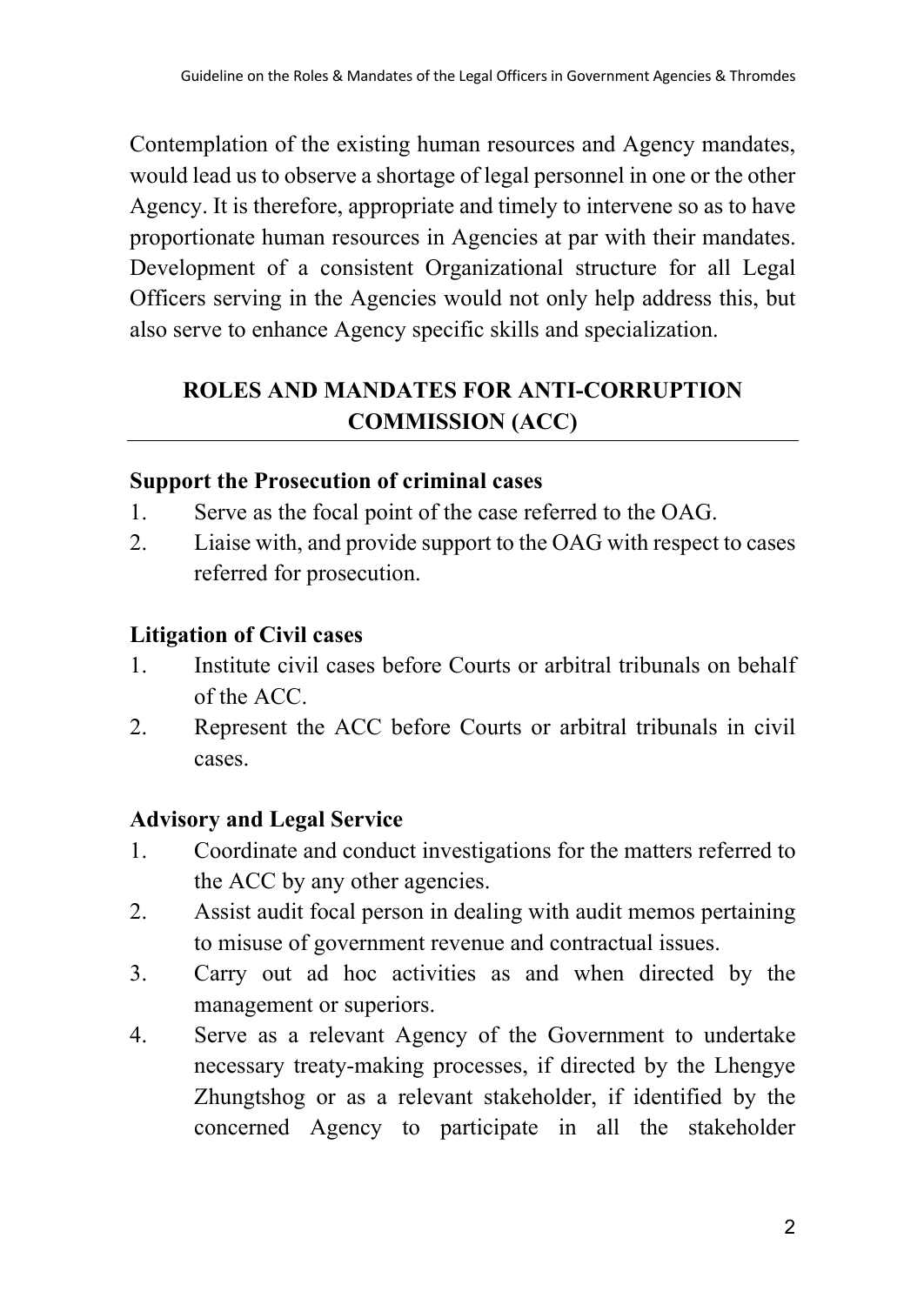consultations and processes in accordance to the *Rules of procedure for Treaty Making 2016.*

- 5. Provide legal advice to the Commission on legal issues affecting the Commission.
- 6. Provide legal advice to the Commission on the enforcement of the *Anti-Corruption Act 2011.*
- 7. Oversee the Commission's compliance with applicable law, regulations, and policies.
- 8. Review legislation and other legal documents, and accordingly advise the Commission.
- 9. Provide legal assistance/support to other Departments/Divisions.

### **Drafting and Review of Bills and other Legal Instruments**

- 1. Advise on, coordinate and conduct the Legislative Impact Assessment before the drafting of any bill or review of existing legislation concerning the ACC.
- 2. Draft bills including amendment bills on those subject-matter within the mandate of the ACC.
- 3. Draft or revise delegated legislations on those subject matter within the mandate of the ACC.
- 4. Serve as a drafting instructor to the OAG and adhere to the relevant clauses of *Rules of Procedure of Drafting and Reviewing of Bills and Delegated Legislations 2018,* if a bill or delegated legislation is referred for drafting or review to the OAG.
- 5. Coordinate within the ACC for carrying out stakeholder consultation meetings during the process of drafting of bills or reviewing of existing legislations concerning the ACC.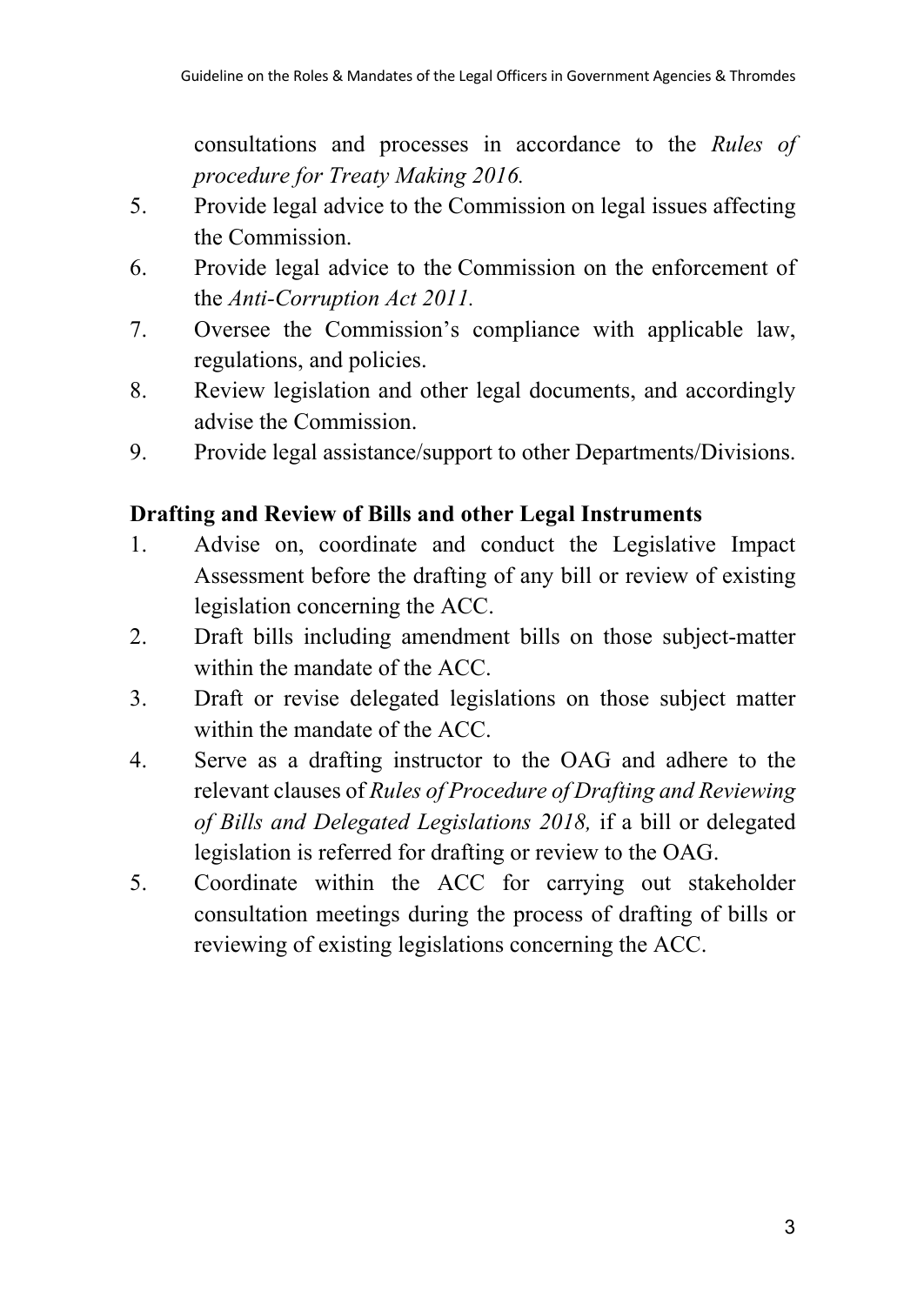- 6. Coordinate and consult with relevant agencies during the process of drafting or revision of legislation concerning the ACC.
- 7. Assist in the framing and review of manuals, guidelines, policies and procedures concerning the ACC.
- 8. Prepare or review MoUs, Terms of References, agreements, contracts, and other legal documents.
- 9. Review and provide inputs and comments on sectoral legislation referred by other agencies.
- 10. Represents the ACC during the consultations on sectoral legislations, draft sectoral bills, rules or regulations, or other legal related matters, if required.

# **Investigation Functions**

- 1. Ensure adherence to due process of law during investigation in accordance with the *Civil and Criminal Procedure Code 2001*, *Evidence Act 2005,* and the *Anti-Corruption Act 2011*.
- 2. Conduct investigation, analyze the case, and prepare a case investigation report into the matters referred by the Royal Civil Service Commission and any other authorities.
- 3. Review, conduct internal investigations, and prepare a report of complaints received against the employee of the Commission or any such tasks assigned by the superiors from time to time.
- 4. Receive investigation reports, conduct a thorough analysis of the case, and submit a report to the OAG for prosecution.
- 5. Provide assistance to the investigation teams on any legal issue likely to impact an investigation or any subsequent prosecution.
- 6. Assist the investigation teams in obtaining court warrants from the court of jurisdiction in relation to cases under investigation.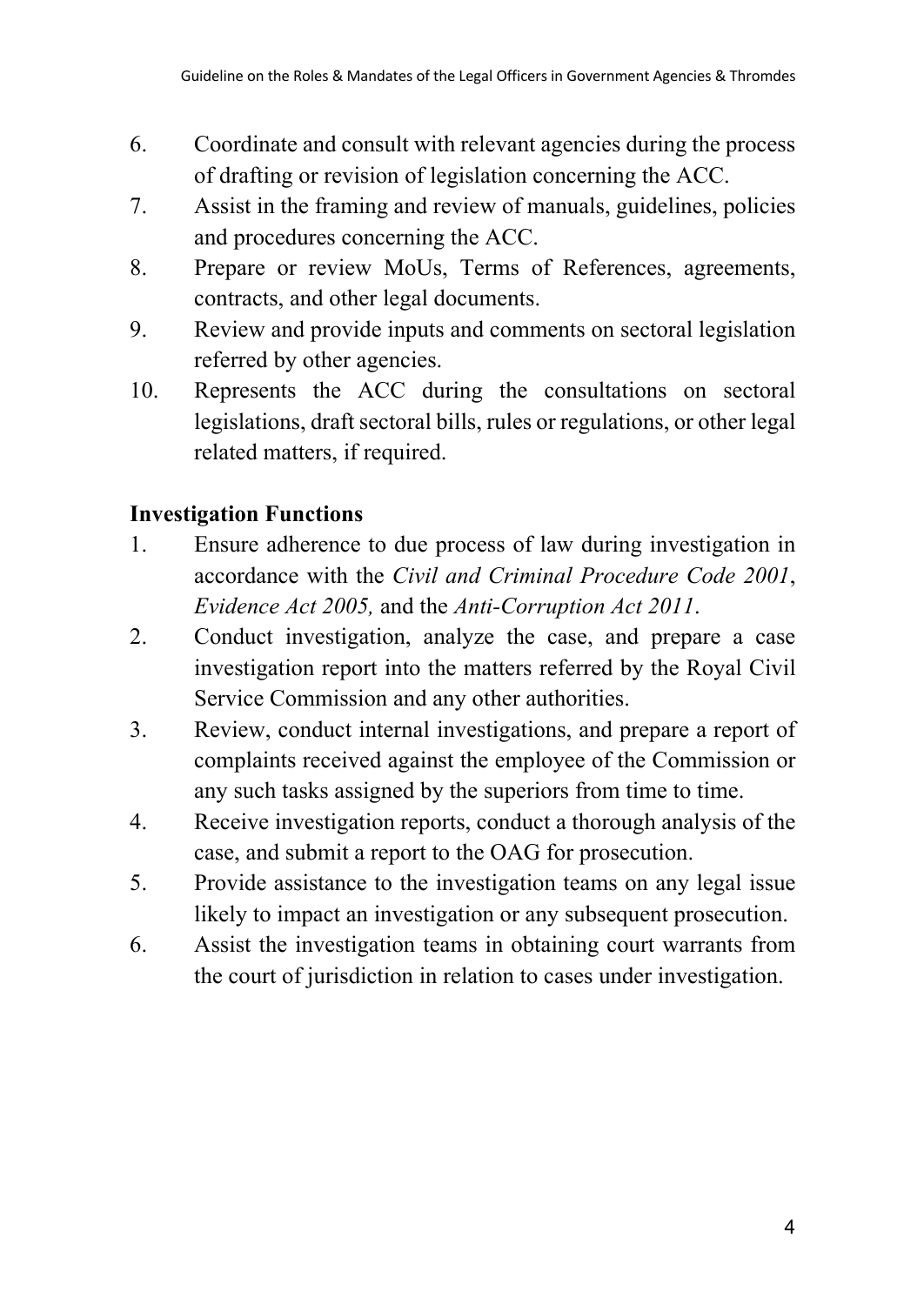7. Review investigation reports, and determine the probable charges and the persons to be charged.

### **Regulatory and Enforcement functions**

- 1. Coordinate and conduct workshops for enforcement and regulatory officials from the Department and Division.
- 2. Guide and advice enforcement officials in the field in the implementation of regulatory provisions under the relevant Act.
- 3. Assist in the implementation of international conventions related to the Commission.
- 4. Support and assist in the implementation of the laws relevant to the Commission.
- 5. Enforce court judgement in civil or criminal cases, decisions of Tribunals and arbitral award.

### **Quasi-judicial Functions**

1. Ensure that the Committee observes and follows the due process of law, and principles of natural justice while performing the quasi-judicial functions.

# **Dissemination and Legal Advocacy**

- 1. Disseminate information to enhance awareness of relevant laws to the general public in consultation with the OAG.
- 2. Conduct Advocacy programs to the staff of the Commission on the latest developments in laws and policies related to the ACC.

# **Legal Research Functions**

- 1. Conduct research on relevant international laws and other legal instruments for reference in drafting and reviewing bills and delegated legislations.
- 2. Conduct desk review and comparative studies to assist in preparing legal opinions on domestic affairs.
- 3. Write a legal research paper annually on issues related to recent developments in laws, jurisprudence and current affairs for publication in the OAG journal.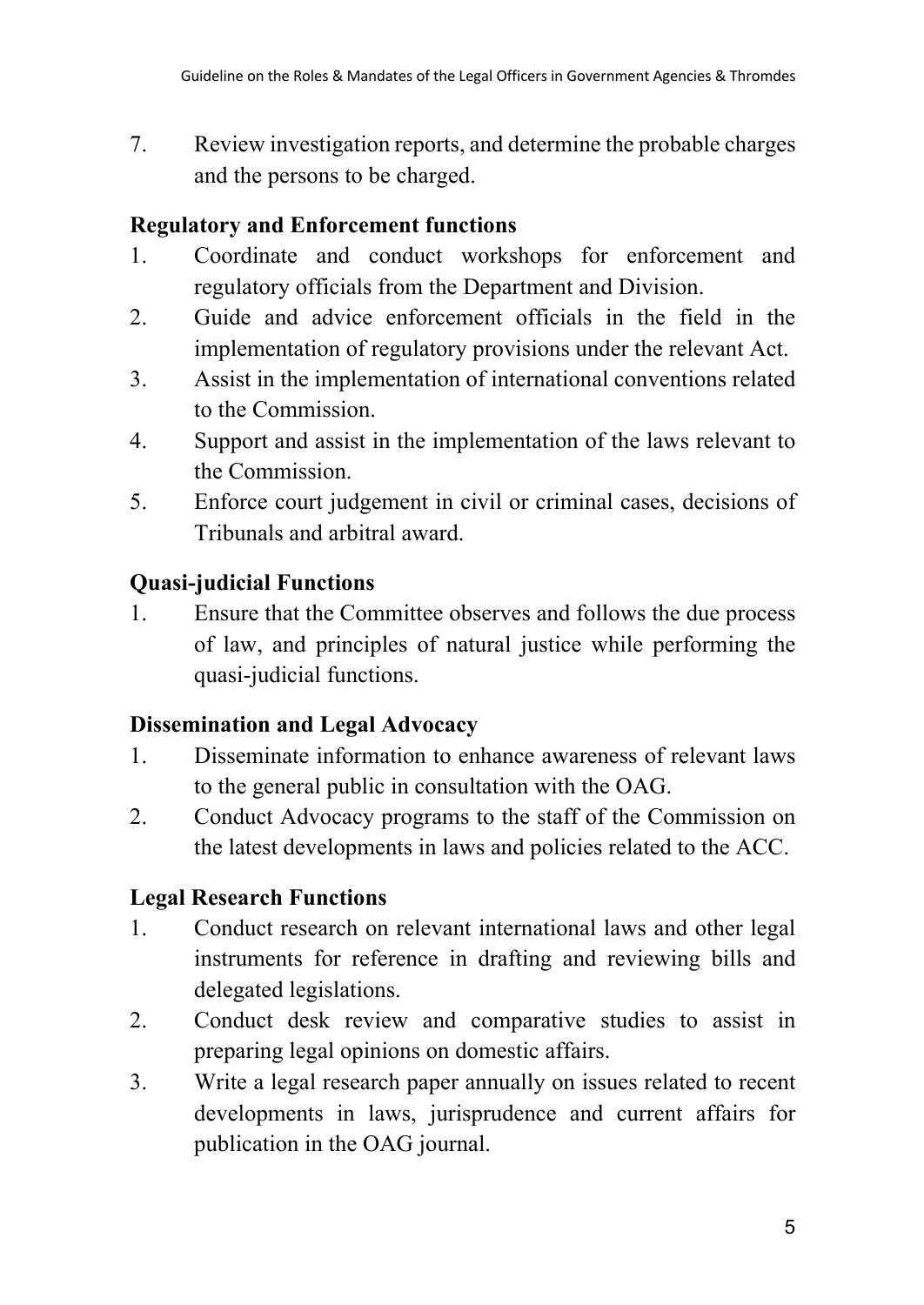#### **Repository and Documentation Functions**

- 1. Serve as a repository including maintaining archives for legislations and other legal instruments relevant or entered into by the Commission.
- 2. Ensure documentation, and record-keeping of legal documents, and correspondence of the legal section.

### **Member of the Committee or Body**

- 1. Serve as a member of a Human Resource Committee/ Disciplinary Committee of the concerned agency and ensure that the Committee follows the due process of law, and principles of natural justice while arriving at the decision.
- 2. Serve as members of Committee and body as prescribed by the laws.
- 3. Represent working agencies in meetings and workshops related to legislation and legal matters.
- 4. Translate the legal documents.
- 5. Review the implementation of the *United Nations Convention against Corruption*.
- 6. Oversee/monitor/implement the requirement of the Convention and recommendation ensuring the implementation review.

# **ROLES AND MANDATES FOR BHUTAN INFOCOMM AND MEDIA AUTHORITY (BICMA)**

#### **Prosecution of criminal cases**

- 1. Prosecute criminal cases before the court, if:
	- (a) delegated by the OAG, through the issuance of the Power of Attorney by the Attorney General; or
	- (b) authorized and empowered by the specific laws, in consultation with the OAG.
- 2. Serve as the focal or contact person for the cases referred to the OAG.
- 3. Coordinate with, and provide support to the OAG regarding cases referred for prosecution: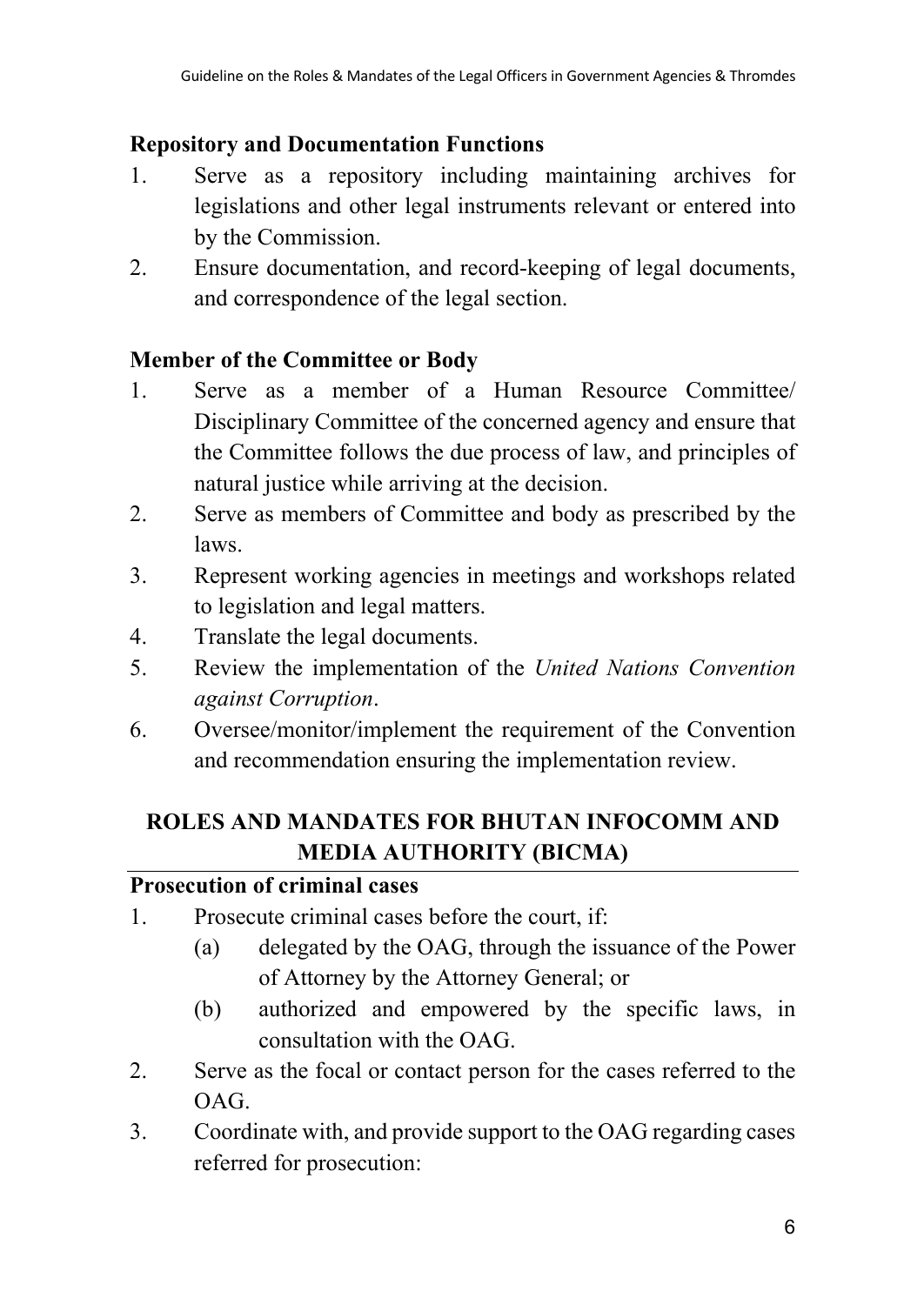- (a) including providing information and documents related to sector-specific cases; and
- (b) follow-up on the court judgments and appeals.

# **Litigation of Civil cases**

- 1. Institute civil cases before the Court or arbitral tribunals on behalf of the Agency.
- 2. Represent the Agency before the Court or arbitral tribunals in civil cases.

# **Advisory and Legal Service**

- 1. Assist audit focal person in dealing with audit memos pertaining to misuse of government revenue and contractual issues.
- 2. Carry out ad hoc activities as and when being directed by the management or superiors.
- 3. Serve as a relevant Agency of the Government to undertake necessary treaty-making processes, if directed by the Lhengye Zhungtshog or as a relevant stakeholder, if identified by the concerned Agency to participate in all the stakeholder consultations and processes in accordance to the *Rules of procedure for Treaty Making 2016.*
- 4. Provide legal opinions and advice to the Agency on legal issues affecting the Agency.
- 5. Provide advice to the Agency on the enforcement of the *Bhutan Information Communication and Media Act 2006*.
- 6. Oversee the Agency's compliance with applicable law, regulations, and policies.
- 7. Provide legal assistance/support to other Departments/Divisions/Services.

# **Drafting, Review of Bills, and other Legal Instruments**

1. Advise on, coordinate and conduct the Legislative Impact Assessment before the drafting of any bill or review of existing legislation concerning the BICMA.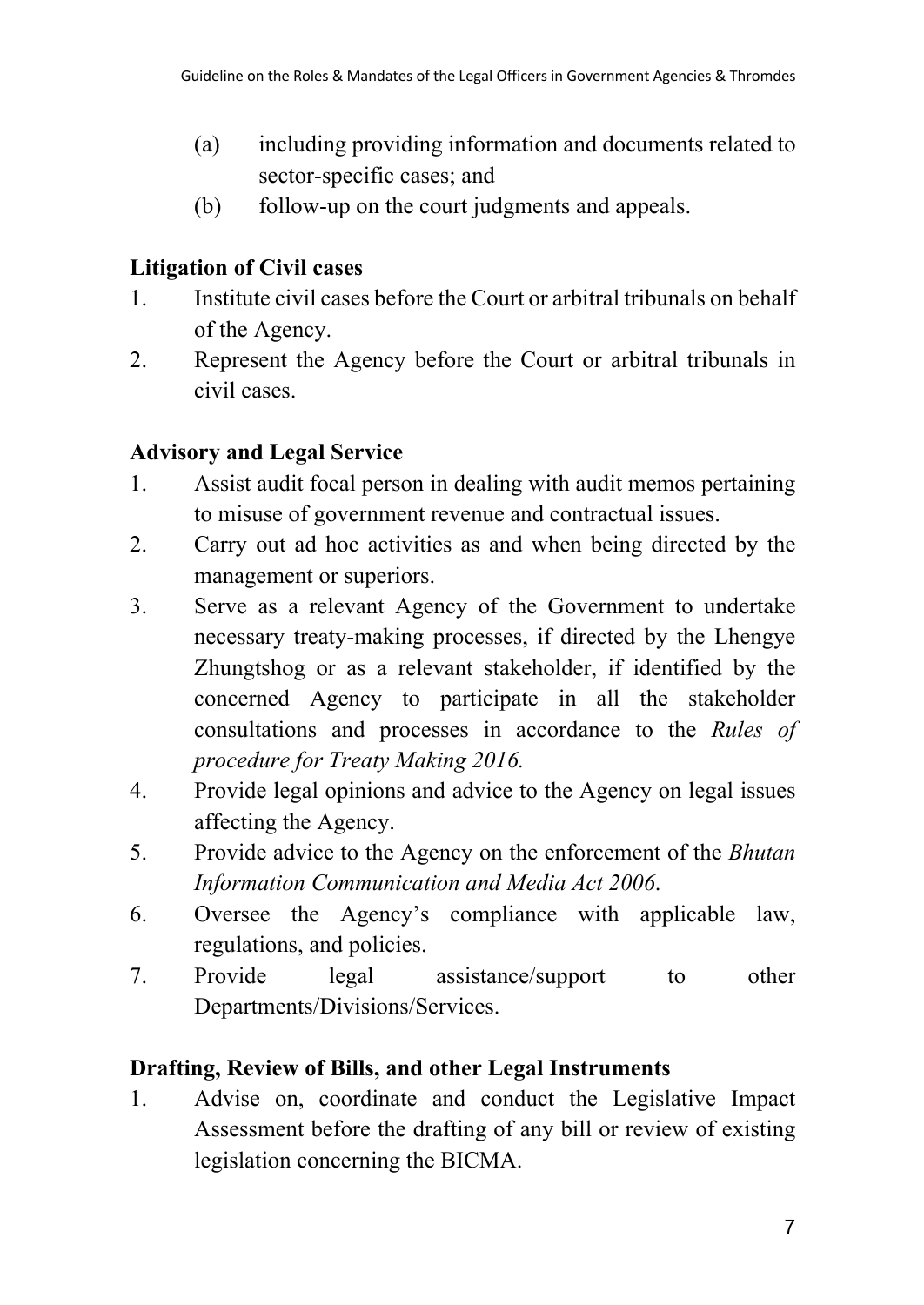- 2. Draft bills including amendment bills on those subject-matter within the mandate of the BICMA.
- 3. Draft or revise delegated legislations on those subject matter within the mandate of the BICMA.
- 4. Serve as a drafting instructor to the OAG and adhere to the relevant clauses of *Rules of Procedure of Drafting and Reviewing of Bills and Delegated Legislations 2018,* if a bill or delegated legislation is referred for drafting or review to the OAG.
- 5. Coordinate within the BICMA for carrying out stakeholder consultation meetings during the process of drafting of bills or reviewing of existing legislations concerning the BICMA.
- 6. Coordinate and consult with relevant agencies during the process of drafting or revision of legislation concerning the BICMA.
- 8. Assist in the framing and review of manuals, guidelines, policies and procedures concerning the BICMA.
- 9. Prepare or review MoUs, Terms of References, agreements, contracts, and other legal documents.
- 10. Review and provide inputs and comments on sectoral legislation referred by other agencies.
- 11. Represents the BICMA during the consultations on sectoral legislations, draft sectoral bills, rules or regulations, or other legal related matters, if required.
- 12. Review relevant legislations or legal documents of BICMA, if any and submit recommendations to the OAG.

# **Investigation Functions**

1. Review, conduct investigation, analyze the case, and prepare a case investigation report into the matters referred by the ACC and RCSC and any other authorities.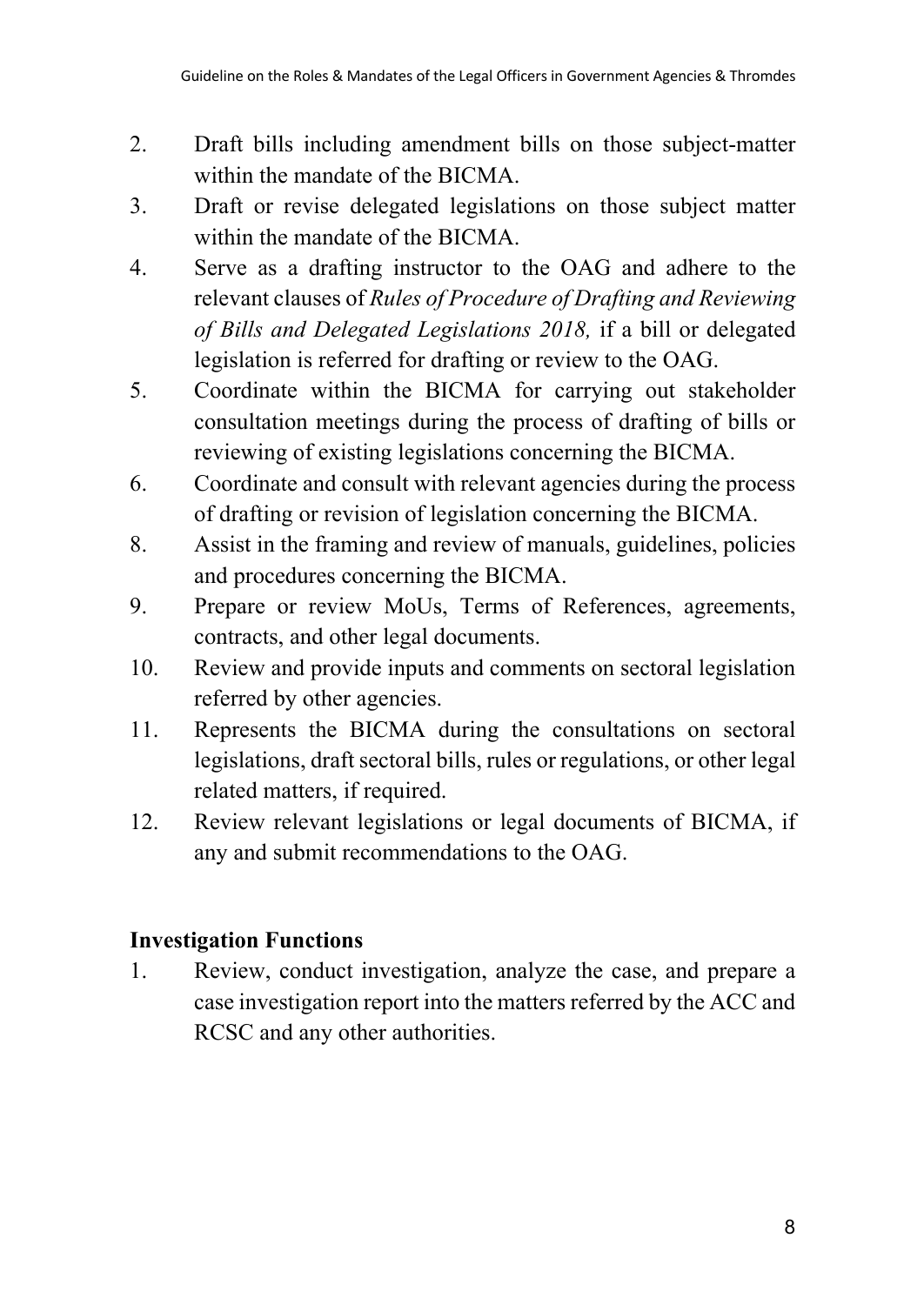- 2. Review, conduct internal investigations, and prepare a report of complaints received against the employee of the Agency or any such tasks assigned by the superiors from time to time.
- 3. Receive investigation report, analyze the case, and prepare a detailed case report for submission to the OAG for prosecution.
- 4. Provide assistance to the investigation teams on any legal issue likely to impact an investigation or any subsequent prosecution.
- 5. Assist the investigation teams in obtaining court warrants from jurisdictional Courts in relation to cases under investigation.
- 6. Review investigation reports, and determine the probable charges and the persons to be charged.

### **Regulatory and Enforcement functions**

- 1. Coordinate and conduct workshops for enforcement and regulatory officials from the Department and Division.
- 2. Guide and advice enforcement officials in the field in the implementation of regulatory provisions under the relevant Acts.
- 3. Assist in the implementation of international conventions related to the Agency.
- 4. Implement the laws relevant to the Agency.
- 5. Enforce court judgement in civil or criminal cases, decisions of Tribunals and arbitral award.

# **Quasi-judicial Functions**

1. Ensure that the Committee observes and follows the due process of law, and principles of natural justice while performing the quasi-judicial functions.

# **Dissemination and Legal Advocacy**

1. Disseminate information to enhance awareness of relevant laws of the Agency to the general public.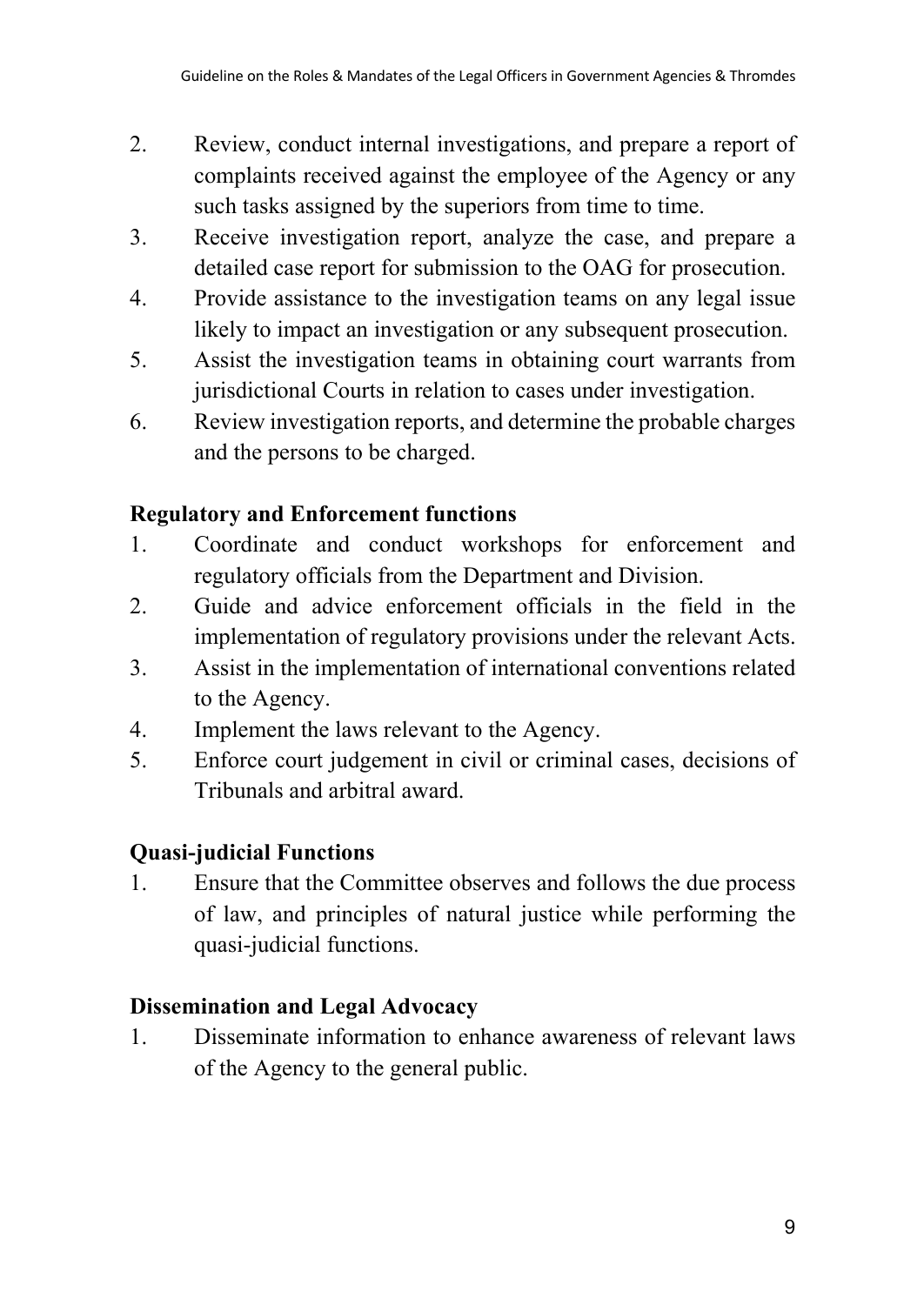2. Conduct Advocacy programs to the staff of the Agency on the latest developments in laws and policies related to the Agency.

# **Legal Research Functions**

- 1. Conduct research on relevant international laws and other legal instruments for reference in drafting and reviewing bills and delegated legislations.
- 2. Conduct desk review and comparative studies to assist in preparing legal opinions on domestic affairs.
- 3. Write a legal research paper annually on issues related to recent developments in laws, jurisprudence and current affairs for publication in the OAG journal.

### **Repository and Documentation Functions**

- 1. Serve as a repository including maintaining archives for legislations and other legal instruments relevant or entered into by the Agency.
- 2. Ensure documentation, and record-keeping of legal documents, and correspondence of the legal section.

# **Member of the Committee or Body**

- 1. Serve as a member of a Human Resource Committee/Disciplinary Committee of the concerned agency and ensure that the Committee follows the due process of law, and principles of natural justice while arriving at the decision.
- 2. Serve as members of Committee and body as prescribed by the laws.
- 3. Represent working agencies in meetings and workshops related to legislation and legal matters.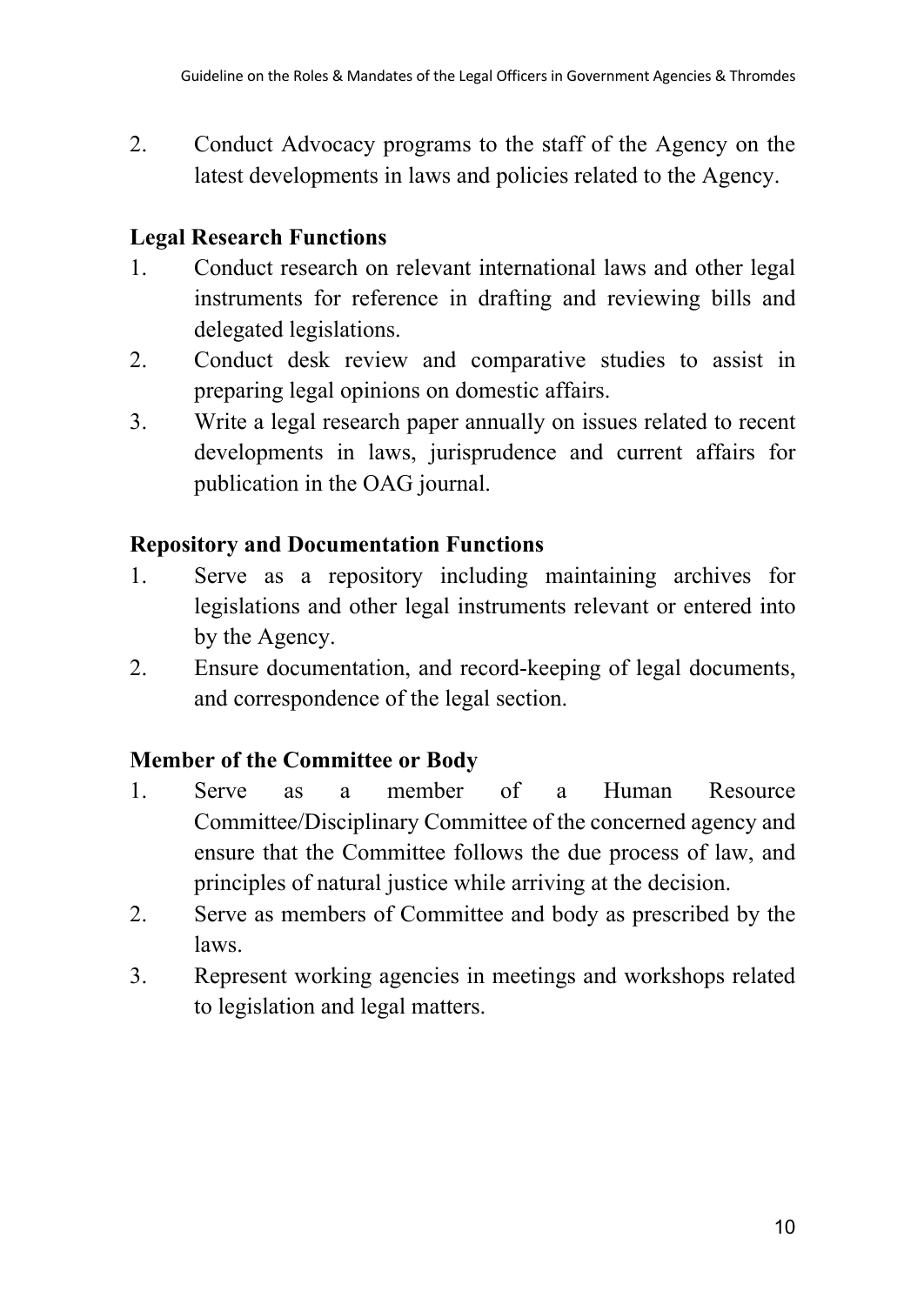# **ROLES AND MANDATES FOR ROYAL CIVIL SERVICE COMMISSION (RCSC)**

#### **Prosecution of criminal cases**

- 1. Prosecute criminal cases before the court, if:
	- (a) delegated by the OAG, through the issuance of the Power of Attorney by the Attorney General; or
	- (b) authorized and empowered by the specific laws, in consultation with the OAG.
- 2. Serve as the focal or contact person for the cases referred to the OAG.
- 3. Coordinate with, and provide support to the OAG regarding cases referred for prosecution:
	- (a) including providing information and documents related to sector-specific cases; and
	- (b) follow-up on the court judgments and appeals including disciplinary referrals to the agencies.

# **Litigation of Civil cases**

- 1. Institute civil cases before the Court or arbitral tribunal on behalf of the Commission below three million.
- 2. Represents the Commission before the Court or arbitral tribunal in civil cases.
- 3. Be the focal point of civil cases if it is referred to the OAG for litigation/adjudication

# **Advisory and Legal Service**

- 1. Coordinate and conduct investigations for the matters referred by the ACC.
- 2. Assist audit focal person in dealing with audit memos pertaining to misuse of government revenue and contractual issues.
- 3. Carry out ad hoc activities as and when being directed by the management or superiors;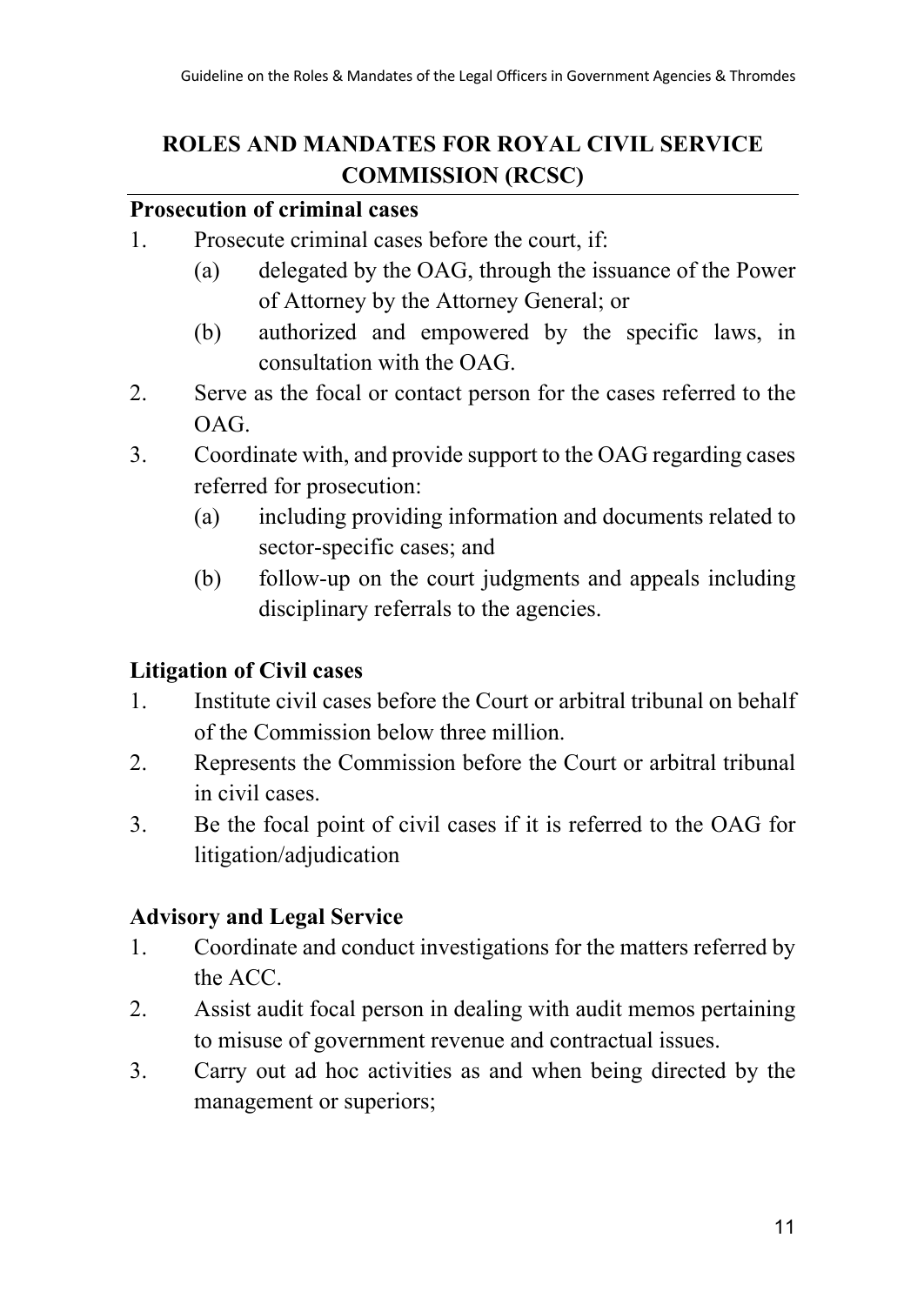- 4. Serve as a relevant Agency of the Government to undertake necessary treaty-making processes, if directed by the Lhengye Zhungtshog or as a relevant stakeholder, if identified by the concerned Agency to participate in all the stakeholder consultations and processes in accordance to the *Rules of procedure for Treaty Making 2016.*
- 5. Provide legal opinions and advice to the Commission on legal issues affecting the Commission.
- 6. Provide advice to the Commission on the enforcement of the *Civil Service Act of Bhutan 2010*.
- 7. Oversee the Commission's compliance with applicable law, regulations, and policies;
- 8. Provide legal assistance/support to other Departments/Divisions/Services.

# **Drafting, Review of Bills, and other Legal Instruments**

- 1. Advise on, coordinate and conduct the Legislative Impact Assessment before the drafting of any bill or review of existing legislation concerning the RCSC.
- 2. Draft bills including amendment bills on those subject-matter within the mandate of the RCSC.
- 3. Draft or revise delegated legislations on those subject matter within the mandate of the RCSC.
- 4. Serve as a drafting instructor to the OAG and adhere to the relevant clauses of *Rules of Procedure of Drafting and Reviewing of Bills and Delegated Legislations 2018,* if a bill or delegated legislation is referred for drafting or review to the OAG.
- 5. Coordinate within the RCSC for carrying out stakeholder consultation meetings during the process of drafting of bills or reviewing of existing legislations concerning the RCSC.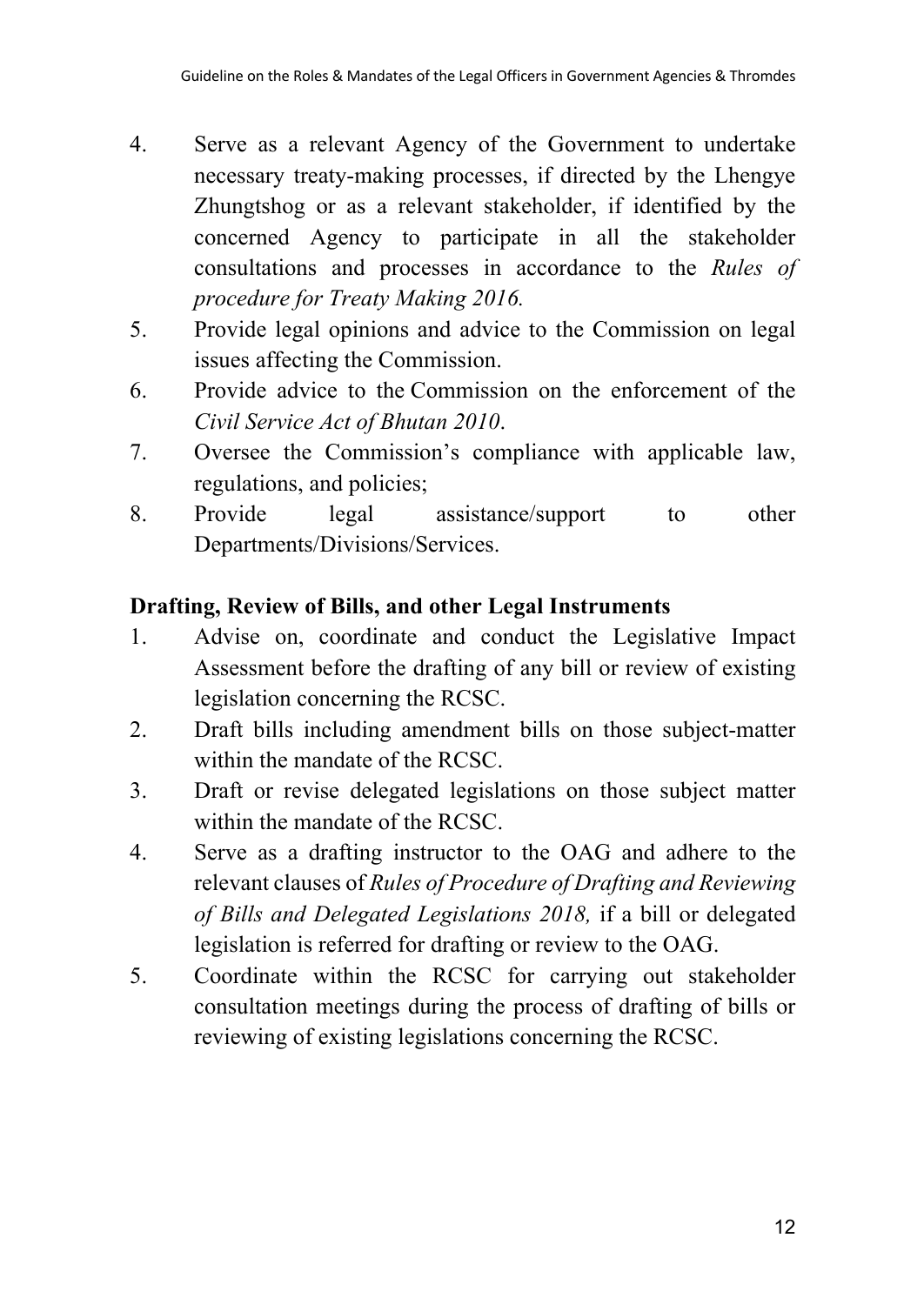- 6. Coordinate and consult with relevant agencies during the process of drafting or revision of legislation concerning the RCSC.
- 7. Assist in the framing and review of manuals, guidelines, policies and procedures concerning the RCSC.
- 8. Prepare or review MoUs, Terms of References, agreements, contracts, and other legal documents.
- 9. Review and provide inputs and comments on sectoral legislation referred by other agencies.
- 10. Represents the RCSC during the consultations on sectoral legislations, draft sectoral bills, rules or regulations, or other legal related matters, if required.
- 11. Review relevant legislations or legal documents of RCSC, if any and submit recommendations to the OAG.

# **Investigation Functions**

- 1. Review, conduct investigation, analyze the case, and prepare a case investigation report into the matters referred by the ACC and any other authorities.
- 2. Review, conduct internal investigations, and prepare a report of complaints received against the employee of the Commission or any such tasks assigned by the superiors from time to time.
- 3. Receive investigation report, analyze the case, and prepare a detailed case report for submission to the OAG for prosecution.
- 4. Provide assistance to the investigation teams on any legal issue likely to impact an investigation or any subsequent prosecution.
- 5. Assist the investigation teams in obtaining court warrants from jurisdictional Courts in relation to cases under investigation.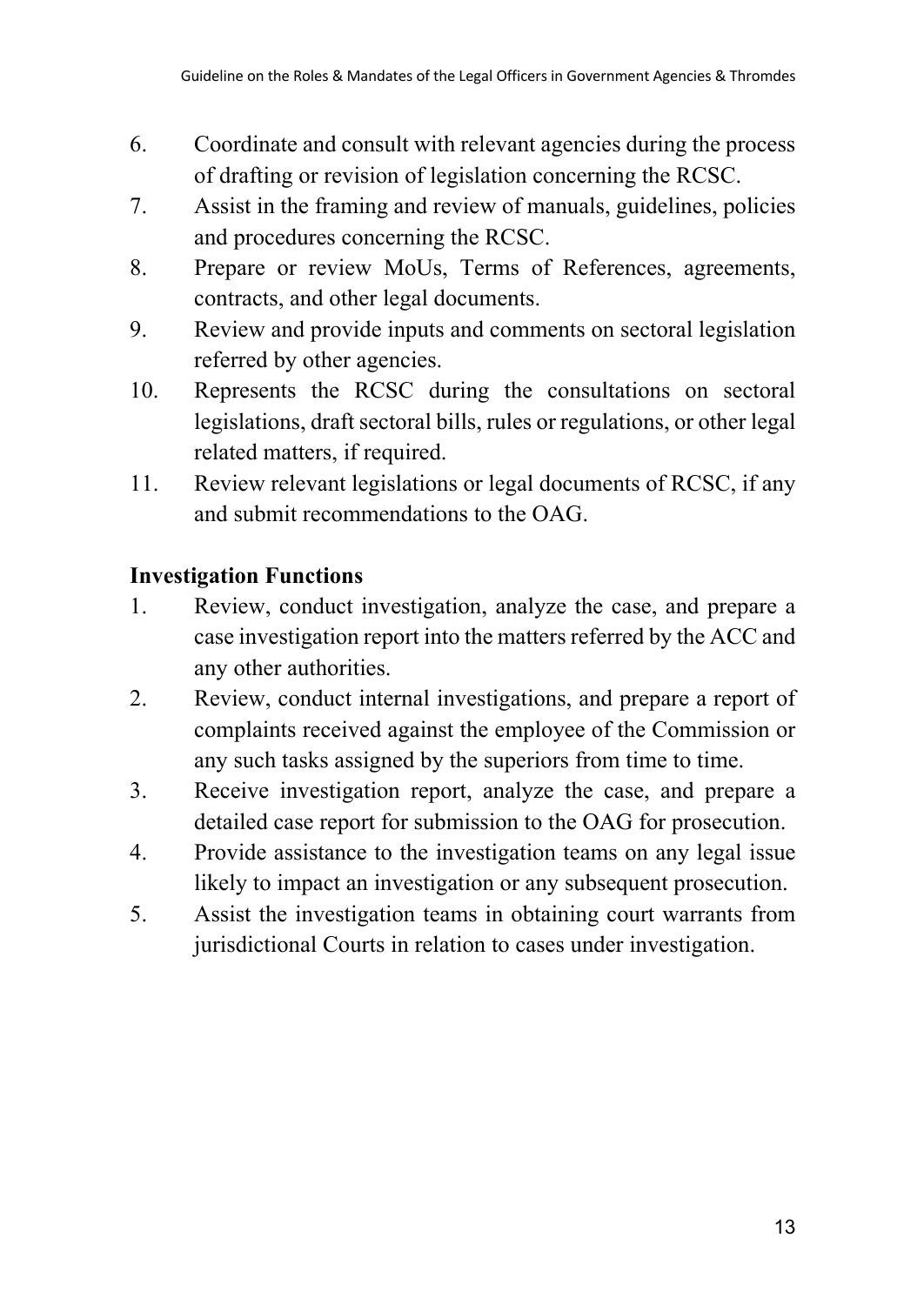6. Review investigation reports, and determine the probable charges and the persons to be charged.

## **Regulatory and Enforcement functions**

- 1. Coordinate and conduct workshops for enforcement and regulatory officials from the Department and Division.
- 2. Guide and advice enforcement officials in the field in the implementation of regulatory provisions under the relevant Acts.
- 3. Assist in the implementation of international conventions related to the Commission.
- 4. Implement the laws relevant to the Commission.
- 5. Enforce court judgement in civil or criminal cases, decisions of Tribunals and arbitral award.

# **Quasi-judicial Functions**

- 1. Ensure that the Committee observes and follows the due process of law, and principles of natural justice while performing the quasi-judicial functions.
- 2. Serves as a member of the dispute review committee on appeal cases.

# **Dissemination and Legal Advocacy**

- 1. Disseminate information to enhance awareness of relevant laws relating to the Commission to the general public and civil servants in consultation with the OAG.
- 2. Conduct Advocacy Programs to the staff of the Commission on the latest developments in laws and policies related to the RCSC.

# **Legal Research Functions**

- 1. Conduct research on relevant international laws and other legal instruments for reference in drafting and reviewing bills and delegated legislations.
- 2. Conduct desk review and comparative studies to assist in preparing legal opinions on domestic affairs.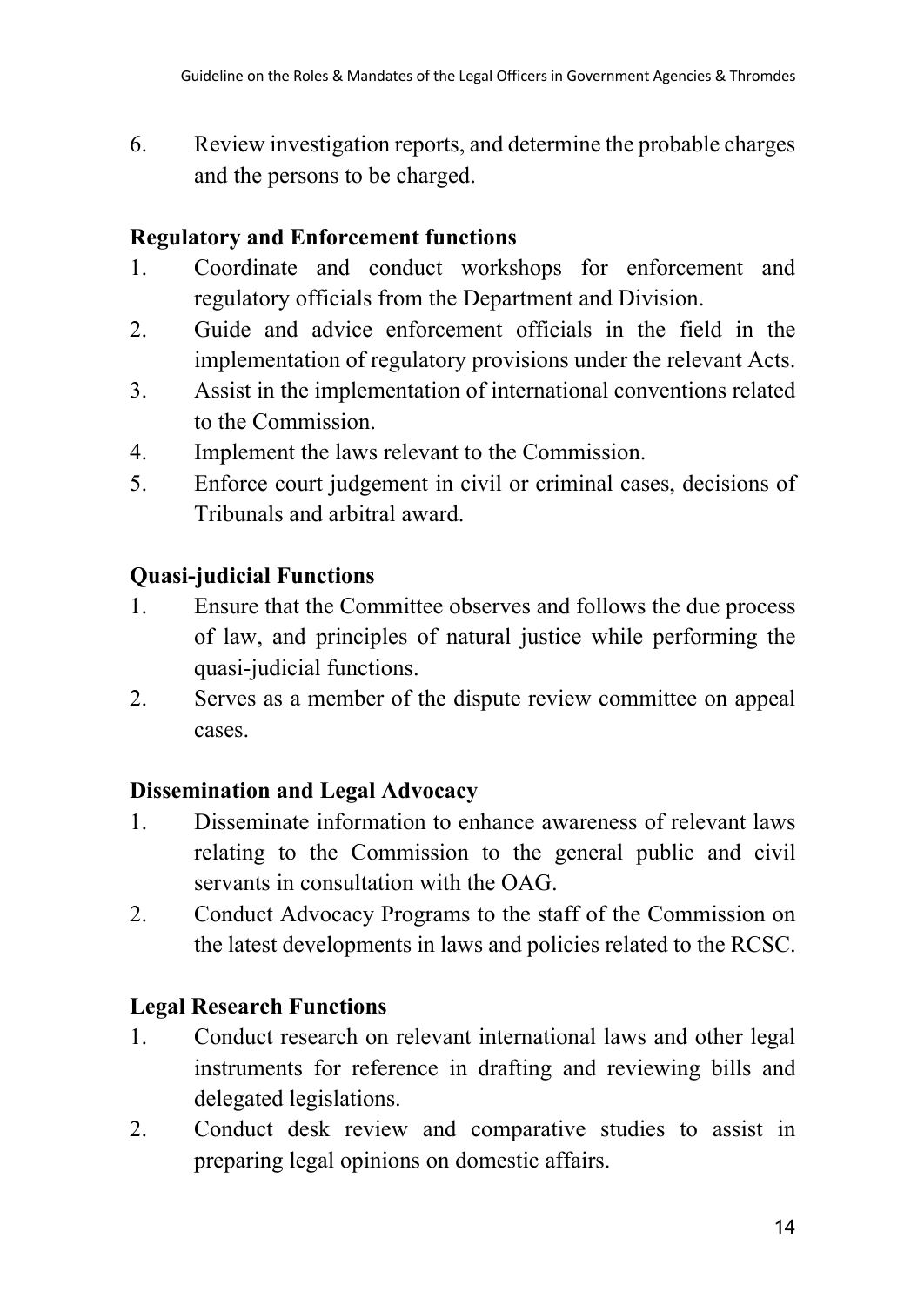3. Write a legal research paper annually on issues related to recent developments in laws, jurisprudence and current affairs for publication in the OAG journal.

#### **Repository and Documentation Functions**

- 1. Serve as a repository including maintaining archives for legislations and other legal instruments relevant or entered into by the RCSC.
- 2. Ensure documentation, and record-keeping of legal documents, and correspondence of the legal section.

### **Member of the Committee or Body**

- 1. Serve as a member of a Human Resource Committee/Disciplinary Committee of the concerned agency and ensure that the Committee follows the due process of law, and principles of natural justice while arriving at the decision.
- 2. Serve as members of Committee and body as prescribed by the laws.
- 3. Represent working agencies in meetings and workshops related to legislation and legal matters.

# **ROLES AND MANDATES FOR NATIONAL COMMISSION FOR WOMEN AND CHILDREN (NCWC)**

#### **Prosecution of criminal cases**

- 1. Prosecute criminal cases before the court, if:
	- (a) delegated by the OAG, through the issuance of the Power of Attorney by the Attorney General; or
	- (b) authorized and empowered by the specific laws, in consultation with the OAG.
- 2. Serve as the focal or contact person for the cases referred to the  $OAG$
- 3. Coordinate with, and provide support to the OAG regarding cases referred for prosecution: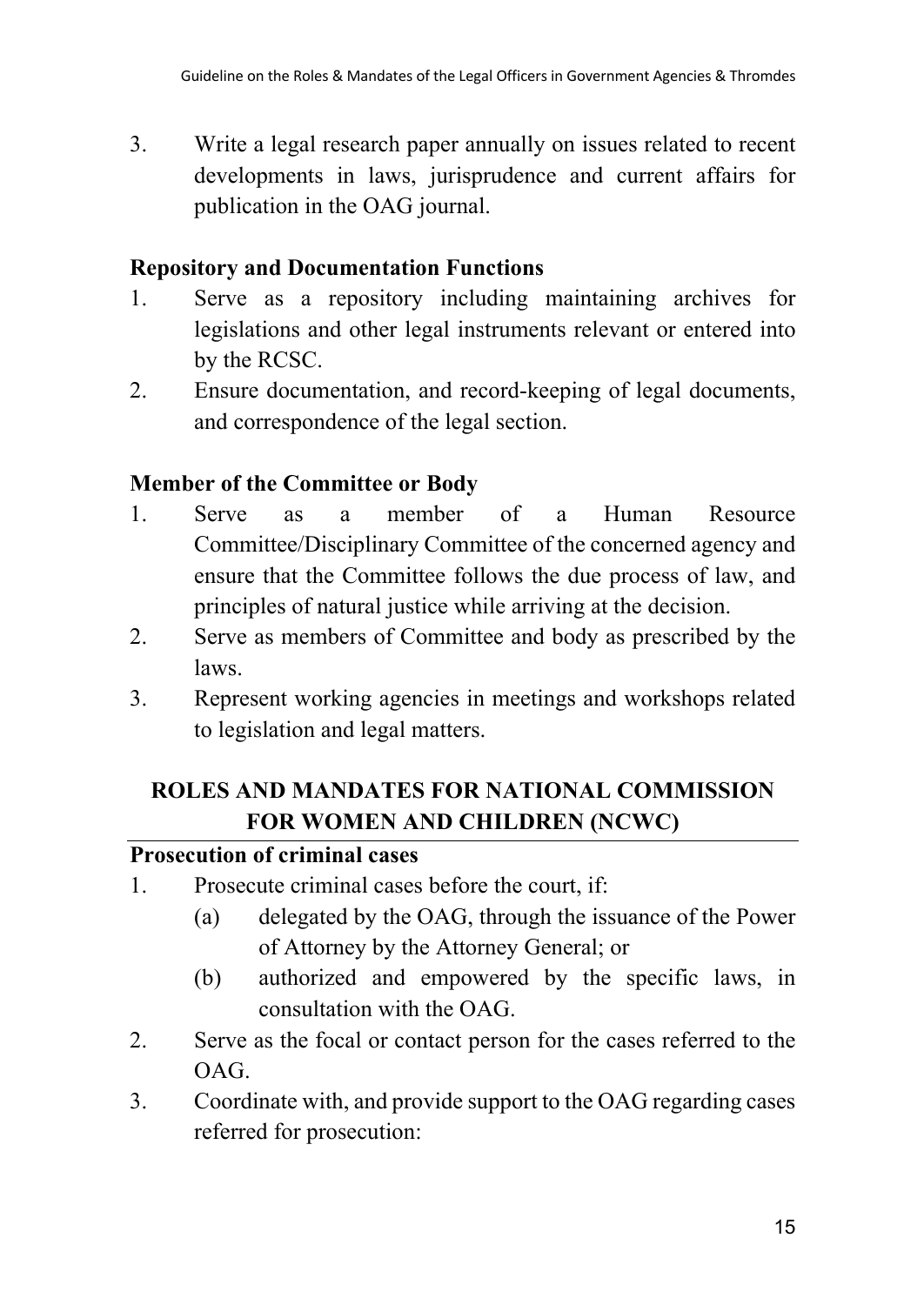- (a) including providing information and documents related to sector-specific cases; and
- (b) follow-up on the court judgments and appeals.

# **Litigation of Civil cases**

- 1. Institute civil cases before the Court or arbitral tribunal on behalf of the NCWC below three million.
- 2. Represents the NCWC before the Court or arbitral tribunal in civil cases.
- 3. Be the focal point of civil cases, if it is referred to the OAG for litigation/adjudication.

# **Advisory and Legal Service**

- 1. Coordinate and conduct investigations for the matters referred by the ACC and RCSC.
- 2. Assist audit focal person in dealing with audit memos pertaining to misuse of government revenue and contractual issues.
- 3. Carry out ad hoc activities as and when being directed by the management or superiors;
- 4. Serve as a relevant Agency of the Government to undertake necessary treaty-making processes, if directed by the Lhengye Zhungtshog or as a relevant stakeholder, if identified by the concerned Agency to participate in all the stakeholder consultations and processes in accordance to the *Rules of procedure for Treaty Making 2016.*
- 5. Provide legal opinions and advice to the Commission on legal issues affecting the Commission.
- 6. Oversee the Commission's compliance with applicable law, regulations, and policies;
- 7. Provide legal assistance to the Commission.
- 8. Translate the legal opinions/views as and when directed by the Head of the Agency.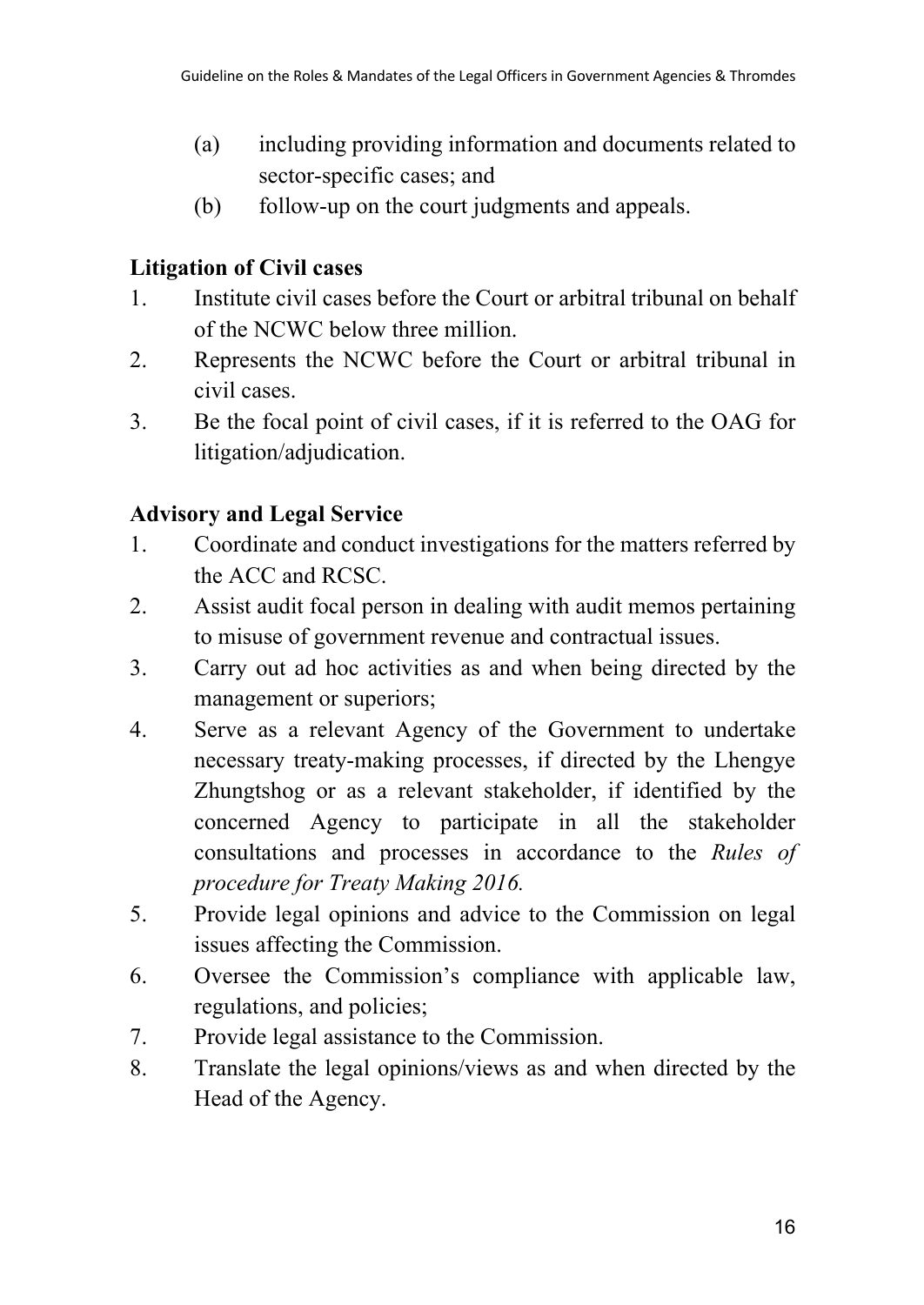- 9. Translation of Rules or Regulations, and other legal documents pertaining to the *Child Care and Protection Act of Bhutan 2011*, the *Child Adoption Act of Bhutan 2012* and, the *Domestic Violence Act of Bhutan 2013* for its effective implementation.
- 10. Accredit a registered national civil society organization as a Service Provider for women and children.
- 11. Spearhead, coordinate and implement the Adoption Guidelines and alternative Care Guidelines, and ensure that adoptions, foster and kinship care are carried out as per set procedures, and in the best interests of the children.
- 12. Maintain and update proper records of numbers of children adopted (both domestic and inter-Country) and children placed under alternative care services through the Central Information Management system and in hard copy.
- 13. Maintain and update proper records of national laws, international treaties, conventions, and agreements for reference during drafting, reviewing, and providing legal services.
- 14. Analyze data pertaining to adoption and alternative care to have effective services and interventions to ensure the continued wellbeing of children.

# **Drafting and Review of Bills, and other Legal Instruments**

- 1. Advise on, coordinate and conduct the Legislative Impact Assessment before the drafting of any bill or review of existing legislation concerning the NCWC.
- 2. Draft bills including amendment bills on those subject-matter within the mandate of the NCWC.
- 3. Draft or revise delegated legislations on those subject matter within the mandate of the NCWC.
- 4. Serve as a drafting instructor to the OAG and adhere to the relevant clauses of *Rules of Procedure of Drafting and Reviewing of Bills and Delegated Legislations 2018,* if a bill or delegated legislation is referred for drafting or review to the OAG.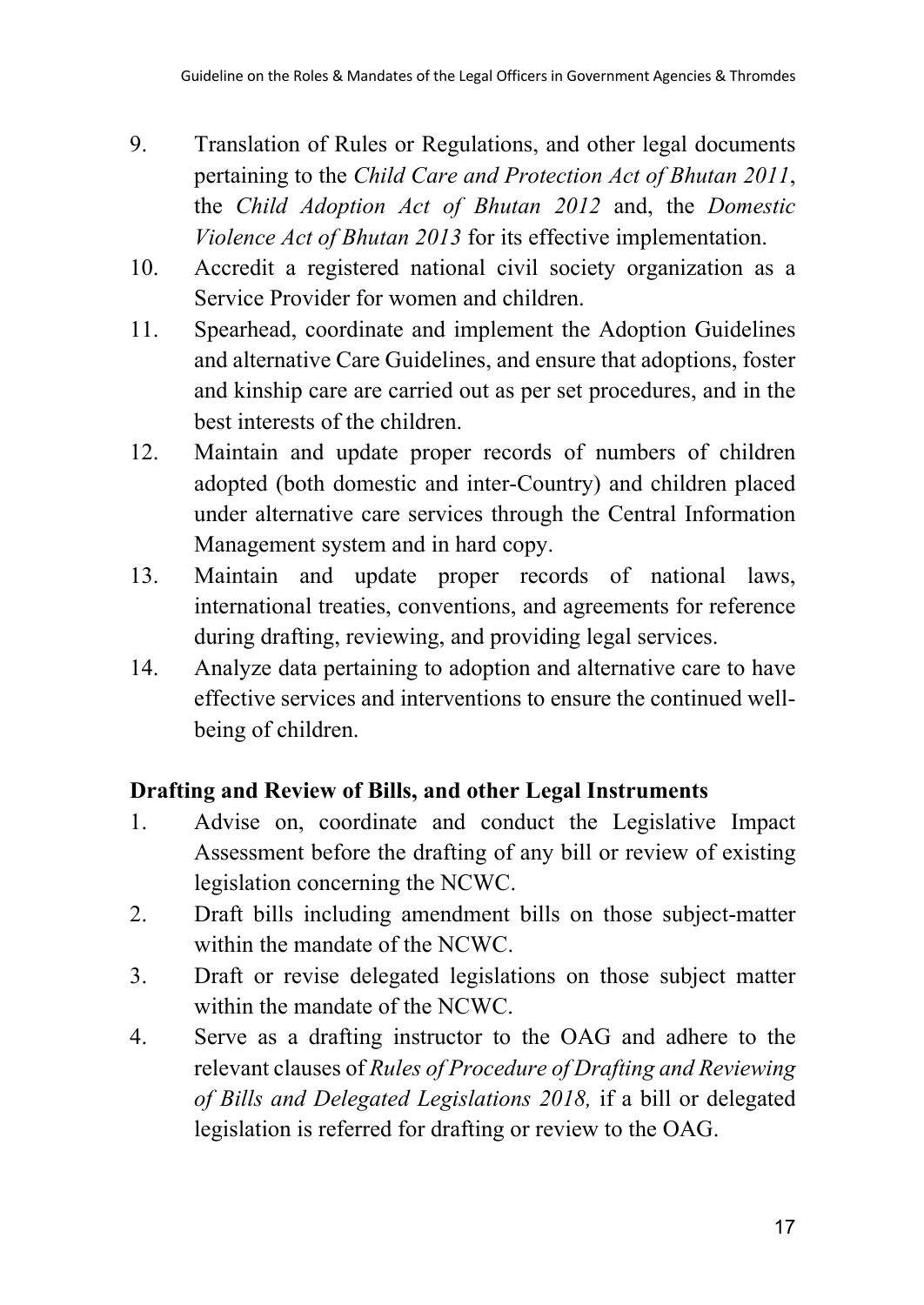- 5. Coordinate within the NCWC for carrying out stakeholder consultation meetings during the process of drafting of bills or reviewing of existing legislations concerning the NCWC.
- 6. Coordinate and consult with relevant agencies during the process of drafting or revision of legislation concerning the NCWC.
- 7. Assist in the framing and review of manuals, guidelines, policies and procedures concerning the NCWC.
- 8. Prepare or review MoUs, Terms of References, agreements, contracts, and other legal documents.
- 9. Review and provide inputs and comments on sectoral legislation referred by other agencies.
- 10. Represents the NCWC during the consultations on sectoral legislations, draft sectoral bills, rules or regulations, or other legal related matters, if required.
- 11. Review relevant legislations or legal documents of NCWC, if any and submit recommendations to the OAG.
- 12. Prepare Country Reports.

#### **Investigation Functions**

- 1. Review, conduct investigation, analyze the case, and prepare case investigation reports into the matters referred by the ACC and RCSC and any other authorities.
- 2. Review, conduct the internal investigation and prepare a report of complaints received against the employee of the Commission.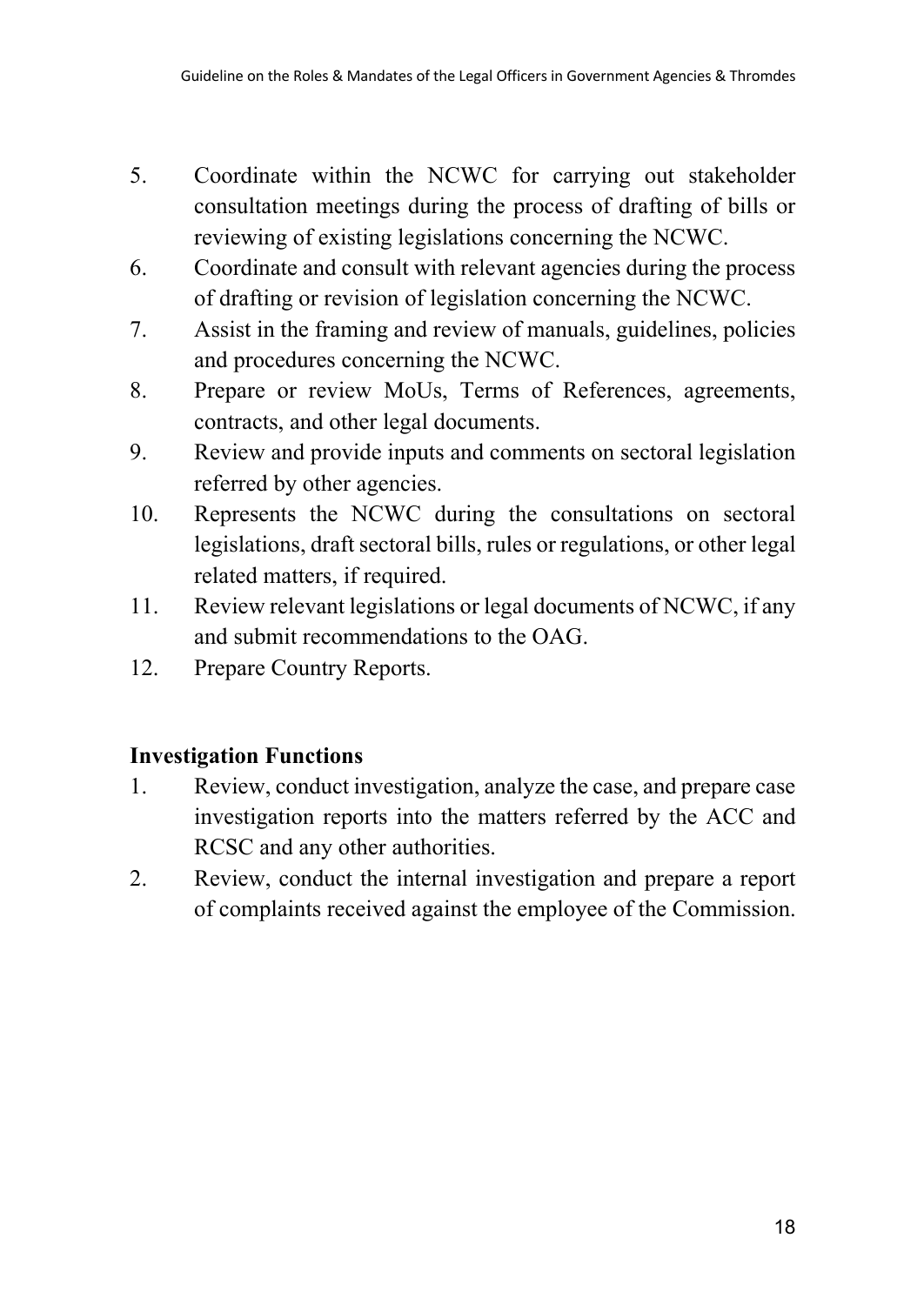- 3. Receive investigation report, analyze the case, and prepare a detailed case report for submission to the OAG for prosecution;
- 4. Provide assistance to the investigation teams on any legal issue likely to impact an investigation or any subsequent prosecution;
- 5. Assist the investigation teams in obtaining court warrants from jurisdictional Courts in relation to cases under investigation.
- 6. Review investigation reports, and determine the probable charges and the persons to be charged.

### **Regulatory and Enforcement functions**

- 1. Coordinate and conduct workshops for enforcement and regulatory officials from the Commission.
- 2. Guide and advice enforcement officials in the field in implementation of regulatory provisions under the relevant Acts.
- 3. Assist implementation of international conventions related to the Commission.
- 4. Implement the laws relevant to the Commission.
- 5. Enforce court judgement in civil or criminal cases, decisions of Tribunals and arbitral award.

# **Quasi-judicial Functions**

1. Ensure that the Committee observes and follows the due process of law, and principles of natural justice while performing the quasi-judicial functions.

# **Dissemination and Legal Advocacy**

- 1. Disseminate information to enhance awareness of relevant laws to the general public in consultation with the OAG.
- 2. Conduct Advocacy programs to the staff of the NCWC, Department, or Division on the basic legal requirements in decision making.
- 3. Disseminate information to enhance awareness of laws pertaining to women and children to government agencies, civil society organizations, and the general public to create legal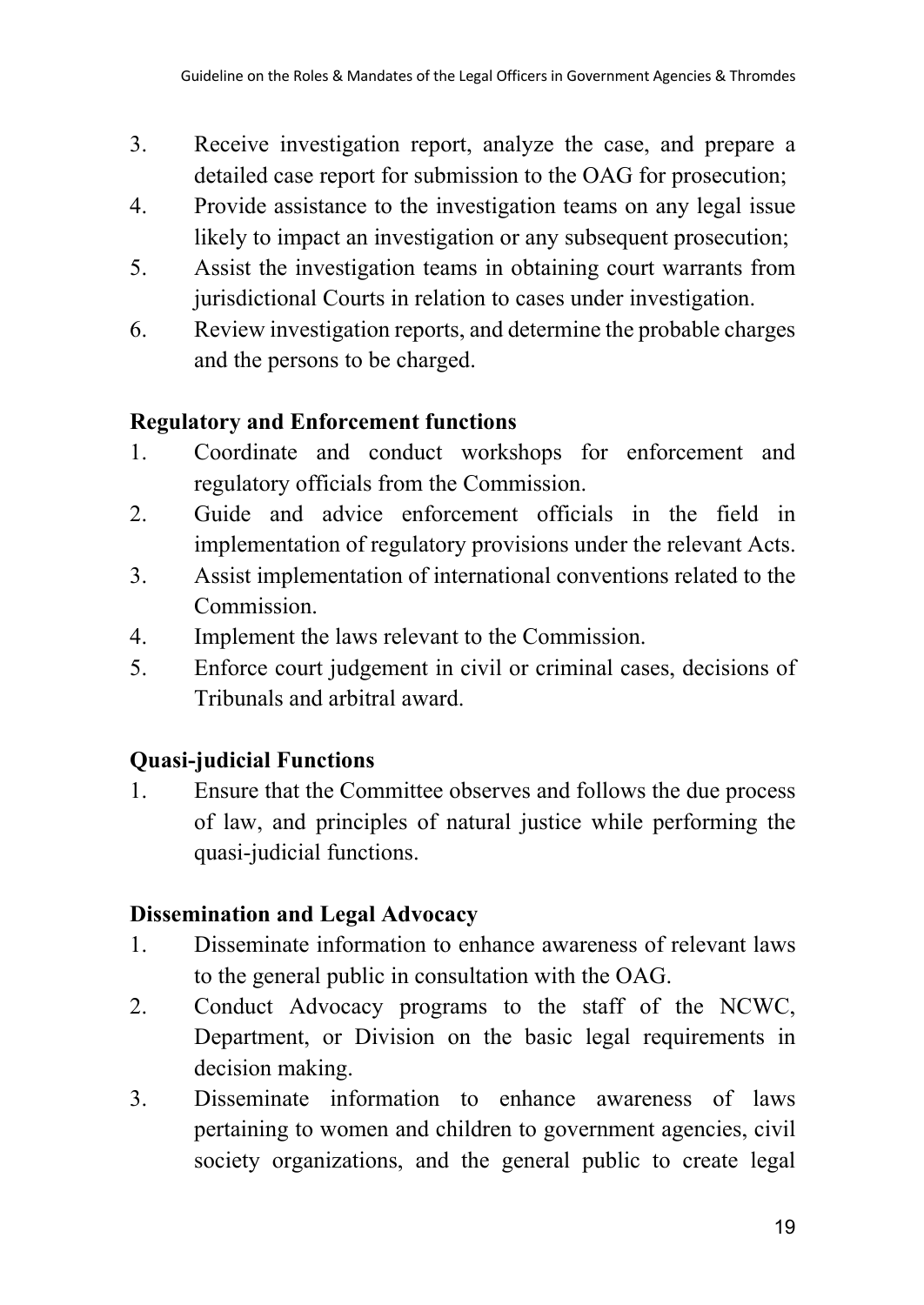awareness. Serve as a resource person for training programs to enhance the capacity of key stakeholders.

# **Legal Research Functions**

- 1. Conduct research on relevant international laws and other legal instruments for reference in drafting and reviewing bills and delegated legislations.
- 2. Conduct desk review and comparative studies to assist in preparing legal opinions on domestic affairs.
- 3. Write a legal research paper annually on issues related to recent developments in laws, jurisprudence and current affairs for publication in the OAG journal.

### **Repository and Documentation Functions**

- 1. Serve as a repository including maintaining archives for legislations and other legal instruments relevant or entered into by the NCWC.
- 2. Ensure documentation, and record-keeping of legal documents, and correspondence of the legal section.

# **Member of the Committee or Body**

- 1. Serve as a member of a Human Resource Committee/Disciplinary Committee of the concerned agency and ensure that the Committee follows the due process of law, and principles of natural justice while arriving at the decision.
- 2. Serve as members of Committee and body as prescribed by the laws.
- 3. Represent working agencies in meetings and workshops related to legislation and legal matters.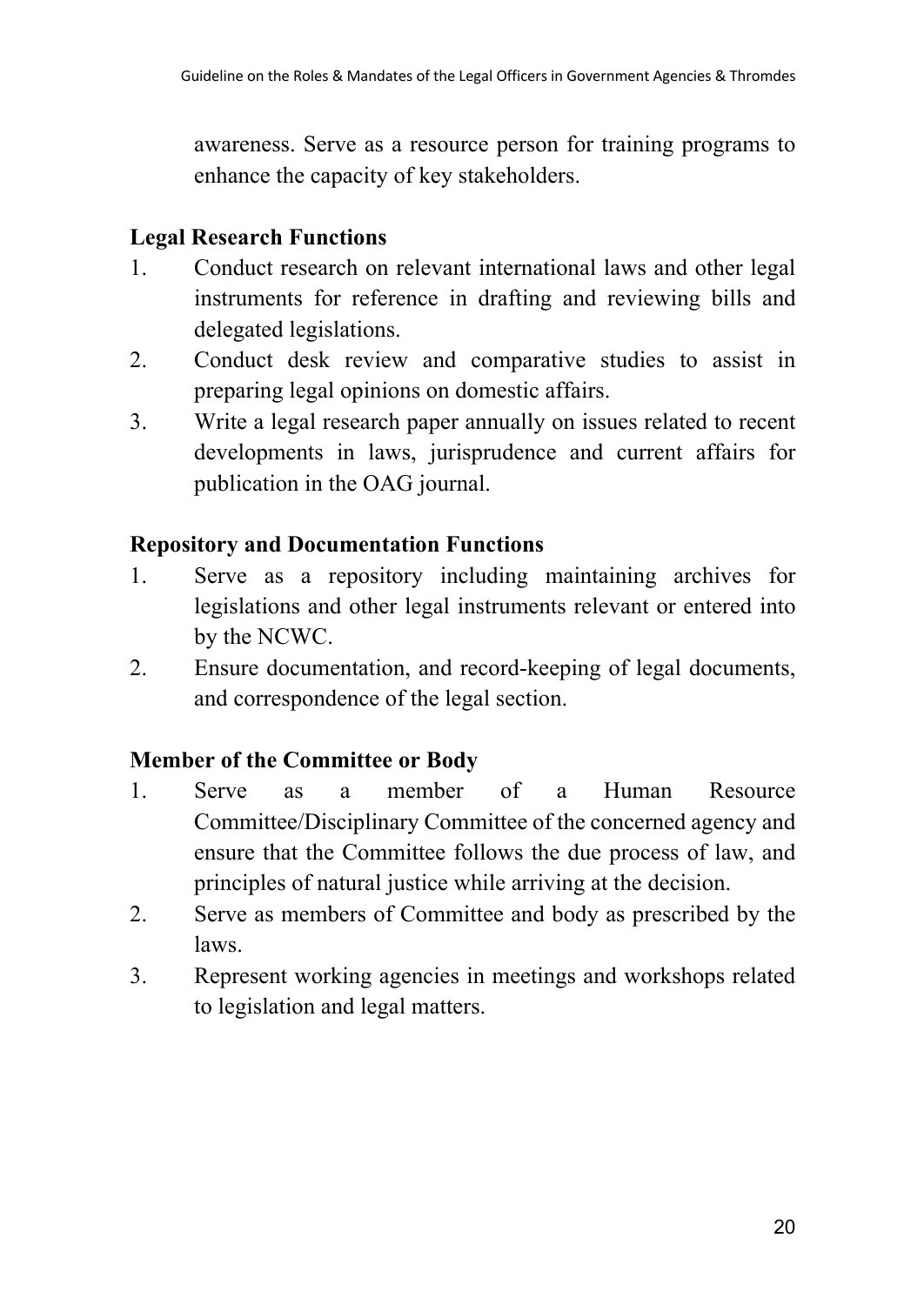# **ROLES AND MANDATES FOR CONSTRUCTION DEVELOPMENT BOARD (CDB)**

#### **Prosecution of criminal cases**

- 1. Prosecute criminal cases before the court, if:
	- (a) delegated by the OAG, through the issuance of the Power of Attorney by the Attorney General; or
	- (b) authorized and empowered by the specific laws, in consultation with the OAG.
- 2. Serve as the focal or contact person for the cases referred to the OAG.
- 3. Coordinate with, and provide support to the OAG regarding cases referred for prosecution:
	- (a) including providing information and documents related to sector-specific cases; and
	- (b) follow-up on the court judgments and appeals including disciplinary referrals to the agencies.

# **Litigation and arbitration of civil cases**

- 1. Review and conduct the internal investigation and prepare a report of complaints received against the employee of the CDB or any such tasks assigned by the head of the CDB from time to time.
- 2. Represents the CDB before the Court or tribunals in sectorspecific civil cases.

# **Advisory and Legal Service**

- 1. Provide information for investigation sector-specific matters sought by the ACC.
- 2. Serve as a relevant Agency of the Government to undertake necessary treaty-making processes, if directed by the Lhengye Zhungtshog or as a relevant stakeholder, if identified by the concerned Agency to participate in all the stakeholder consultations and processes in accordance to the *Rules of procedure for Treaty Making 2016.*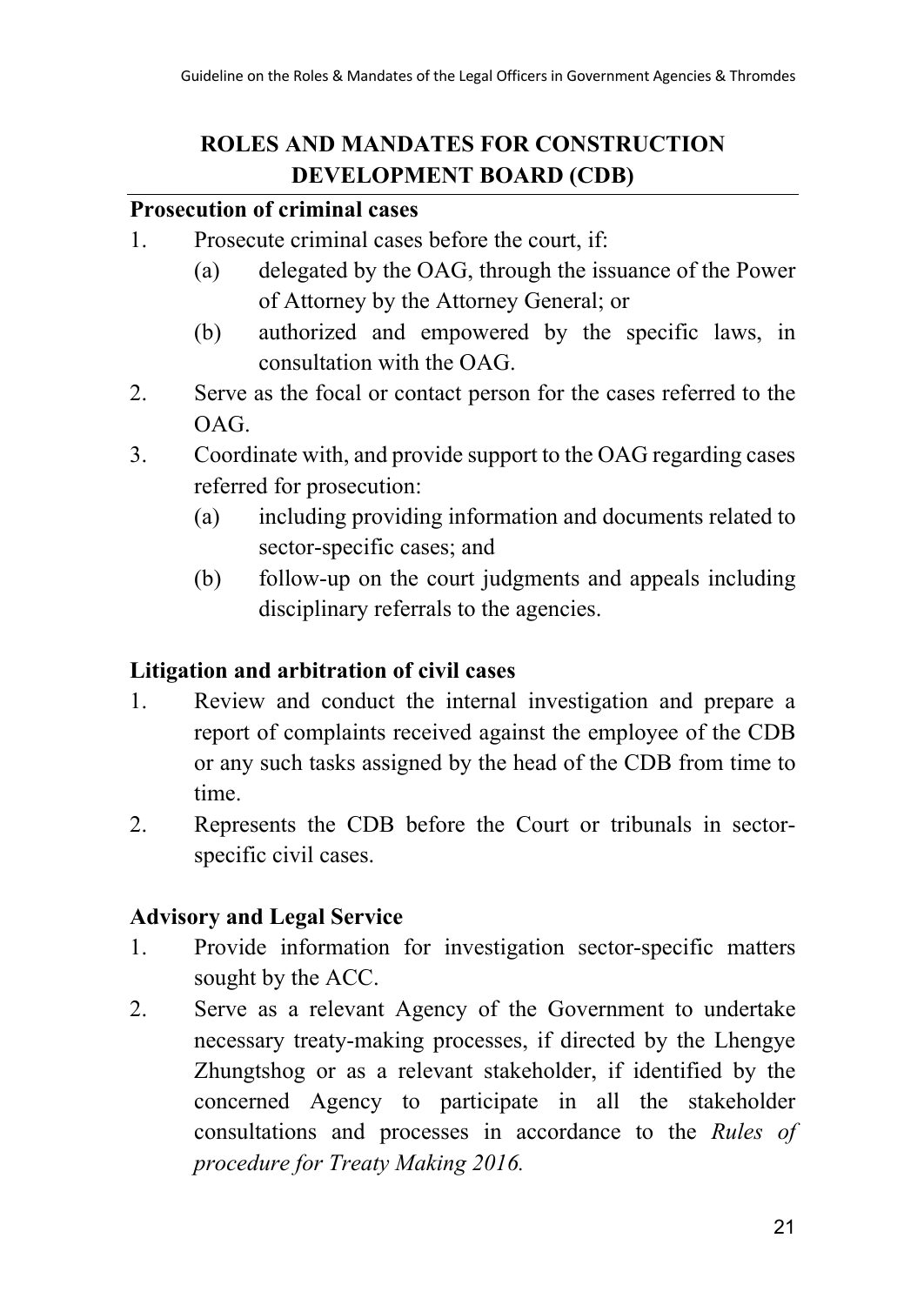- 3. Provide legal assistance/support to the head of the CDB, Divisions, and officials in general.
- 4. Serve as a Member Secretary to the Board Meetings.
- 5. Provide legal advice on policy and regulatory aspects to contractors, consultants, and construction professionals.
- 6. Recommend suspension, cancellation, downgrading, and imposition of administrative sanctions on contractors, consultants and other registrants.
- 7. Serve as Focal point for the formulation of Construction Quality Compliance Framework, a World Bank Project.
- 8. Provide legal opinion to the government agencies and contractors with regards to public procurement, contract administration, and dispute resolution.
- 9. Serve as Focal point for MoUs signed with foreign institutions (Construction Industry Arbitration Council of India, Construction Institute of Thailand & Construction Industry Development Council of Malaysia) with similar mandates to CDB.
- 10. Facilitate implementation of MoUs signed with foreign and regional institutions.
- 11. Advocate the legal instruments necessary for contractors, consultants, and the construction industry in general.
- 12. Serve as a National Taskforce member for:
	- a. review of Public Procurement Process;
	- b. Construction sector 21 Century Economic Road-Map;
	- c. National Construction Industry Policy Implementation; and
	- d. drafting of Construction Bill.

# **Drafting, Review of Bills and other Legal Instruments**

1. Advise on, coordinate, and conduct the Legislative Impact Assessment before the drafting of any bill or review of existing legislation concerning the CDB.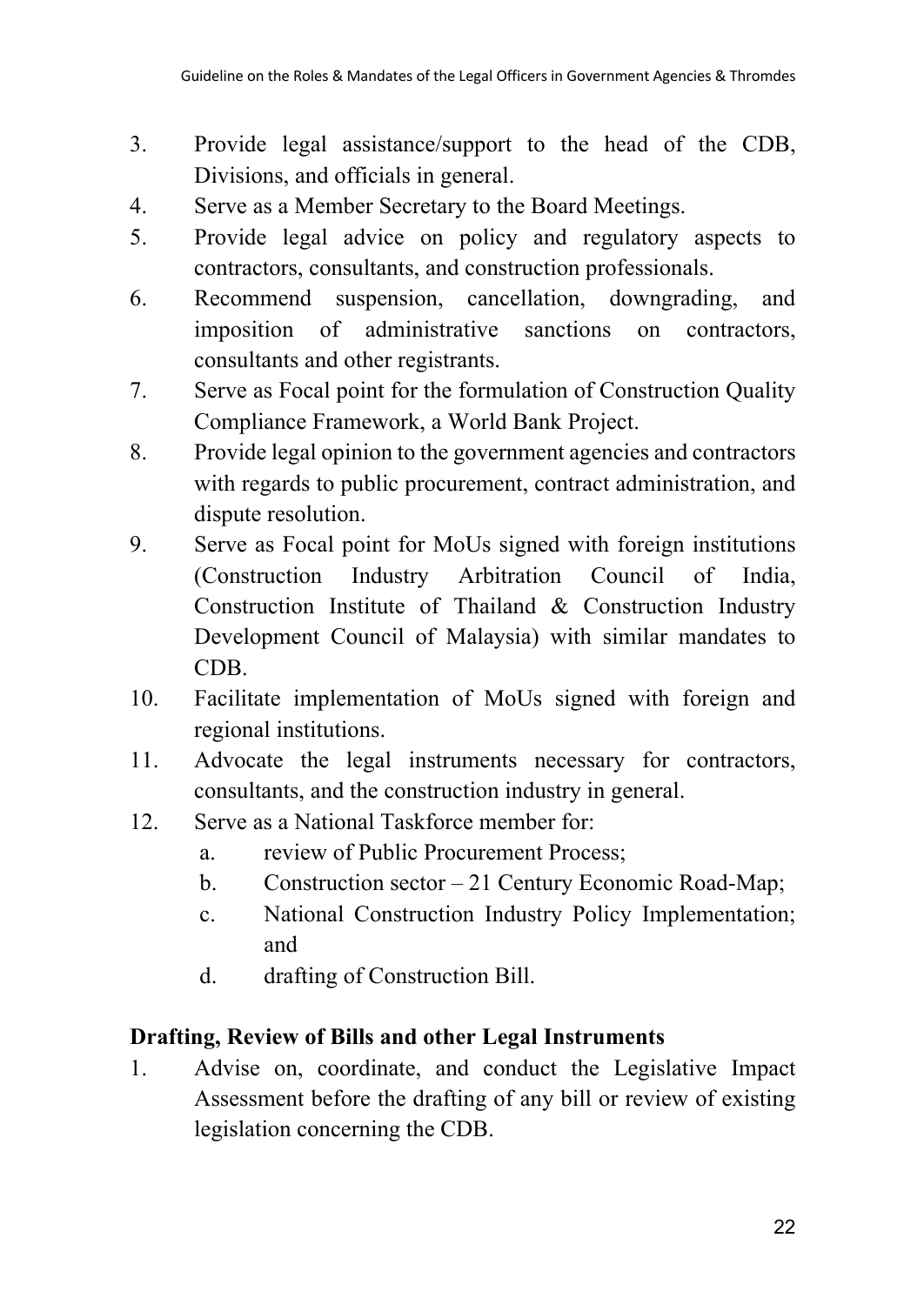- 2. Draft bills including amendment bills on those subject-matters within the mandate of the CDB.
- 3. Draft or revise delegated legislation on those subject matters within the mandate of the CDB.
- 4. Serve as a drafting instructor to the OAG and adhere to the relevant clauses of *Rules of Procedure of Drafting and Reviewing of Bills and Delegated Legislations 2018,* if a bill or delegated legislation is referred for drafting or review to the OAG.
- 5. Coordinate within the CDB for carrying out stakeholder consultation meetings during the process of drafting of bills or reviewing existing legislation concerning the CDB.
- 6. Coordinate and consult with relevant agencies during the process of drafting or revision of legislation concerning the CDB.
- 7. Assist in the framing and review of manuals, guidelines, policies, and procedures concerning the CDB.
- 8. Prepare or review MoUs, Terms of References, agreements, contracts, and other legal documents.
- 9. Review and provide inputs and comments on sectoral legislation referred by other agencies.
- 10. Represents the CDB during the consultations on sectoral legislation, draft sectoral bills, rules or regulations, or other legal related matters, if required.
- 11. Review relevant legislation or legal documents of CDB, if any, and submit recommendations to the OAG.

# **Regulatory and Enforcement functions**

1. Coordinate and conduct seminars and workshops for enforcement and regulatory officials regarding the construction industry.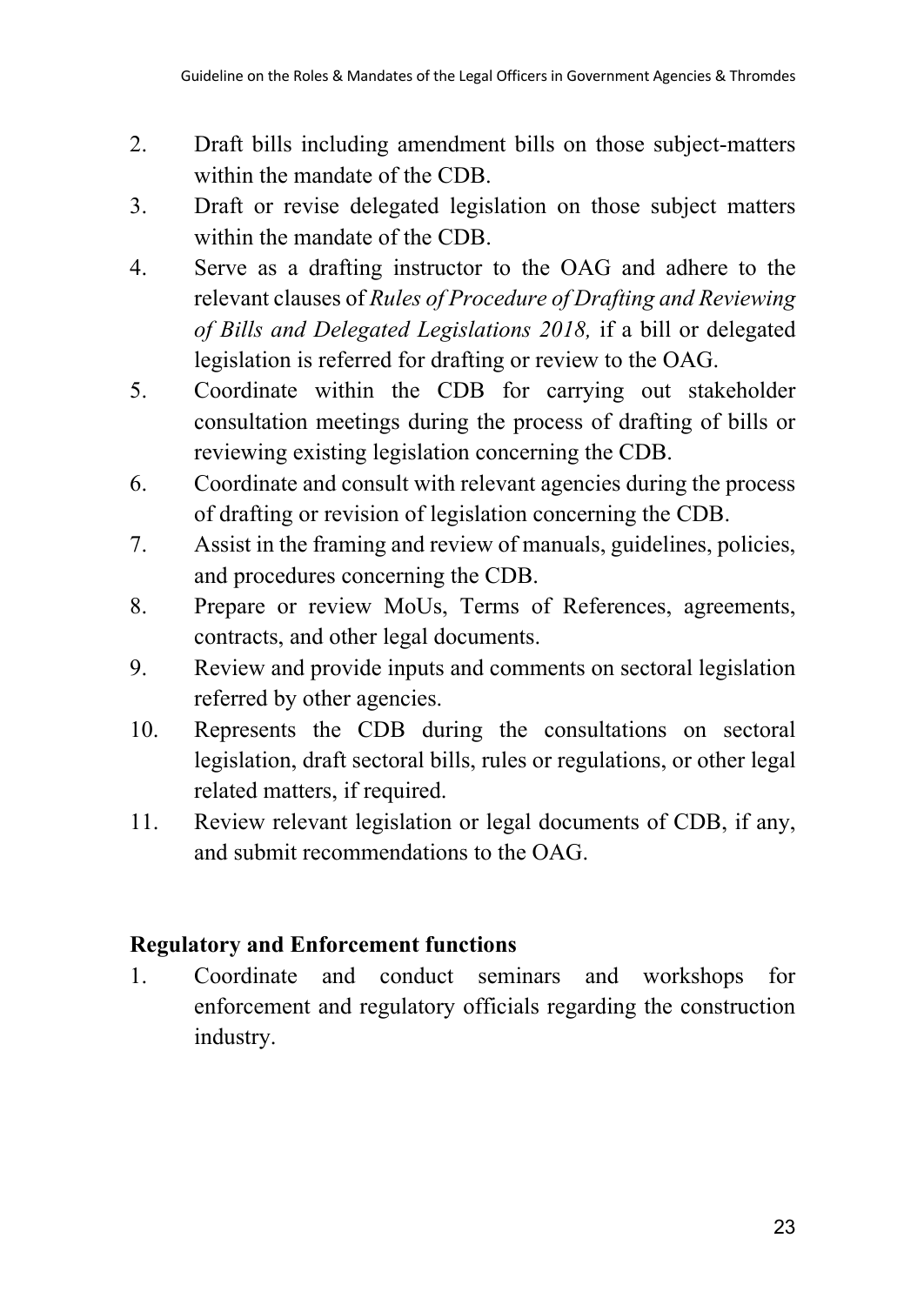- 2. Guide and advice enforcement officials in the field in implementation of regulatory provisions under the relevant Acts and delegated legislations.
- 3. Assist implementation of international conventions related to the CDB.
- 4. Implement the laws and legal instruments relevant to the CDB.
- 5. Enforce court judgement in civil or criminal cases, decisions of Tribunals and arbitral award; and
- 6. Serve as a member of the Monitoring Committee to:
	- a. oversee implementation of Monitoring Guideline;
	- b. suspend, Downgrade and take other administrative actions on contractors;
	- c. recommend to monitor specific construction sites and issue written instructions; and
	- d. report non-compliance by the parties to the contract to the Board & Royal Audit Authority.

# **Quasi-judicial Functions**

- 1. As a Member Secretary to the Construction Grievance Redressal Committee, he/she is responsible for the following:
	- a. receive grievances related to non-payment of wages, Human Resource issues, misuse of Construction Development Board database, and any other issues in the construction industry;
	- b. facilitate the conduct of Construction Grievance Redressal Committee proceedings; and
	- c. implement the decisions of the Committee.
- 2. As a Member Secretary of Ethics Committee, he/she is responsible for:
	- a. receive cases for breach of 6 ethical principles mentioned in Ethical Code of Conduct for Contractors 2019;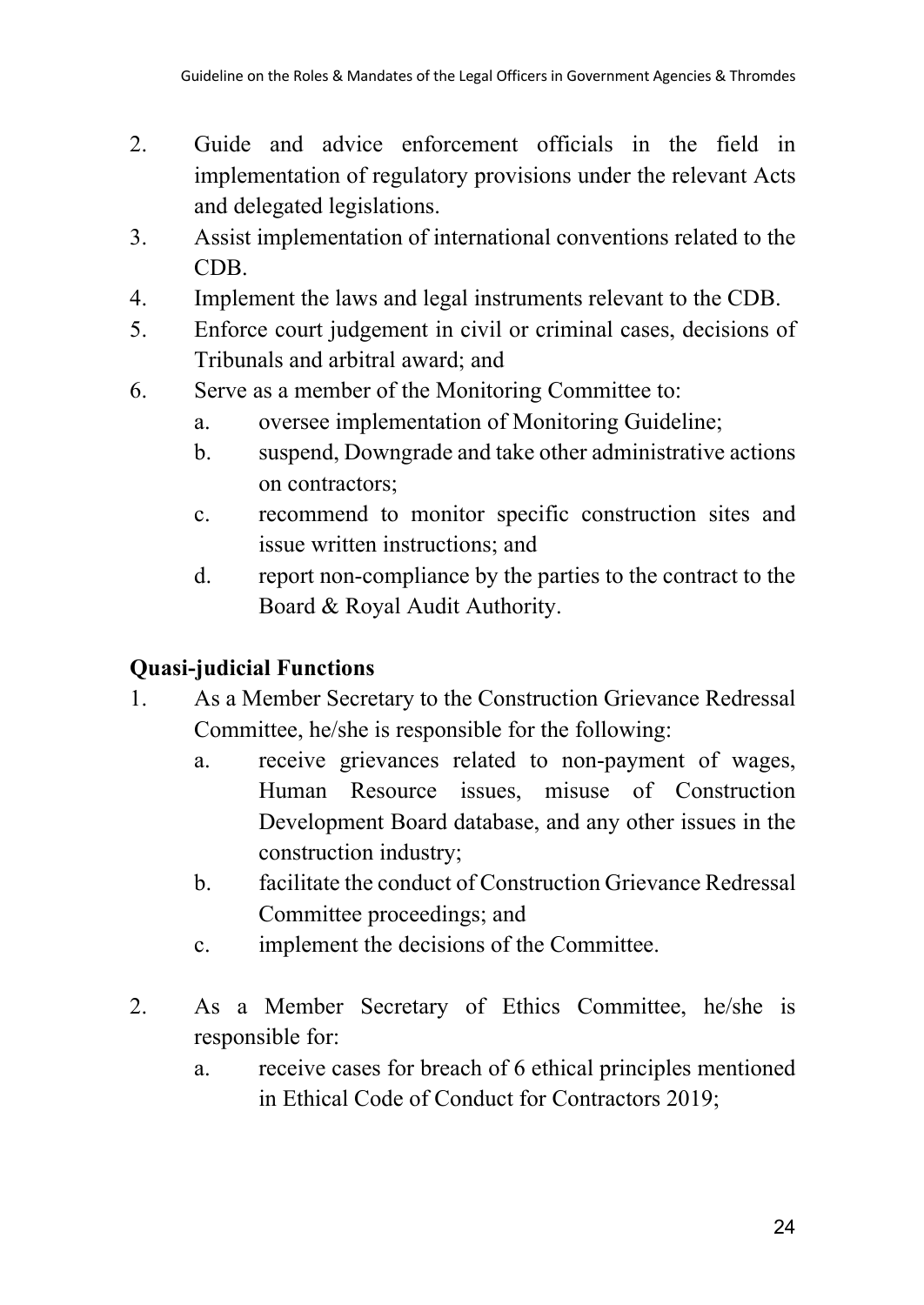- b. facilitate the conduct of proceedings of Multisectoral Ethics Committee; and
- c. implement the sanctions decided by the Committee.

# **Legal Research Functions**

- 1. Conduct research on relevant international laws and other legal instruments for reference in drafting and reviewing bills and delegated legislations.
- 2. Conduct desk review and comparative studies to assist in preparing legal opinions on domestic affairs.
- 3. Write a legal research paper annually on issues related to recent developments in laws, jurisprudence and current affairs for publication in the OAG journal.

# **Repository and Documentation Functions**

- 1. Serve as a repository including maintaining archives for legislations and other legal instruments relevant or entered into by the CDB.
- 2. Ensure documentation, and record-keeping of legal documents, and correspondence of the legal section.

# **Member of the Committee or Body**

- 1. Serve as a member of a Human Resource Committee/Disciplinary Committee of the concerned agency and ensure that the Committee follows the due process of law, and principles of natural justice while arriving at the decision.
- 2. Serve as members of Committee and body as prescribed by the laws.
- 3. Represent the CDB in seminars, conferences, meetings, and workshops related to legislation and legal matters.
- 4. Translate the legal documents as and when required.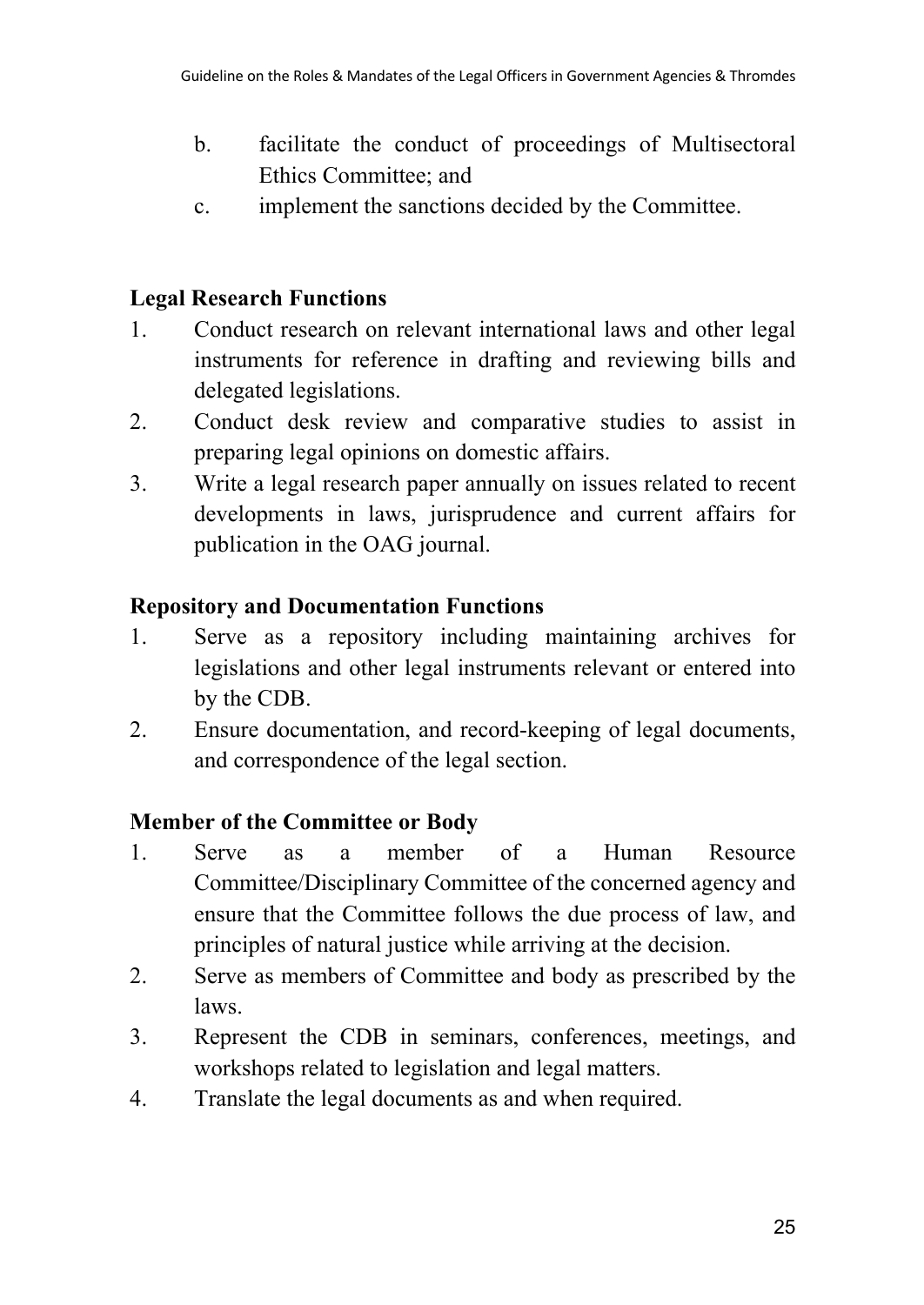# **ROLES AND MANDATES FOR NATIONAL COUNCIL OF BHUTAN (NC)**

### **Investigation Functions, and support to the OAG**

- 1. Guide the investigation of sector-specific criminal cases, and review the investigation report.
- 2. Support the OAG in providing information and documents related to the prosecution of sector-specific cases.

### **Litigation and arbitration of civil cases**

- 1. Review and conduct the internal investigation and prepare a report of complaints received against the employee of the NC or any such tasks assigned by the head of the NC from time to time.
- 2. Represents the NC before the Court or tribunals in sector-specific civil cases.

### **Advisory and Legal Service**

- 1. Serve as a concerned Agency to participate in all the processes in accordance with the *Rules of procedure for Treaty Making 2016.*
- 2. Provide legal assistance to the NC.
- 3. Provide legal advice to the Chairperson, Parliamentary Committees, Members of National Council, and the Secretariat.
- 4. Give legal opinion and advice on the constitutionality of bills, resolutions proposed, amendment(s) to laws, and executive orders.
- 5. When required, present legal implications of specific provisions of the Constitution, laws and executive orders, international conventions, treaties, and agreements to which Bhutan is a party.
- 6. Provide advice and updates on parliamentary procedures and best practices.
- 7. Help promulgate rules and regulations concerning the activities of the Secretariat.
- 8. Handle legal matters of the Parliamentary Committees: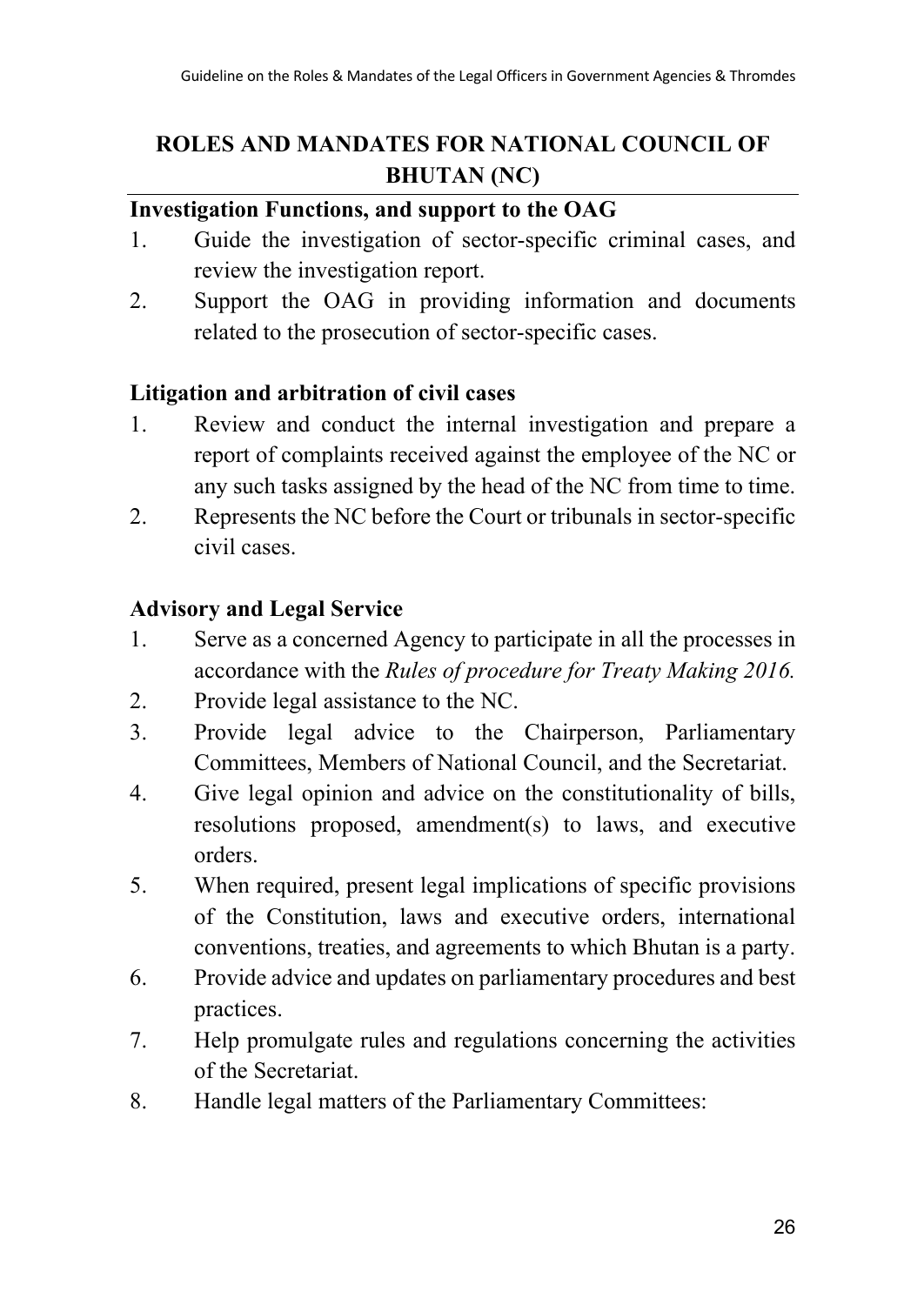- a. provide staff support, document Committee and public hearings;
- b. provide administrative and operational support for committee activities in collaboration with other units/services of the Secretariat;
- c. prepare correspondences, Committee reports, and official communications of the committee;
- d. edit, proofread and coordinate printing, distribution, and archival of resolutions and minutes or transcript of committee proceedings and meetings;
- e. carry out research as and when required with regard to any matters to be discussed in the Committee proceedings;
- f. provide procedural and professional advice to the Committee as deemed necessary;
- g. organize Committee meetings effectively;
- h. facilitate in preparation of Committee work plan in consultation with the Committees; and
- i. liaise with relevant stakeholders on the requirement of their participation during the committee meetings.

# **Drafting, Review of Bills and other Legal Instruments**

- 1. Monitor and prepare status reports on bills referred to committees and ensure access to high procedural advice and professional counsel for committee works.
- 2. Review bills, international instruments, rules, and regulations to ensure constitutionality, form, style, and substance.
- 3. Prepare contracts, deeds, and instruments to which the Secretariat is a party and interpret provisions of contracts concerning works private clients performed for the Secretariat.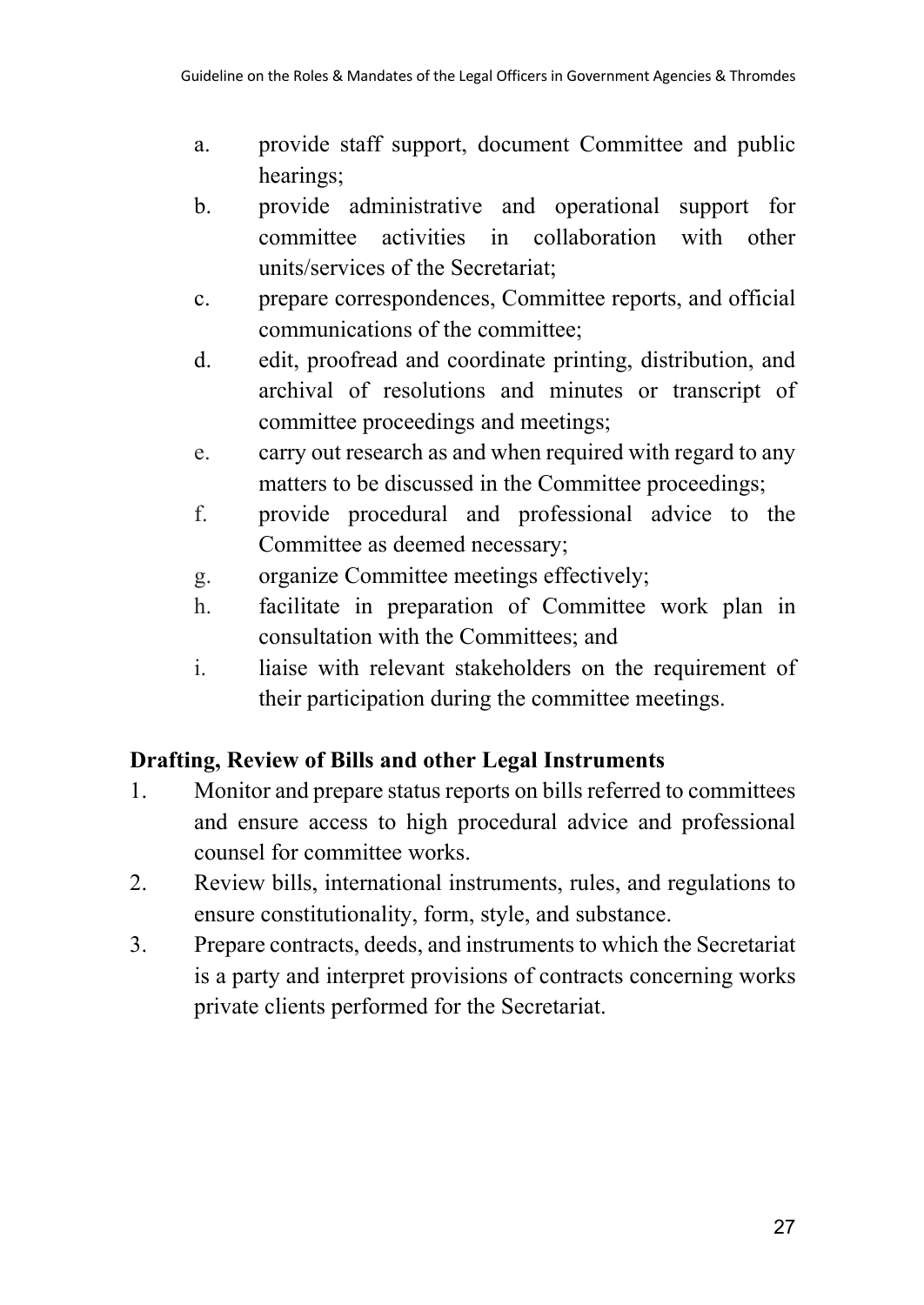### **Legal Research Functions**

- 1. Conduct research on relevant international laws and other legal instruments for reference in drafting and reviewing bills and delegated legislations.
- 2. Conduct desk review and comparative studies to assist in preparing legal opinions on domestic affairs.
- 3. Write a legal research paper annually on issues related to recent developments in laws, jurisprudence and current affairs for publication in the OAG journal.

### **Repository and Documentation Functions**

- 1. Serve as the repository for all the laws passed by Parliament and other legal instruments drafted by the Secretariat.
- 2. Serve as a repository including maintaining archives for legislations and other legal instruments relevant or entered into by the Secretariat of the NC.
- 3. Ensure documentation, and record-keeping of legal documents, and correspondence of the legal section.

# **Member of the Committee or Body**

- 1. Serve as a member of a Human Resource Committee/Disciplinary Committee of the concerned agency and ensure that the Committee follows the due process of law, and principles of natural justice while arriving at the decision.
- 2. Serve as members of Committee and body as prescribed by the laws.
- 3. Represent working agencies in meetings and workshops related to legislation and legal matters.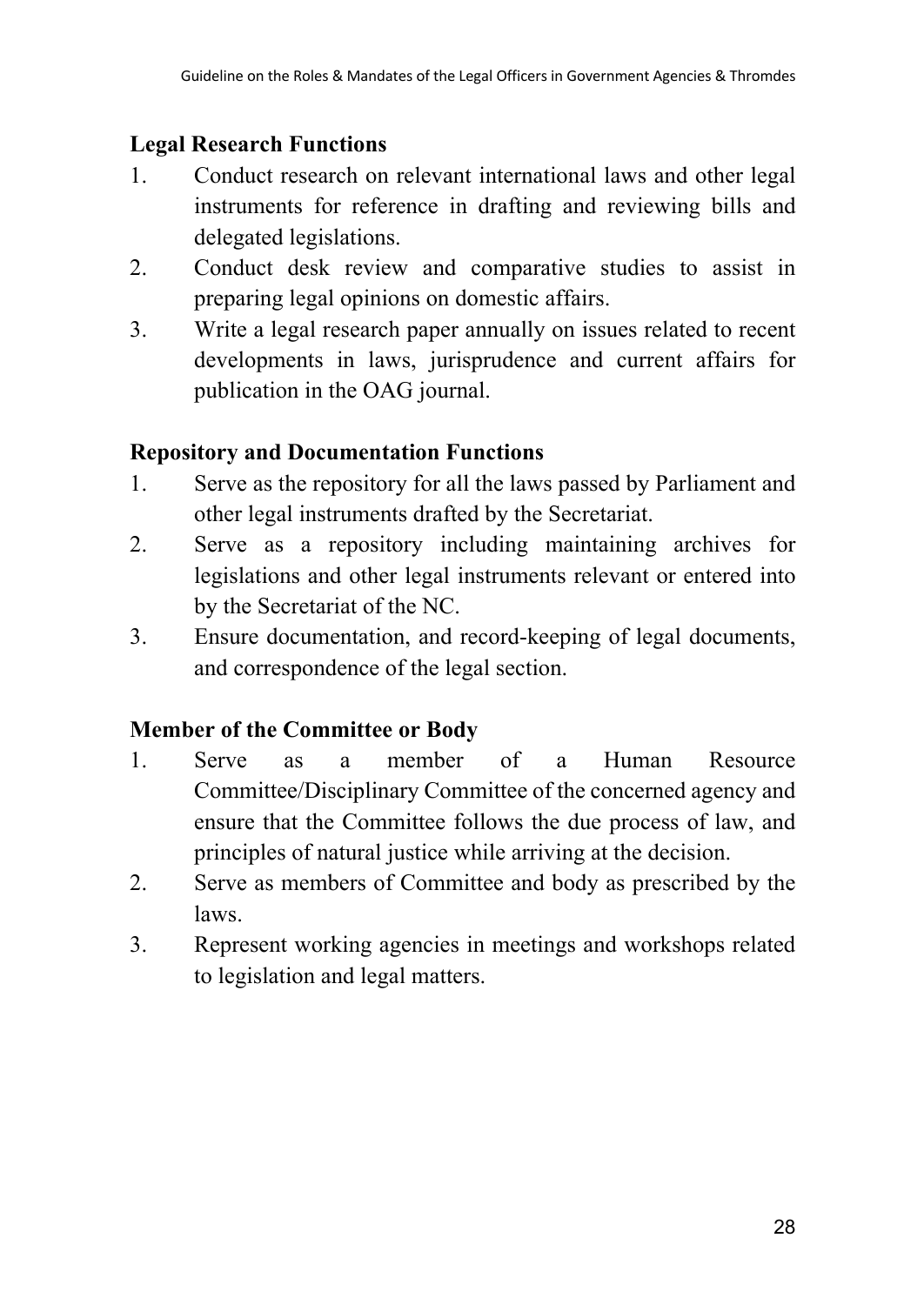# **ROLES AND MANDATES FOR NATIONAL ASSEMBLY OF BHUTAN (NA)**

# **Investigation Functions and Support to the OAG**

- 1. Guide the investigation of sector-specific criminal cases and review the investigation report.
- 2. Support the OAG in providing information and documents related to the prosecution of sector-specific cases.

### **Litigation and arbitration of civil cases**

- 1. Review and conduct the internal investigation and prepare a report of complaints received against the employee of the Agency or any such tasks assigned by the head of the agency from time to time.
- 2. Represents the Agency before the Court or tribunals in sectorspecific civil cases.

#### **Advisory and Legal Service**

- 1. Serve as a focal person to participate in all the processes in accordance with the *Rules of procedure for Treaty Making 2016.*
- 2. Provide legal assistance to the NA.
- 3. Provide legal advice to the Chairperson, Parliamentary Committees, Members of National Assembly, and the Secretariat.
- 4. Render legal opinion and advice on the constitutionality of bills, resolutions proposed, amendment(s) to laws and executive orders.
- 5. When required, present legal implications of specific provisions of the Constitution, laws and executive orders, international conventions, treaties, and agreements to which Bhutan is a party.
- 6. Provide advice and updates on parliamentary procedures and best practices.
- 7. Help promulgate rules and regulations concerning the activities of the Secretariat; and
- 8. Handle legal matters of the Parliamentary Committees: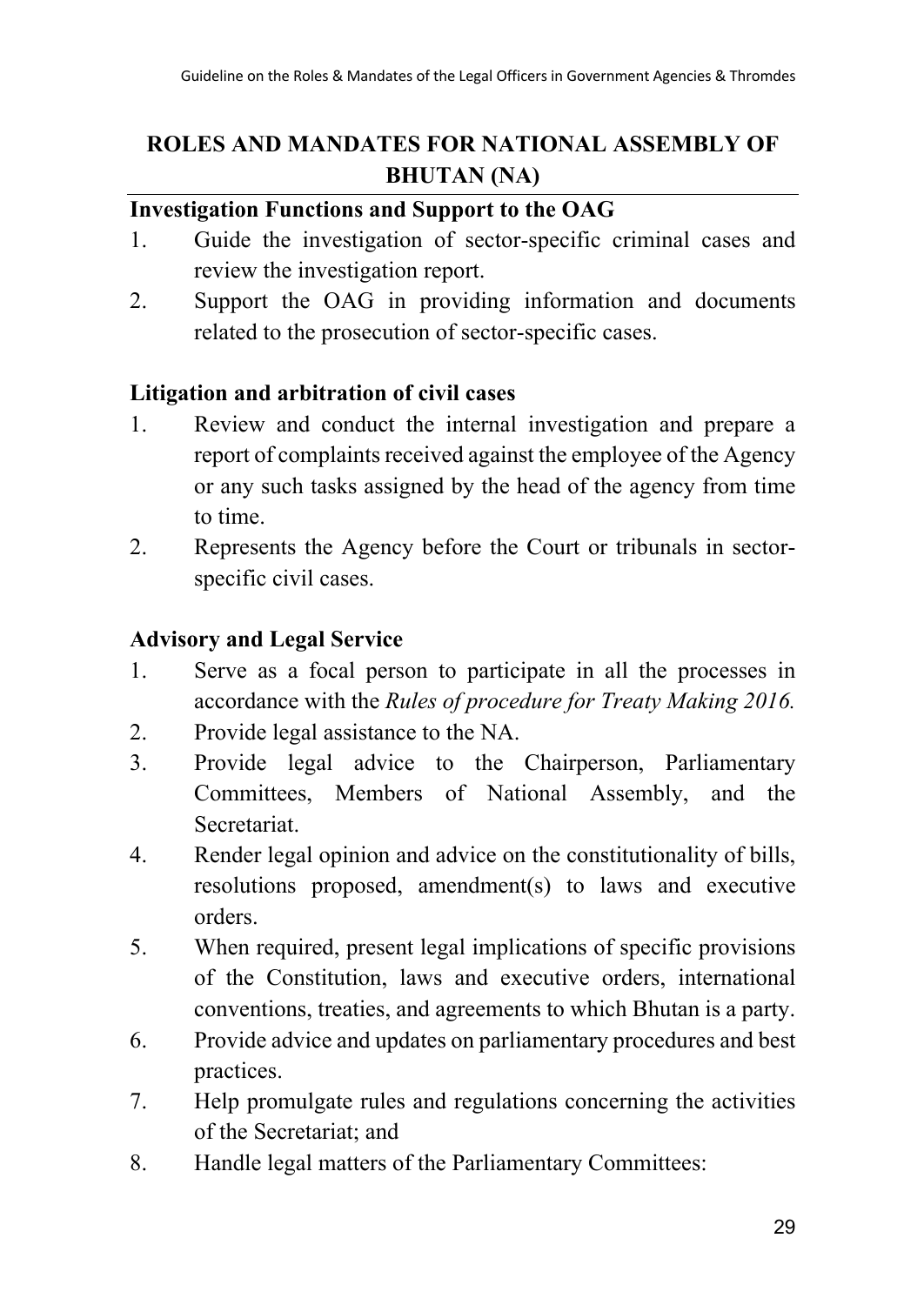- a. provide staff support, document committee, and public hearings;
- b. provide administrative and operational support for committee activities in collaboration with other units/services of the Secretariat;
- c. prepare correspondences, committee reports, and official communications of committees;
- d. edit, proofread and coordinate printing, distribution, and archival of resolutions and minutes or transcript of committee proceedings and meetings;
- e. carry out research as and when required with regard to any matters to be discussed in the Committee proceedings;
- f. provide procedural and professional advice to the Committees as deemed necessary;
- g. organize Committee meetings effectively;
- h. facilitate in preparation of committee work plan in consultation with the Committees; and
- i. liaise with relevant stakeholders on the requirement of their participation during the committee meetings.

# **Drafting and Review of Bills and other Legal Instruments**

- 1. Monitor and prepare status reports on bills referred to committees, and ensure access to high procedural advice and professional counsel for committee works.
- 2. Review bills, international instruments, rules, and regulations to ensure constitutionality, form, style, and substance.
- 3. Prepare contracts, deeds, and instruments to which the Secretariat is a party and interpret provisions of contracts concerning works private clients performed for the Secretariat.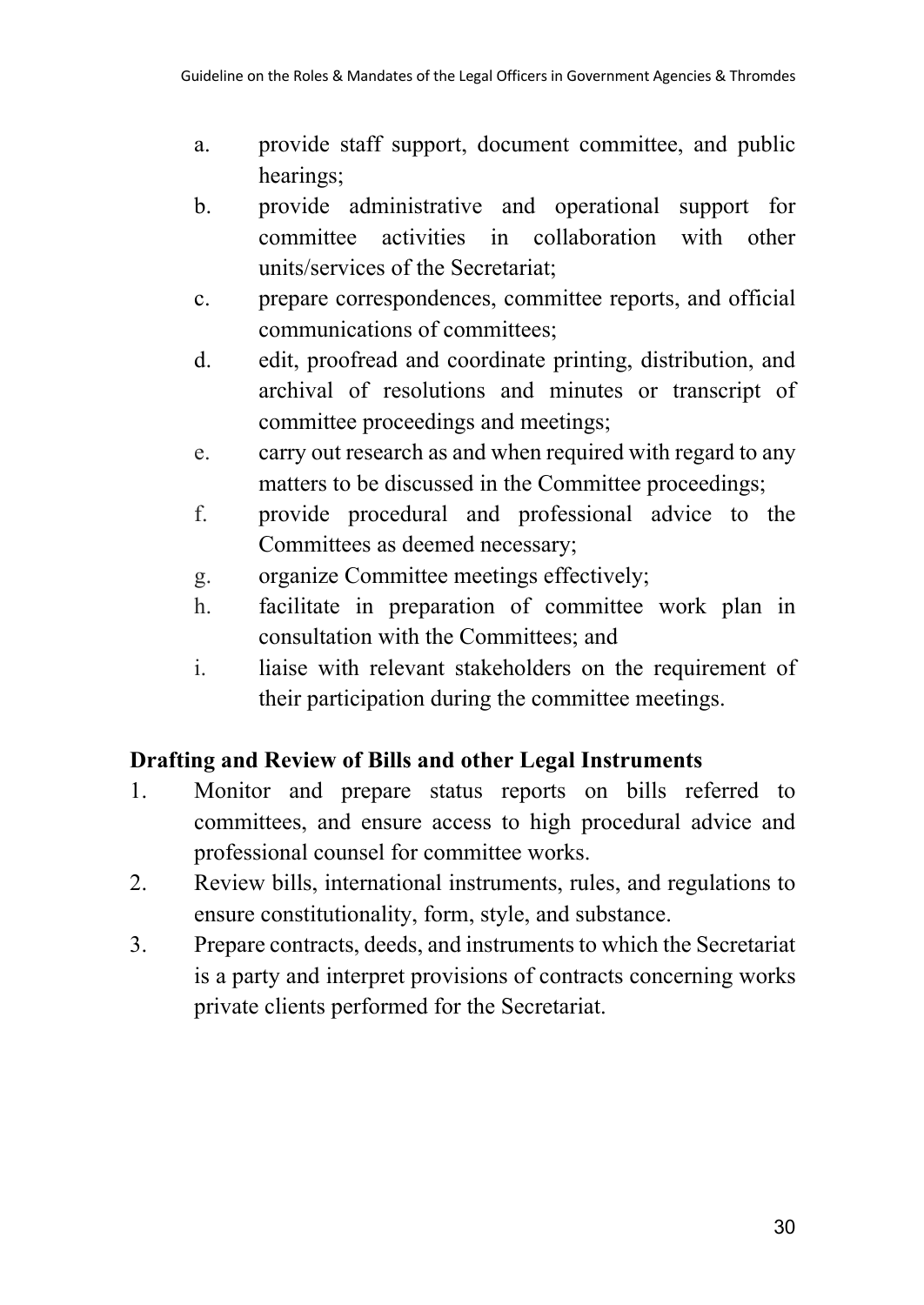### **Legal Research Functions**

- 1. Conduct research on relevant international laws and other legal instruments for reference in drafting and reviewing bills and delegated legislations.
- 2. Conduct desk review and comparative studies to assist in preparing legal opinions on domestic affairs.
- 3. Write a legal research paper annually on issues related to recent developments in laws, jurisprudence and current affairs for publication in the OAG journal.

### **Repository and Documentation Functions**

- 1. Serve as the repository for all the laws passed by Parliament and other legal instruments drafted by the Secretariat.
- 2. Serve as a repository including maintaining archives for legislations and other legal instruments relevant or entered into by the Secretariat.
- 3. Ensure documentation, and record-keeping of legal documents, and correspondence of the legal section.

# **Member of the Committee or Body**

- 1. Serve as a member of a Human Resource Committee or Disciplinary Committee of the concerned agency and ensure that the Committee follows the due process of law, and principles of natural justice while arriving at the decision.
- 2. Serve as members of Committees and body as prescribed by the laws.
- 3. Represent working agencies in meetings and workshops related to legislation and legal matters.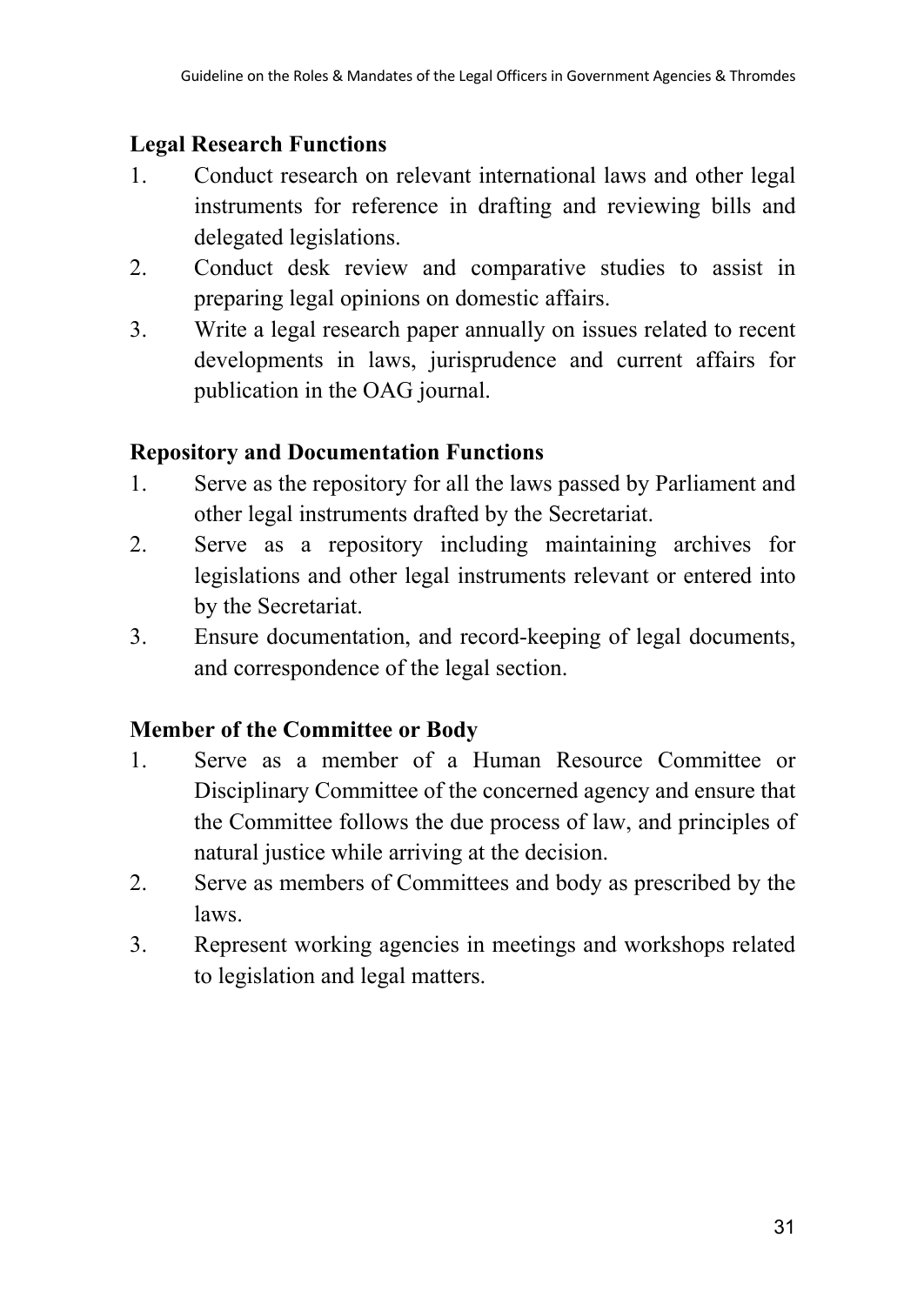# **ROLES AND MANDATES FOR TOURISM COUNCIL OF BHUTAN (TCB)**

#### **Prosecution of criminal cases**

- 1. Prosecute criminal cases before the court, if:
	- (a) delegated by the OAG, through the issuance of the Power of Attorney by the Attorney General; or
	- (b) authorized and empowered by the specific laws, in consultation with the OAG.
- 2. Serve as the focal or contact person for the cases referred to the OAG.
- 3. Coordinate with, and provide support to the OAG regarding cases referred for prosecution:
	- (a) including providing information and documents related to sector-specific cases; and
	- (b) follow-up on the court judgments and appeals.

### **Litigation and arbitration of civil cases**

- 1. Review and conduct the internal investigation and prepare a report of complaints received against the employee of the Agency, or any such tasks assigned by the head of the agency from time to time.
- 2. Represents the Agency before the Court or tribunals in sectorspecific civil cases.

#### **Advisory Functions**

- 1. Act as a legal adviser to all the policy formulation team of the TCB.
- 2. Provide legal advice and opinion on the matters of law and issue requiring legal opinion to the head of the Council or relevant authorities.

#### **Investigative Functions**

- 1. Lead or be a member of any investigating team if a complaint is received from within TCB or relevant authorities.
- 2. Prepare and submit the investigation report to the relevant authorities for further legal action.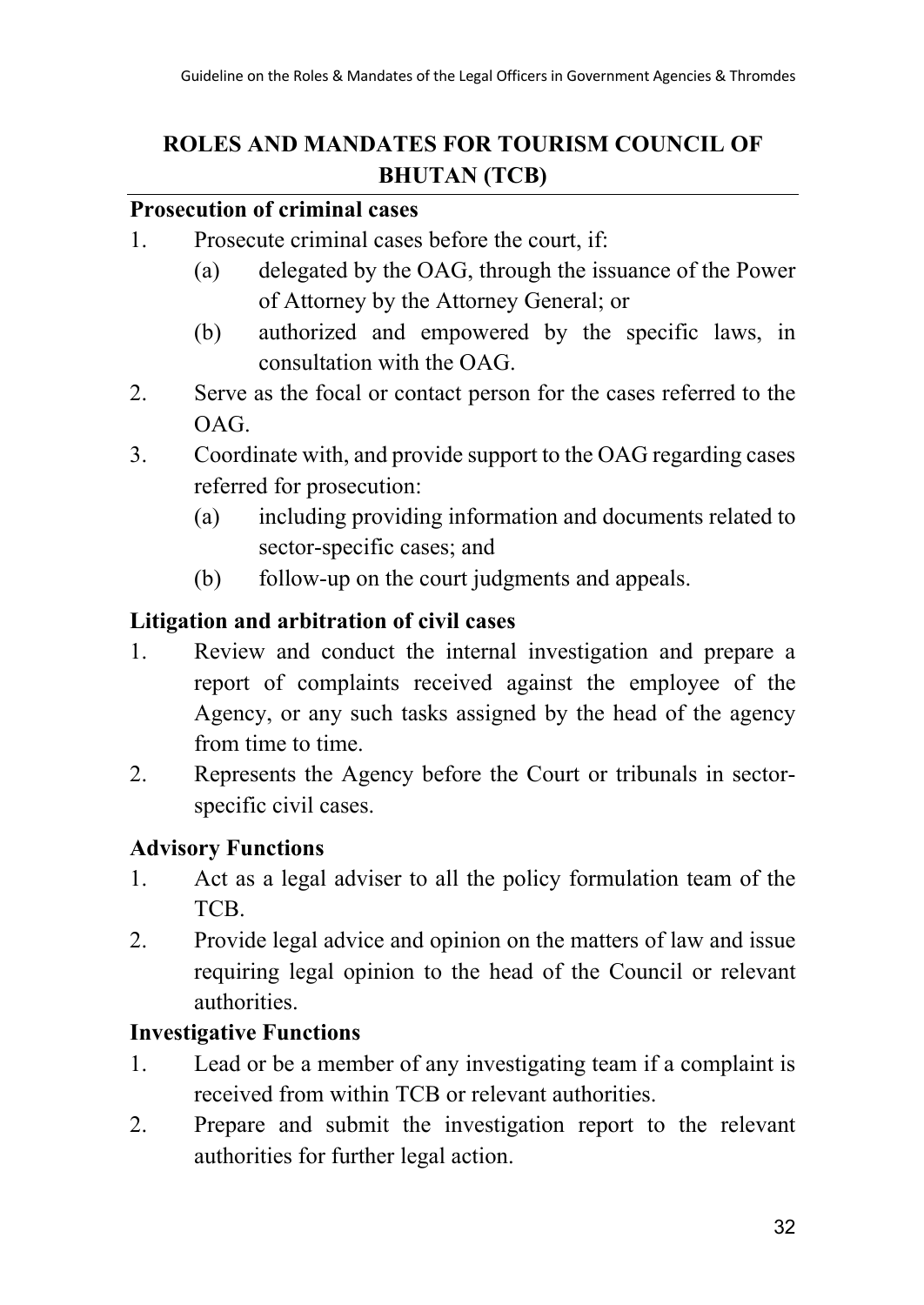# **Drafting and Review Functions**

- 1. Advise on, coordinate, and conduct the Legislative Impact Assessment before the drafting of any bill or review of existing legislation concerning the TCB.
- 2. Draft bills including amendment bills on those subject-matters within the mandate of the TCB.
- 3. Draft or revise delegated legislation on those subject matters within the mandate of the TCB.
- 4. Serve as a drafting instructor to the OAG and adhere to the relevant clauses of *Rules of Procedure of Drafting and Reviewing of Bills and Delegated Legislations 2018,* if a bill or delegated legislation is referred for drafting or review to the OAG.
- 5. Coordinate within the TCB for carrying out stakeholder consultation meetings during the process of drafting of bills or reviewing existing legislation concerning the TCB.
- 6. Coordinate and consult with relevant agencies during the process of drafting or revision of legislation concerning the TCB.
- 7. Assist in the framing and review of manuals, guidelines, policies, and procedures concerning the TCB.
- 8. Prepare or review MoUs, Terms of References, agreements, contracts, and other legal documents.
- 9. Review and provide inputs and comments on sectoral legislation referred by other agencies.
- 10. Represents the TCB during the consultations on sectoral legislation, draft sectoral bills, rules or regulations, or other legal related matters, if required.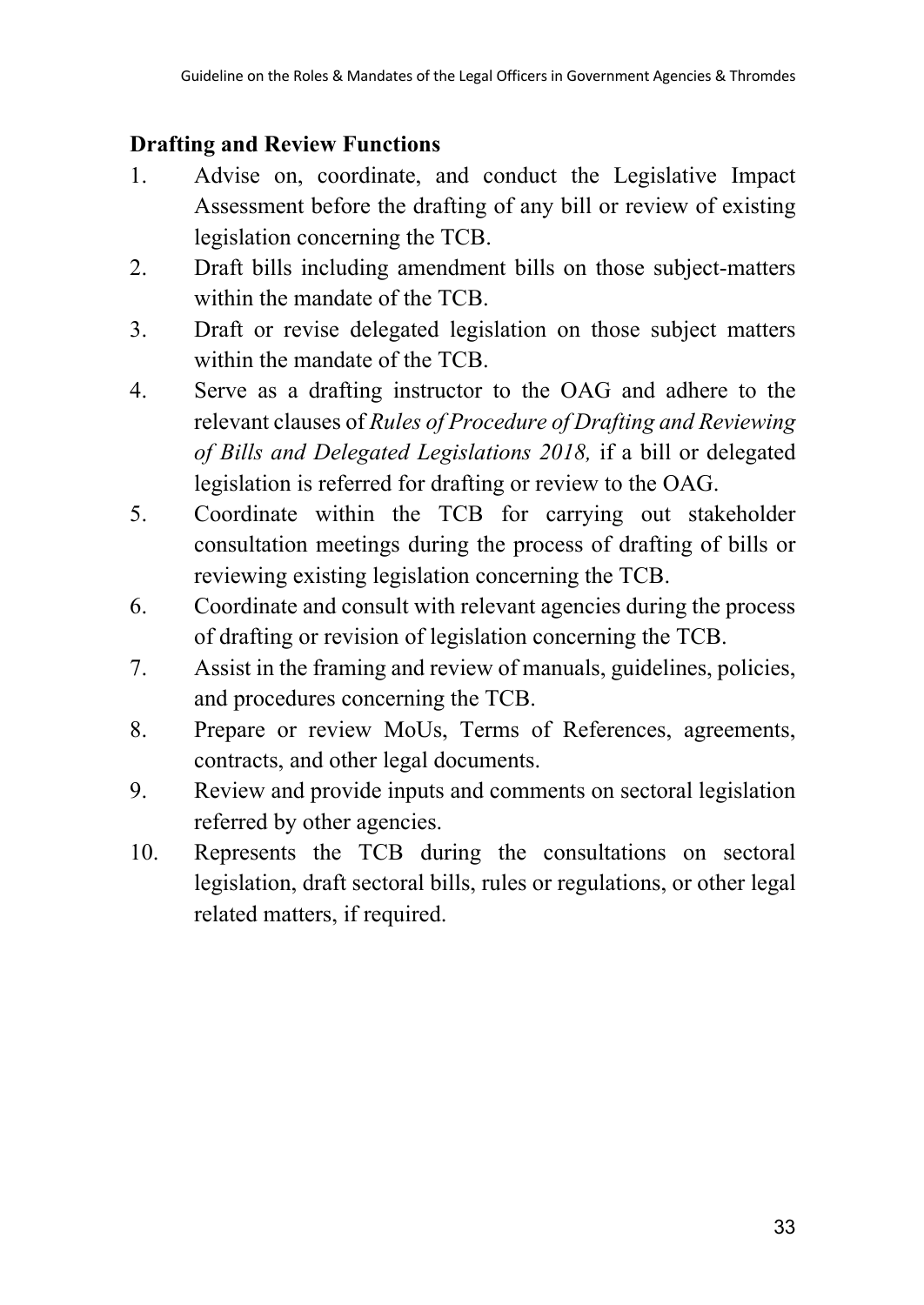11. Review relevant legislation or legal documents of TCB, if any and submit recommendations to the OAG.

# **Reviewing and resolving complaint received against the tourism service provider**

- 1. Reviewing the complaint received against tour operators.
- 2. Reviewing the complaint received against guides.
- 3. Reviewing the complaint received against TCB certified accommodation providers
- 4. Reviewing the complaint received against other tourism service providers.
- 5. Preparing the brief on the complaint received for submission to the Dispute Settlement Committee.
- 6. Coordination and organizing the Dispute Settlement Committee meeting as per the rules and procedure of the committee.
- 7. Informing the parties to the complaint on the meeting, keeping a record of the meeting, conveying the decision of the committee to the parties, and follow up.

# **Quasi-judicial Functions**

- 1. Following up and taking action as per the report (complaints) received from the internal division and external agencies.
- 2. Review, prepare briefs, and take action as per the directives of the management.
- 3. Submit to the dispute settlement committee for settlement, if required.
- 4. Serves as Disputes Settlement Committee, as required by the laws.

# **Legal Advocacy and Dissemination Functions**

- 1. Disseminate information to enhance awareness of relevant laws and policies of the TCB to the general public in consultation with the OAG.
- 2. Conduct Advocacy programs to the staff of the TCB on basic legal requirements in decision making.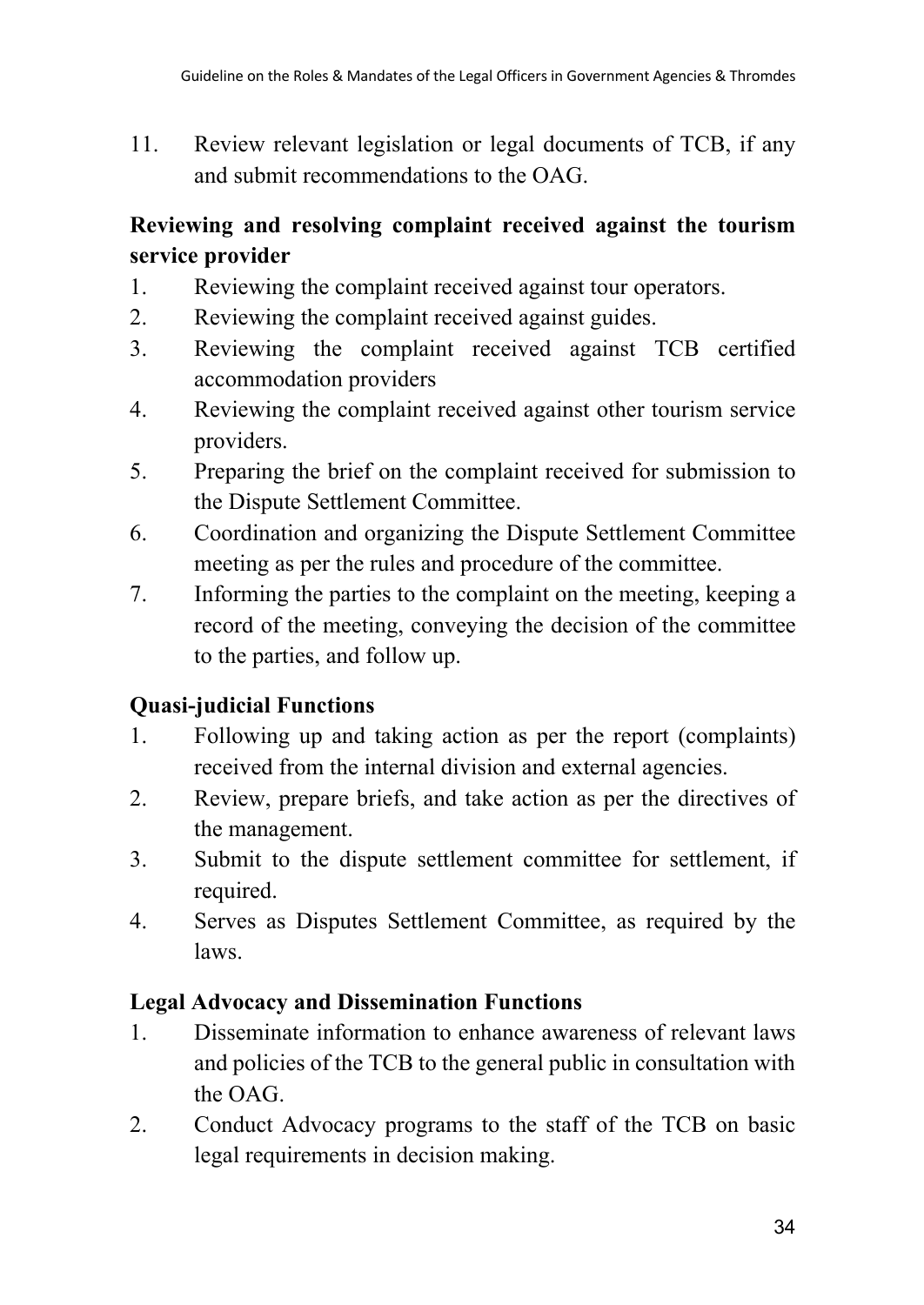3. Providing briefing to the trainees (especially guides, tour operators, drivers) on the codes of conduct and relevant laws related to tourism.

#### **Acting as SAARC tourism focal for Bhutan**

- 1. Compiling the information (relevant Agencies).
- 2. Keeping a record of the decisions of the SAARC meeting on tourism.
- 3. Following up on the decision.
- 4. Sharing information and submitting the report.

# **Acting as a** *United Nations World Tourism Organization* **(UNWTO) focal for Bhutan**

- 1. Compiling the information (relevant Agencies).
- 2. Keeping record of the decision of the UNWTO meeting.
- 3. Following up on the decision.
- 4. Corresponding and sharing information through drafting a letter, seeking approval.

# **ROLES AND MANDATES FOR BHUTAN NARCOTIC CONTROL AGENCY (BNCA)**

#### **Prosecution of criminal cases**

- 1. Prosecute criminal cases before the court, if:
	- (a) delegated by the OAG, through the issuance of the Power of Attorney by the Attorney General; or
	- (b) authorized and empowered by the specific laws, in consultation with the OAG.
- 2. Serve as the focal or contact person for the cases referred to the OAG.
- 3. Coordinate with, and provide support to the OAG regarding cases referred for prosecution:
	- (a) including providing information and documents related to sector-specific cases; and
	- (b) follow-up on the court judgments and appeals including disciplinary referrals to the agencies.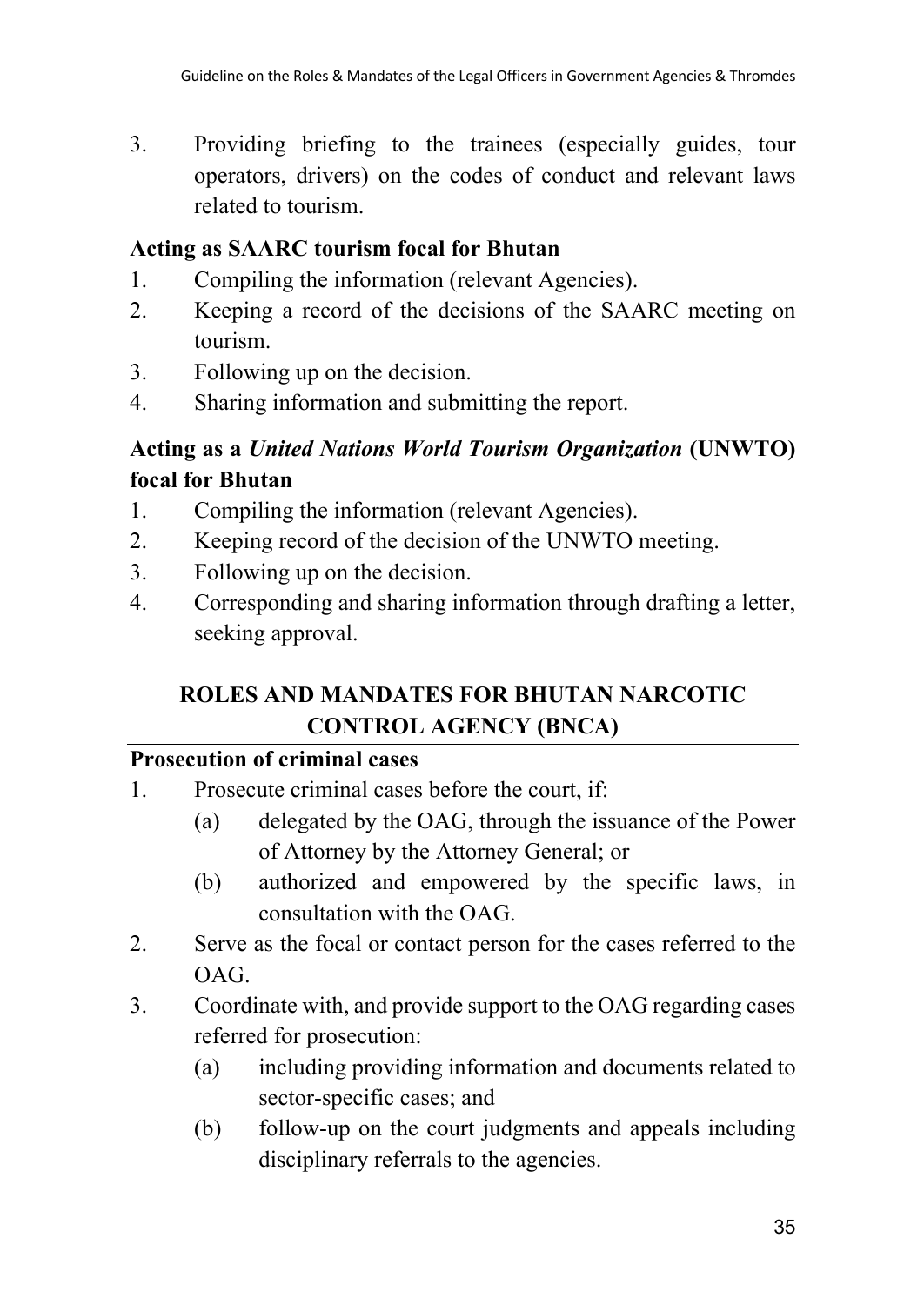#### **Support Investigation and Prosecution**

- 1. Guide and assist law enforcement officials in carrying out investigations for offenses under the *Narcotic Drugs and Psychotropic Substances and Substance Abuse Act 2018* and *Tobacco Control Act 2010*.
- 2. Serve as a Contact Point to the OAG for any legal opinions.
- 3. Compile and prepare a case investigation report requiring prosecution and submit the case to the OAG/RBP.

#### **Advisory and Legal Service**

- 1. Provide legal advice to the Head of Authority on issues falling within the legal domain of the Authority as and when sought by the Head/Divisions.
- 2. Advice and guide inspectors and authorized officers to enforce or implement the procedural laws as per *Civil and Criminal Procedure Code 2001*, *Narcotic Drugs and Psychotropic Substances and Abuse Act 2015*, *Tobacco Control Act 2010,* and other subsidiary legislations.
- 3. Provide advice and interpretation on provisions of the *Narcotic Drugs and Psychotropic Substances and Abuse Act 2015*, *Tobacco Control Act 2010,* and its rules to other law enforcement agencies including RBP and DRC.
- 4. Translate the legal opinions/views as and when directed by the Head of Agency.
- 5. Render legal services to the Office with respect to questions, investigations, regulations, practices, or other issues falling within the purview of the National law.
- 6. Guide and advise the Central and Regional Treatment Assessment Panels on the legal procedures for the treatment of persons charged with the offense of substance abuse and noncompliance with treatment orders.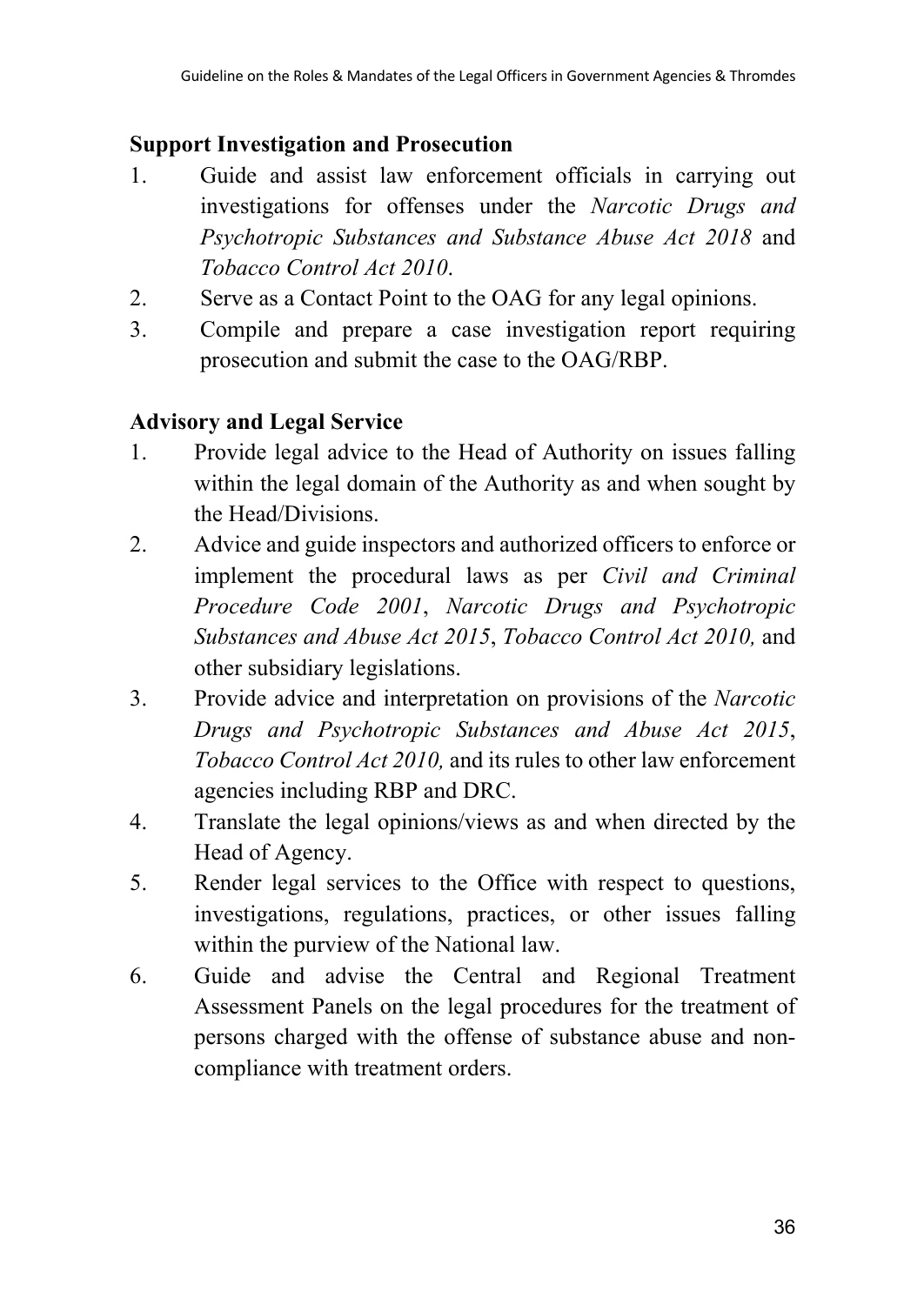- 7. Advise Policy and Planning Unit in any decision makings related to policy and planning which will have legal implications.
- 8. Guide and advise on any legal matters related to research on Cannabis and other narcotic drugs and psychotropic substances (NDPS).
- 9. Advise and guide implementation of gender mainstreaming activities to all the Divisions.
- 10. Advise the Authority to institutionalize collaboration with the relevant oversight agency to create harmonious working relations through the signing of a MoUs.
- 11. Execute any orders or directives of the Authority.

#### **Drafting and Review of Legislations and Legal Instruments**

- 1. Advise on, coordinate, and conduct the Legislative Impact Assessment before the drafting of any bill or review of existing legislation concerning the BNCA.
- 2. Draft bills including amendment bills on those subject-matters within the mandate of the BNCA.
- 3. Draft or revise delegated legislation on those subject matter within the mandate of the BNCA.
- 4. Serve as a drafting instructor to the OAG and adhere to the relevant clauses of *Rules of Procedure of Drafting and Reviewing of Bills and Delegated Legislations 2018,* if a bill or delegated legislation is referred for drafting or review to the OAG.
- 5. Coordinate within the BNCA for carrying out stakeholder consultation meetings during the process of drafting of bills or reviewing existing legislation concerning the BNCA.
- 6. Coordinate and consult with relevant agencies during the process of drafting or revision of legislation concerning the BNCA.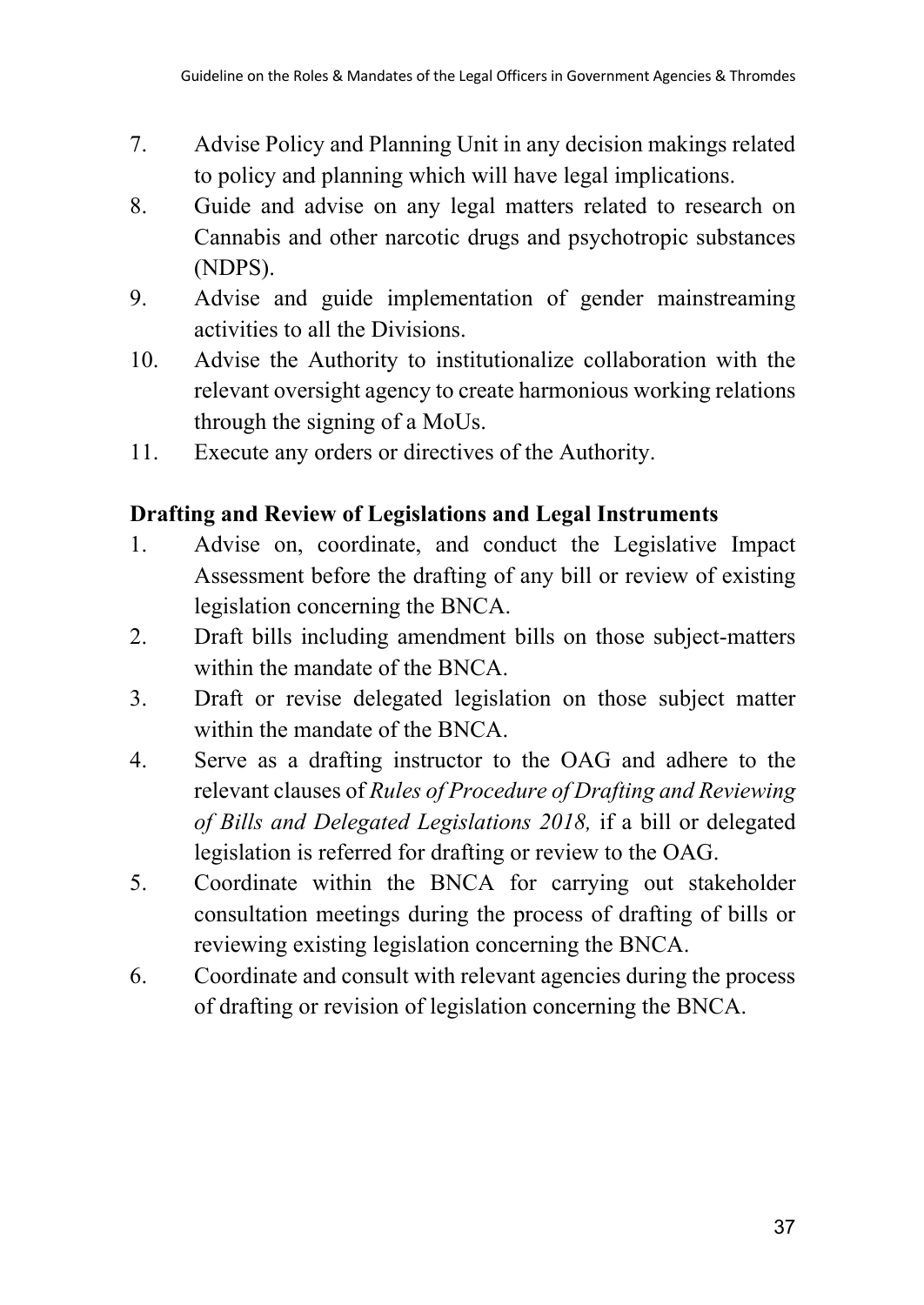- 7. Assist in the framing and review of manuals, guidelines, policies, and procedures concerning the BNCA.
- 8. Prepare or review MoUs, Terms of References, agreements, contracts, and other legal documents.
- 9. Review and provide inputs and comments on sectoral legislation referred by other agencies.
- 10. Represents the BNCA during the consultations on sectoral legislation, draft sectoral bills, rules or regulations, or other legal related matters, if required.
- 11. Review relevant legislation or legal documents of BNCA, if any, and submit recommendations to the OAG.
- 12. Review cannabis and other NDPS research proposals and draft guidelines.
- 13. Interpret and draft legal directives and correspondence especially in Dzongkha.

### **Assist Regulatory and Law Enforcement Officials**

- 1. Coordinate and conduct workshops for law enforcement and regulatory officials of the Authority and its stakeholders.
- 2. Guide and advise law enforcement officials in the field in the implementation of regulatory provisions of the relevant Acts.
- 3. Assist in the implementation of international conventions, treaties, and bi-lateral or multilateral agreements related to the Authority.
- 4. Coordinate and assist the Divisions in carrying out stakeholder consultation meetings.

# **Enforcement functions**

- 1. Enforce court judgment related to Substance abuse and Tobacco.
- 2. Enforce the decisions, resolutions, or disciplinary action of the Committee or Body.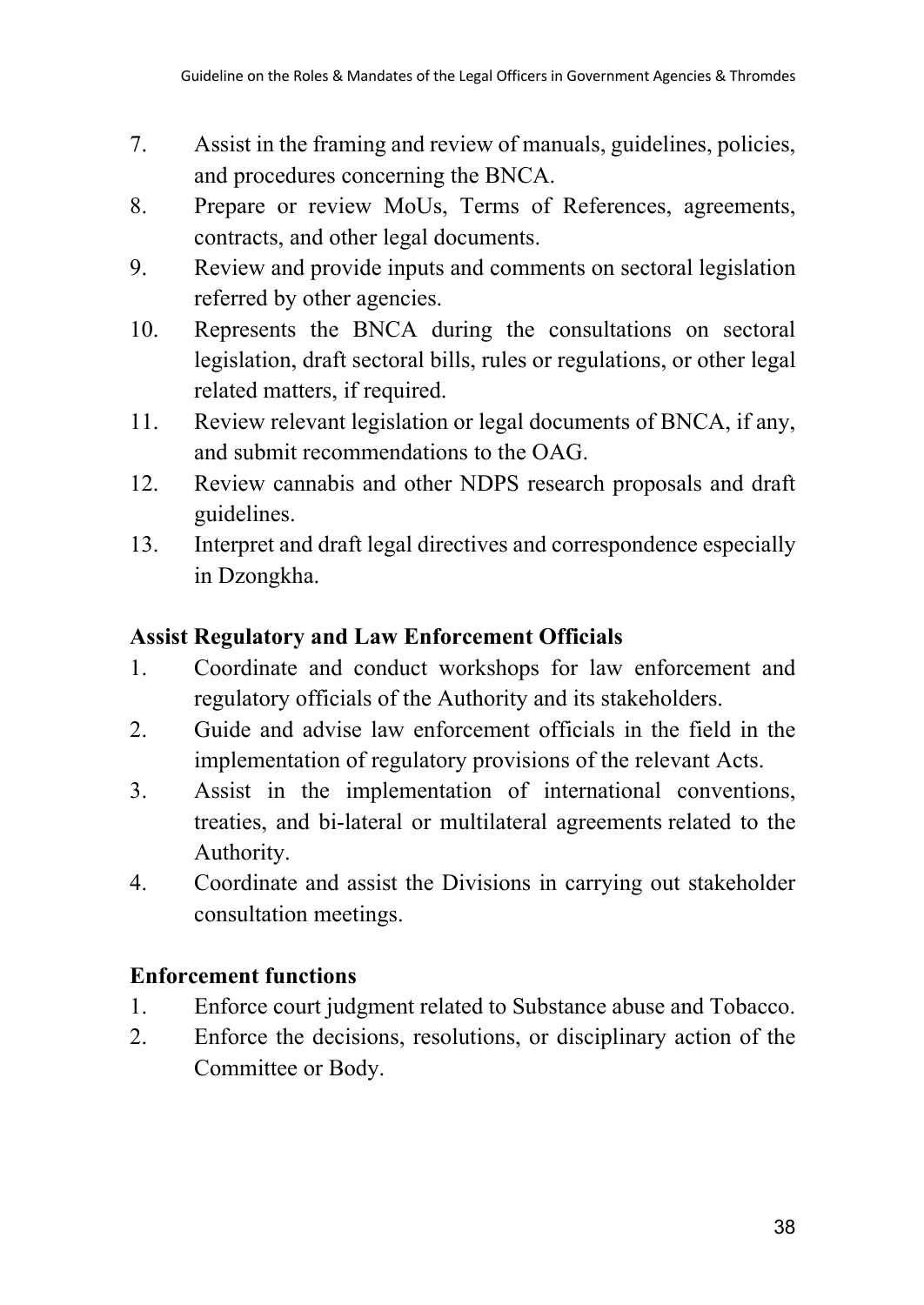3. Enforce court judgement in civil or criminal cases and decisions of Tribunals.

#### **Dissemination and Legal Advocacy**

- 1. Disseminate information to enhance awareness of relevant laws, policies, or regulations of the Authority to the general public in coordination with the relevant stakeholders.
- 2. Conduct Advocacy programs to the regulatory and law enforcement officials of the Authority and its stakeholders on the *Narcotic Drug and Psychotropic Substances and Substance Abuse Act 2015* and *Tobacco Control Act 2010.*

# **Legal Research**

- 1. Conduct research on relevant international laws and other legal instruments related to the Authority as and when assigned by the Head of Agency.
- 2. Initiate legal research and its publication related to NDPS and Tobacco.

#### **Repository and Documentation Functions**

- 1. Serve as a repository including maintaining archives for legislations and other legal instruments relevant or entered into by the BNCA.
- 2. Ensure documentation, and record-keeping of legal documents, and correspondence of the legal section.

#### **Member of the Committee or Taskforce**

- 1. Serve as a member of the HRC and Treatment Assessment Panel and Technical Advisory Committee formed under the Narcotic Control Board to ensure that due process of law, and other legal principles are being followed.
- 2. Represent the Authority in meetings and workshops related to Legislation and legal matters.
- 3. Be a member of the task force and committees within and beyond the Authority as per the instruction of the Head of the Authority.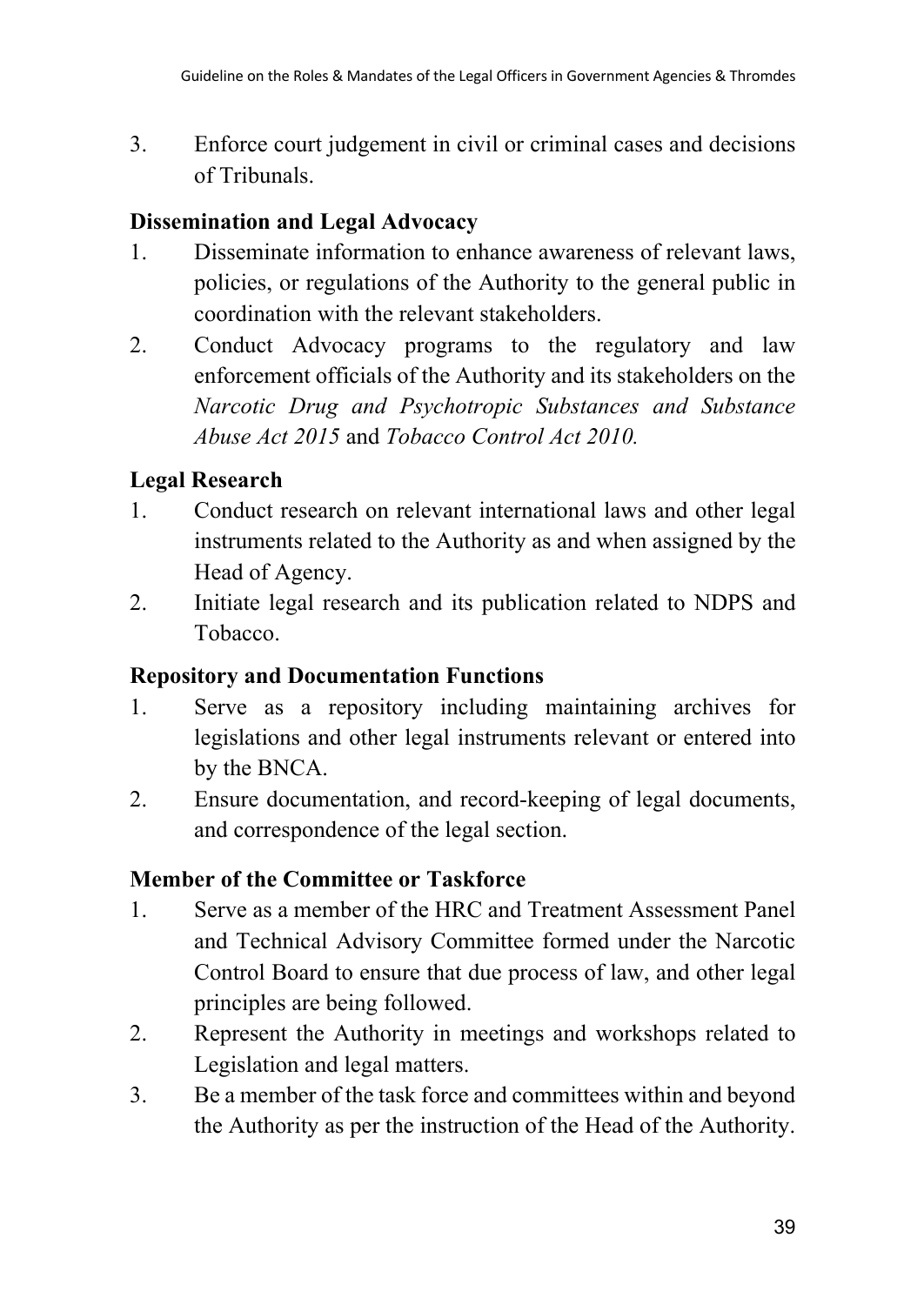## **Other Functions**

- 1. Assist in the planning and celebration of International Day Against Drug Abuse and Illicit Trafficking, on 26 June and World No Tobacco Day, on 31May each year.
- 2. Carry out any other activities or functions as and when assigned by the Head of Agency linked with legal matters.

### **ROLES AND MANDATES FOR CABINET SECRETARIAT**

### **Prosecution and Litigation**

- 1. Prosecute criminal cases before the court, if:
	- (a) delegated by the OAG, through the issuance of the Power of Attorney by the Attorney General; or
	- (b) authorized and empowered by the specific laws in consultation with OAG.
- 2. Serve as the focal or contact person for the cases referred to the OAG.
- 3. Coordinate with, and provide support to the OAG regarding cases referred for prosecution:
	- (a) including providing information and documents related to sector-specific cases; and
	- (b) follow-up on the court judgments and appeals including disciplinary referrals to the agencies.

# **Litigation of Civil cases**

1. Represent Prime Minister's Office or Lhengye Zhuntshog before the courts and tribunals in civil cases.

# **Legal Advice**

- 1. Provide legal advice to the Prime Minister and the Lhengye Zhungtshog.
- 2. Seek a legal opinion from the OAG on the request of the Government Agencies.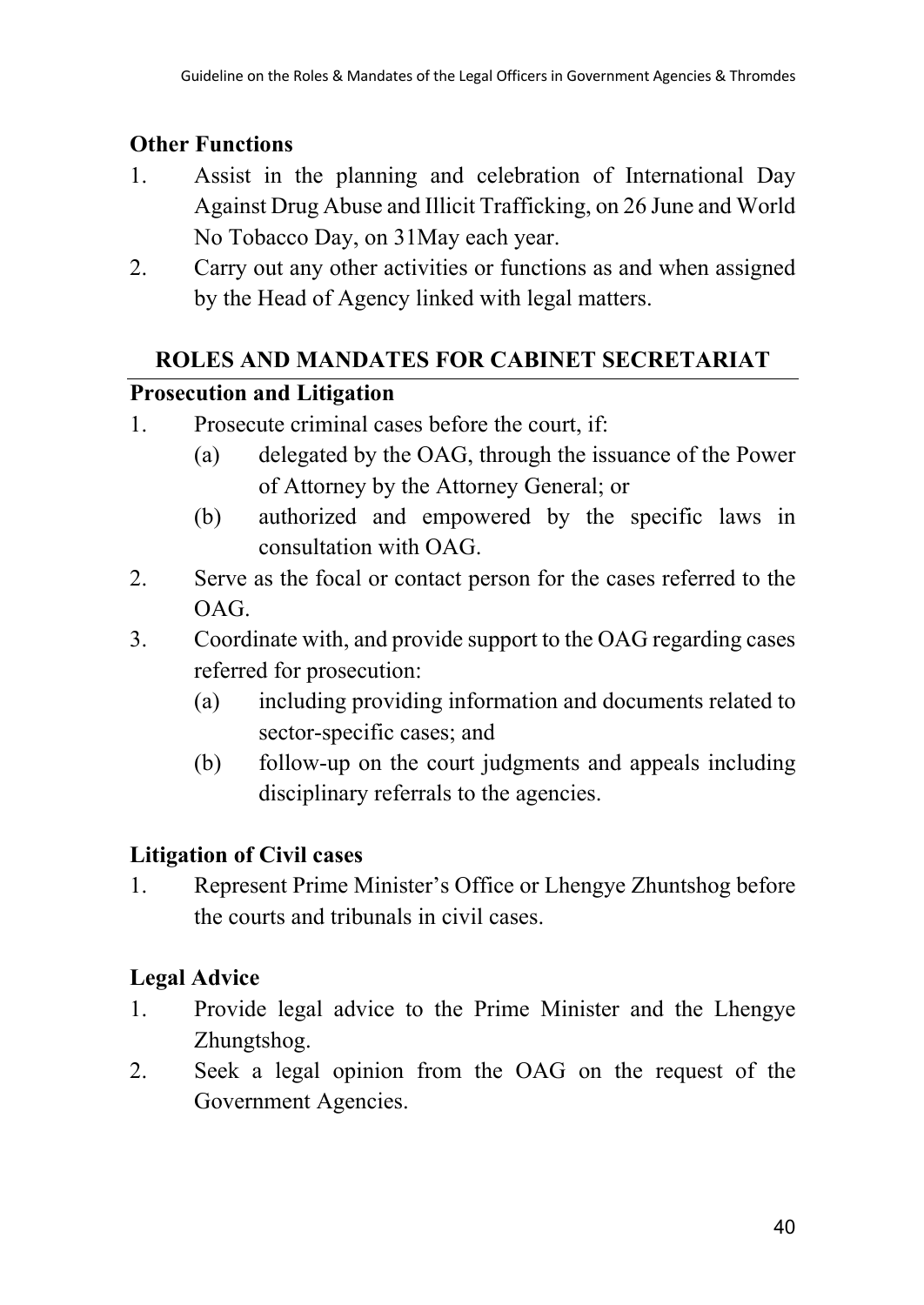### **Drafting and Review**

1. Review the bills tabled in the Parliament and submit necessary recommendations to the Prime Minister and the Lhengye Zhungtshog.

## **Quasi-judicial Function**

- 1. Serve as a member of the Human Resource Committee.
- 2. Review grievance petitions, undertake fact finding by complying with due process of laws, and submit recommendations based on the principles of natural justices to the Prime Minister and the Lhengye Zhungtshog.
- 3. Study paper/issue received, and contact relevant agencies if necessary.
- 4. Consult relevant Ministries/agencies.
- 5. Study relevant laws.
- 6. Write and submit legal views.

# **Forwarding of letter from Govt. Agencies to the OAG for Legal Opinion**

- 1. Study letter received for Legal Opinion.
- 2. Draft forwarding letter to the OAG/ respond to the agency on process

# **Submits Legal Views to the Lhengye Zhungtshog**

- 1. Study all documents submitted to Lhengye Zhuntshog.
- 2. Submit legal views to the Prime Minister during agenda briefing to the Prime Minister.
- 3. attend Lhengye Zhuntshog and submit views.

# **Grievance redressal**

- 1. Study appeal submitted.
- 2. Fact-finding on the matter by calling up.
- 3. Study relevant laws.
- 4. Draft views and submit them to the Prime Minister.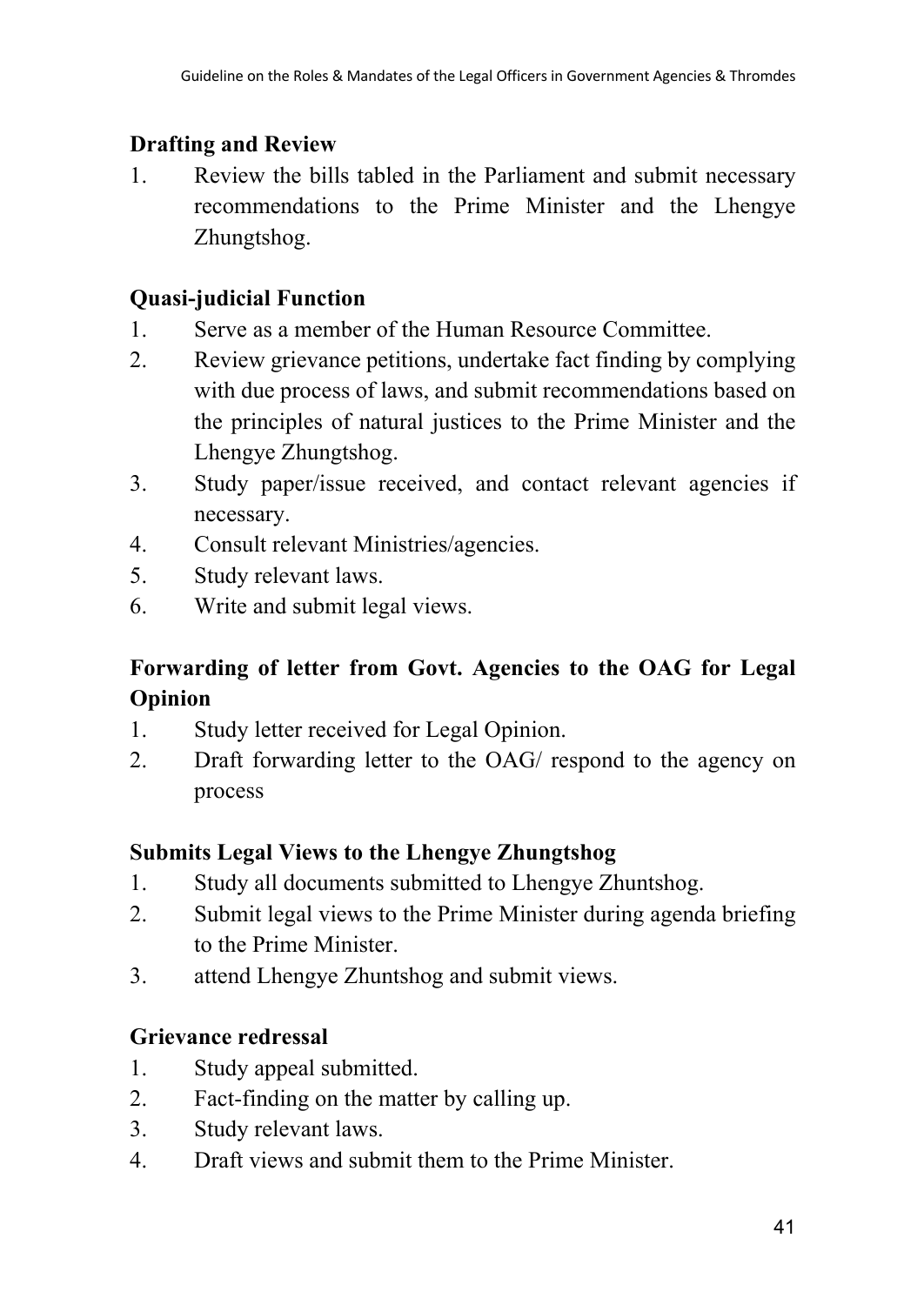# **Daily Law Briefing**

- 1. Study an article/ chapter of law daily and conduct research.
- 2. Brief the Prime Minister.

# **Legislative Impact Assessment (forward plan)**

- 1. Study Forward Plan submitted by Agencies.
- 2. Liaise with relevant agencies if there are any issues.
- 3. Submit a forward plan to Lhengye Zhungtshog.
- 4. Upload the forward plan.

# **Forward Plan**

- 1. Legislative proposal submitted by agencies.
- 2. Liaise with relevant agencies.
- 3. Submit the forward plan to the Lhengye Zhungtshog.

# **RIA Report**

- 1. Study RIA report including on detailed consultation, and costbenefit analysis.
- 2. Submit to Lhengye Zhuntshogtshog if all the requirements are fulfilled.

# **Pre-Meeting**

- 1. Study the MoU received, and review to analyse whether the MoU is as per the requirement of MoU format.
- 2. Forward the MoU/International Instruments to the OAG for legal opinion.
- 3. Compile the MoU, legal Opinion, and Political clearance.
- 4. Coordinate the MoU Committee meetings (inform Members and proponent agencies via email and call) and conduct a meeting.

# **During the meeting**

1. Record minutes of the meeting.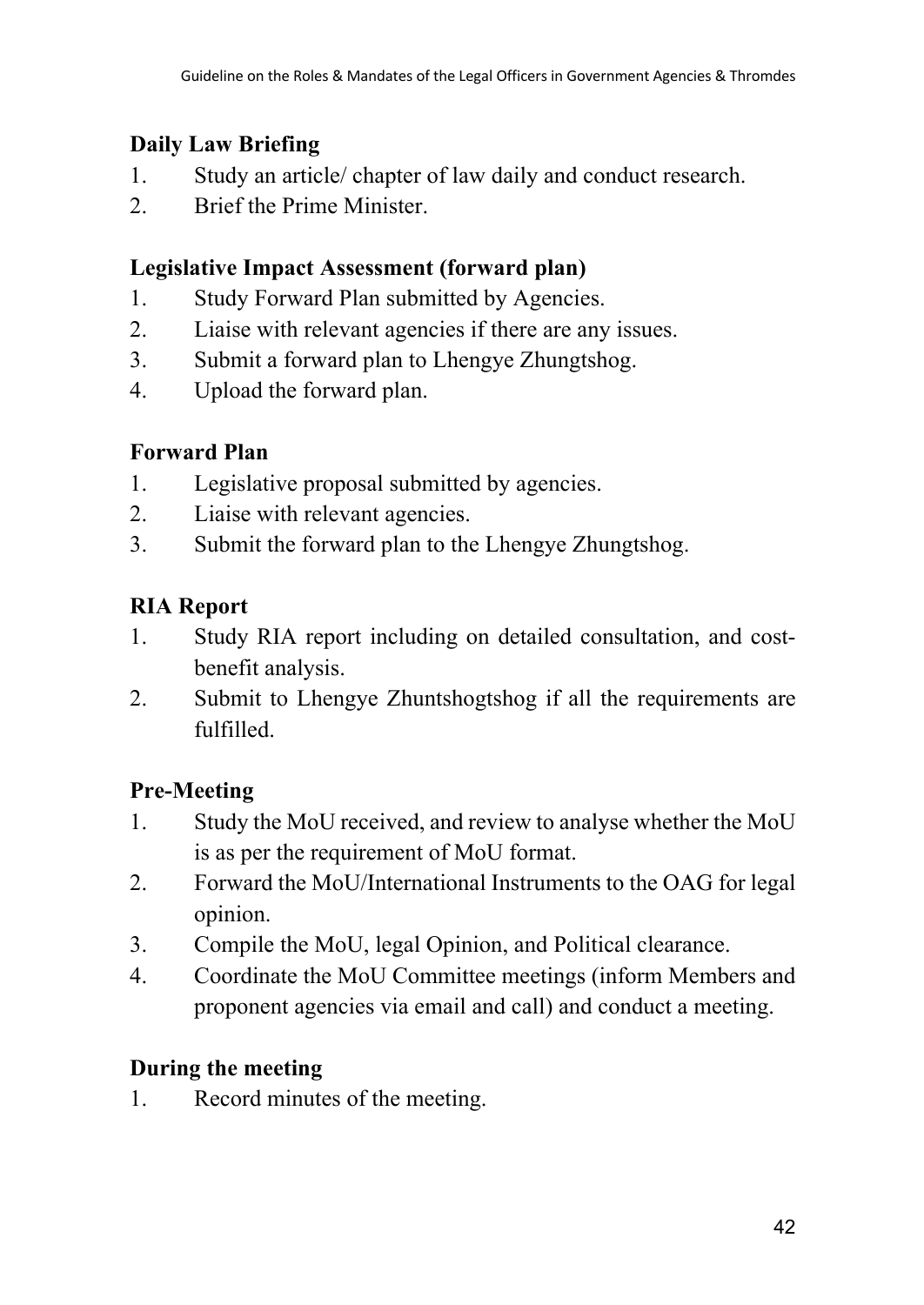2. Provide views on, and background of the MoU.

### **After the Meeting**

- 1. Draft approval/directives on MoU.
- 2. Issue letters after getting endorsed

## **Parliamentary session**

### **Daily**

- 1. Submit a daily Business Order to the Prime Minister.
- 2. Liaise with relevant agencies for documents.
- 3. Study reports, Bills and Motions moved in the Parliament 6 hrs.
- 4. Submit views to the Prime Minister.

### **Question Hour Session National Assembly**

- 1. Liaise with the National Assembly secretariat and ensure the receipt of questions before 48hrs.
- 2. Study and submit questions (written and oral) received from the National Assembly.
- 3. Liaise with relevant agencies to prepare responses to the questions.
- 4. Study responses submitted by agencies and request for additional information, and make necessary changes.
- 5. Submit a response to the Prime Minister and request agencies if additional information is required.
- 6. Translate the response received and submit it to the Prime Minister.

# **Question Hour Session National Council**

- 1. Liaise with the National Assembly secretariat and ensure the receipt of questions before 48 hrs.
- 2. Study and submit questions (written and oral) received from the National Council.
- 3. Liaise with relevant agencies to prepare responses to the questions.
- 4. Study responses submitted by agencies and request for additional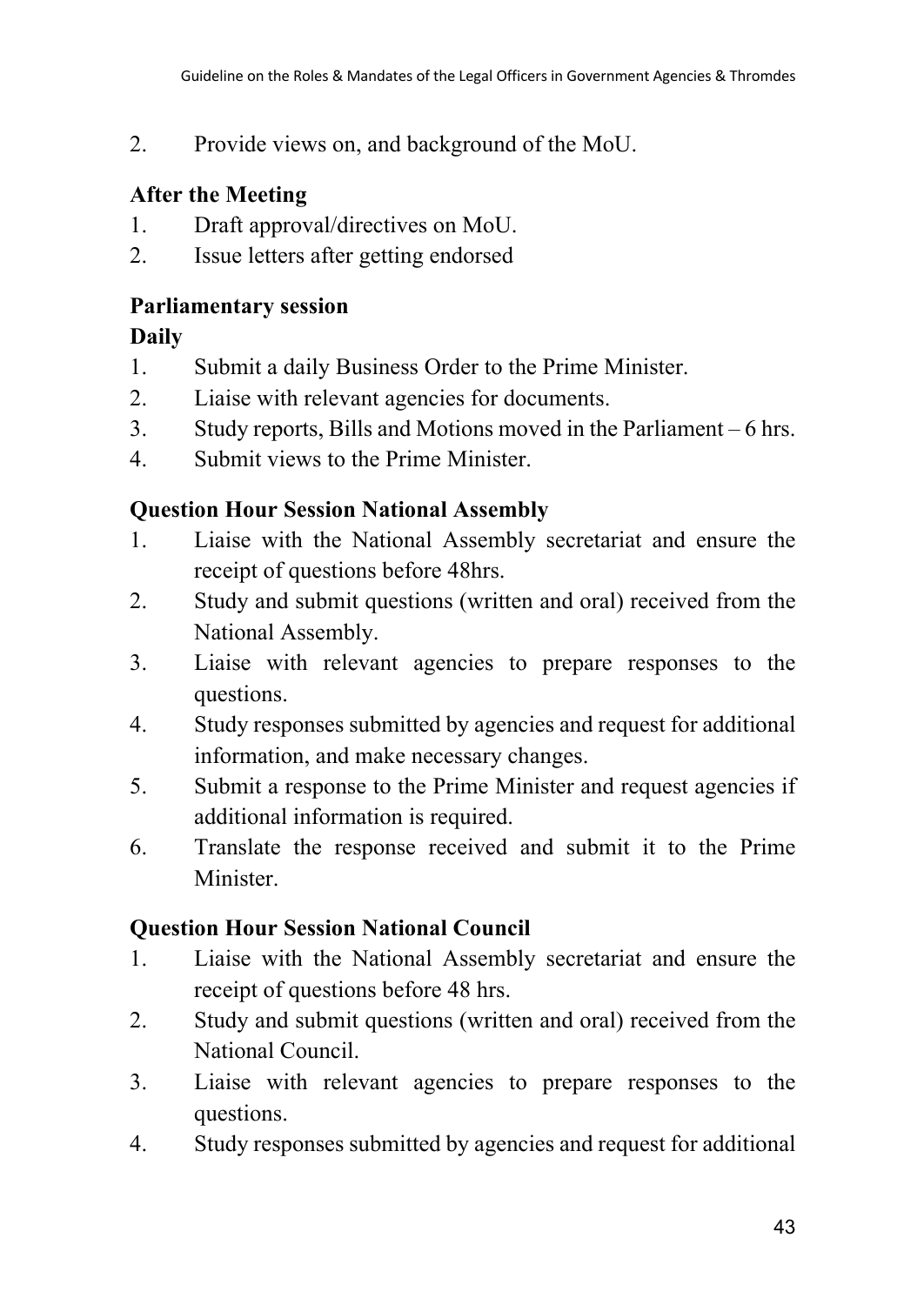information, and make necessary changes.

- 5. Submit responses to the Prime Minister and request agencies if additional information is required.
- 6. Translate the response received.
- 7. Attend a Q&A session with the PM during an oral session in the National Council.

# **ROLES AND MANDATES FOR BHUTAN MEDICAL AND HEALTH COUNCIL (BMHC)**

# **Prosecution of Criminal Cases**

- 1. Prosecute criminal cases before the court, if:
	- (a) delegated by the OAG, through the issuance of the Power of Attorney by the Attorney General; or
	- (b) authorized and empowered by the specific laws, in consultation with the OAG.
- 2. Serve as the focal or contact person for the cases referred to the OAG.
- 3. Coordinate with, and provide support to the OAG regarding cases referred for prosecution:
	- (a) including providing information and documents related to sector-specific cases; and
	- (b) follow-up on the court judgments and appeals.

# **Litigation of Civil cases**

- 1. Institute civil cases concerning but not limited to procurement, recovery, etc. before the Court or arbitral tribunal on behalf of the BMHC.
- 2. Represents the BMHC before the Court or arbitral tribunal in civil cases.
- 3. Carry out fact-finding and document inquiry with relevant divisions/services.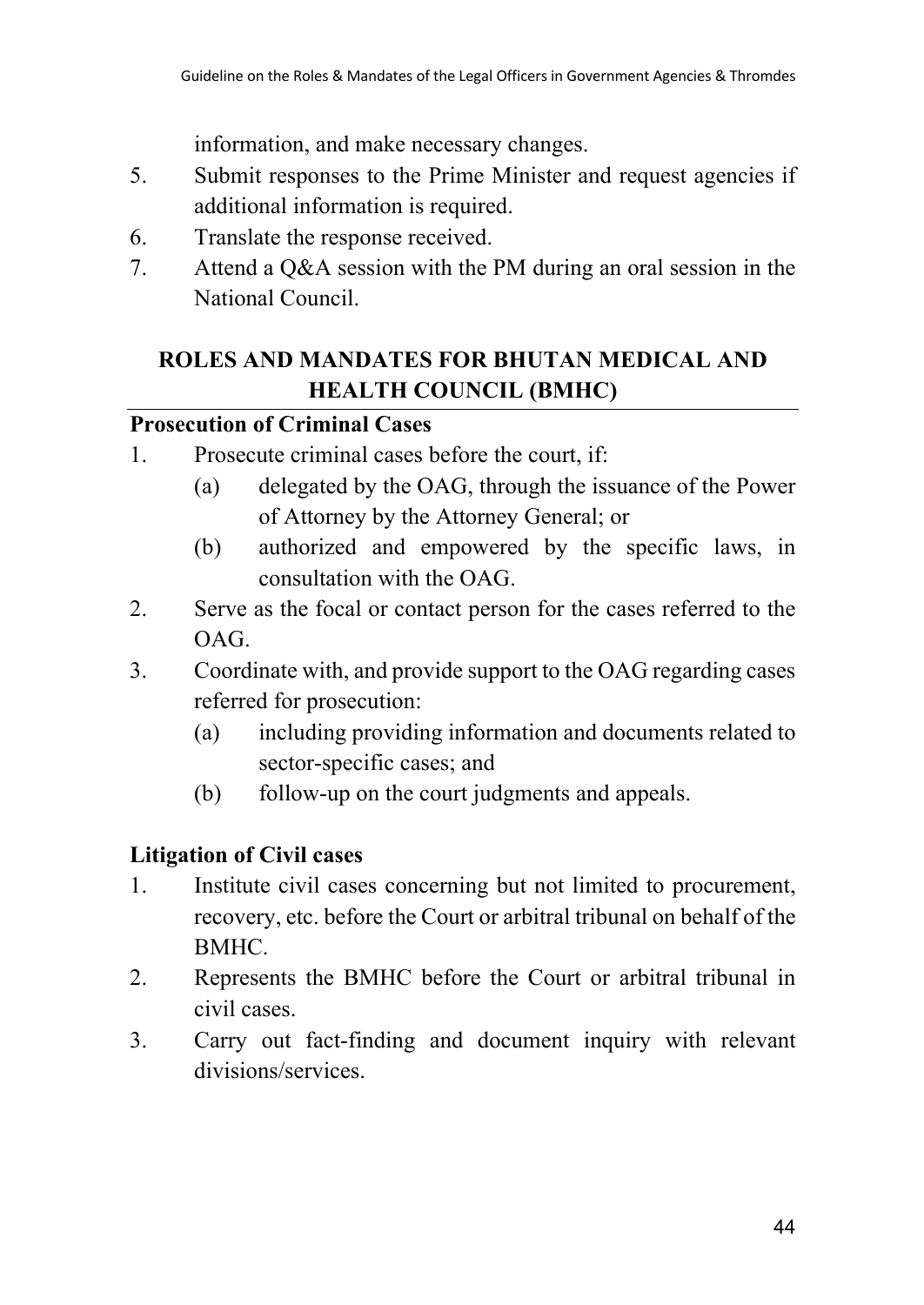4. Assist with resolving audit memo issues regarding recoveries of outstanding amounts through misuse or contractual issues through civil suits.

### **Advisory and Legal Service**

- 1. Provide legal advice to the BHMC on issues falling within the domain of the BHMC including on the interpretation of the *Bhutan Media and Health Council Act 2002* and the regulations, whenever required.
- 2. Provide legal assistance to the Registrar or any policy formulation team.
- 3. Provide support and advice to the BMHC on MoUs.
- 4. Provide support and advice for enforcement or implementation prescribed under the relevant law.
- 5. Serve as a relevant Agency of the Government to undertake necessary treaty-making processes, if directed by the Lhengye Zhungtshog or as a relevant stakeholder, if identified by the concerned Agency to participate in all the stakeholder consultations and processes in accordance to the *Rules of procedure for Treaty Making 2016.*
- 6. Carry out ad hoc activities whenever required, if directed by the management or superiors.

# **Drafting and Review of Bills and other Legal Instruments**

- 1. Advise on, coordinate and conduct the Legislative Impact Assessment before the drafting of any bill or review of existing legislation concerning the BHMC.
- 2. Draft bills including amendment bills on those subject-matter within the mandate of the BHMC.
- 3. Draft or revise delegated legislations on those subject matter within the mandate of the BHMC.
- 4. Serve as a drafting instructor to the OAG and adhere to the relevant clauses of *Rules of Procedure of Drafting and Reviewing*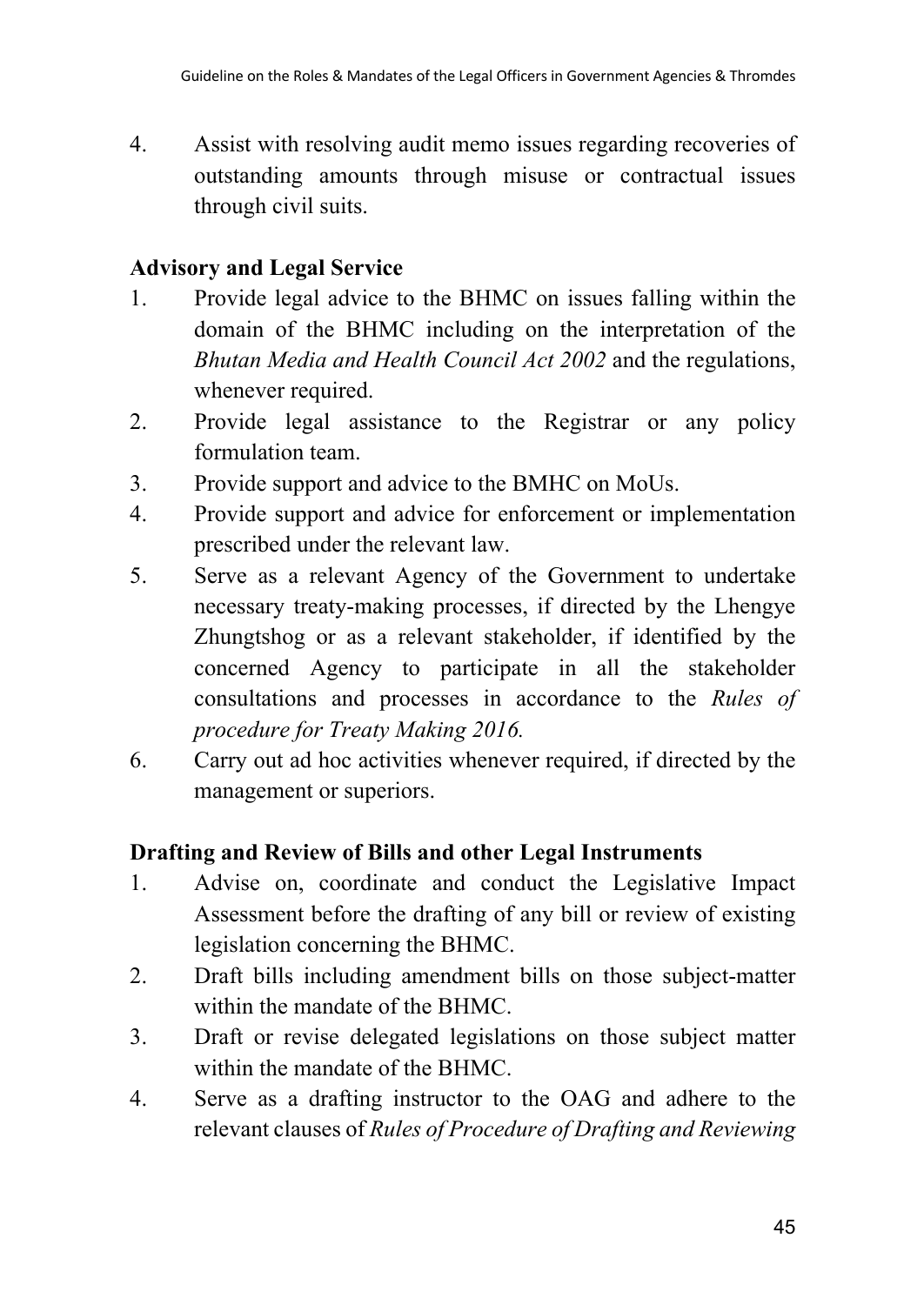*of Bills and Delegated Legislations 2018,* if a bill or delegated legislation is referred for drafting or review to the OAG.

- 5. Coordinate within the BHMC for carrying out stakeholder consultation meetings during the process of drafting of bills or reviewing of existing legislations concerning the BHMC.
- 6. Coordinate and consult with relevant agencies during the process of drafting or revision of legislation concerning the BHMC.
- 7. Assist in the framing and review of manuals, guidelines, policies and procedures concerning the BHMC.
- 8. Prepare or review MoUs, Terms of References, agreements, contracts, and other legal documents.
- 9. Review and provide inputs and comments on sectoral legislation referred by other agencies.
- 10. Represents the BHMC during the consultations on sectoral legislations, draft sectoral bills, rules or regulations, or other legal related matters, if required.
- 11. Review relevant legislations or legal documents of BHMC, if any and submit recommendations to the OAG.

# **Investigation Functions**

- 1. Guide investigation procedures and review investigation reports, and ensure that due process of law is followed during investigation, when complaints are received or directed to the BMHC.
- 2. Provide information for investigation on sector-specific matters sought by the ACC.
- 3. Take depositions from relevant divisions or officials, and other stakeholders as prescribed by law.
- 4. Investigate and prepare report on administrative cases as directed by the management.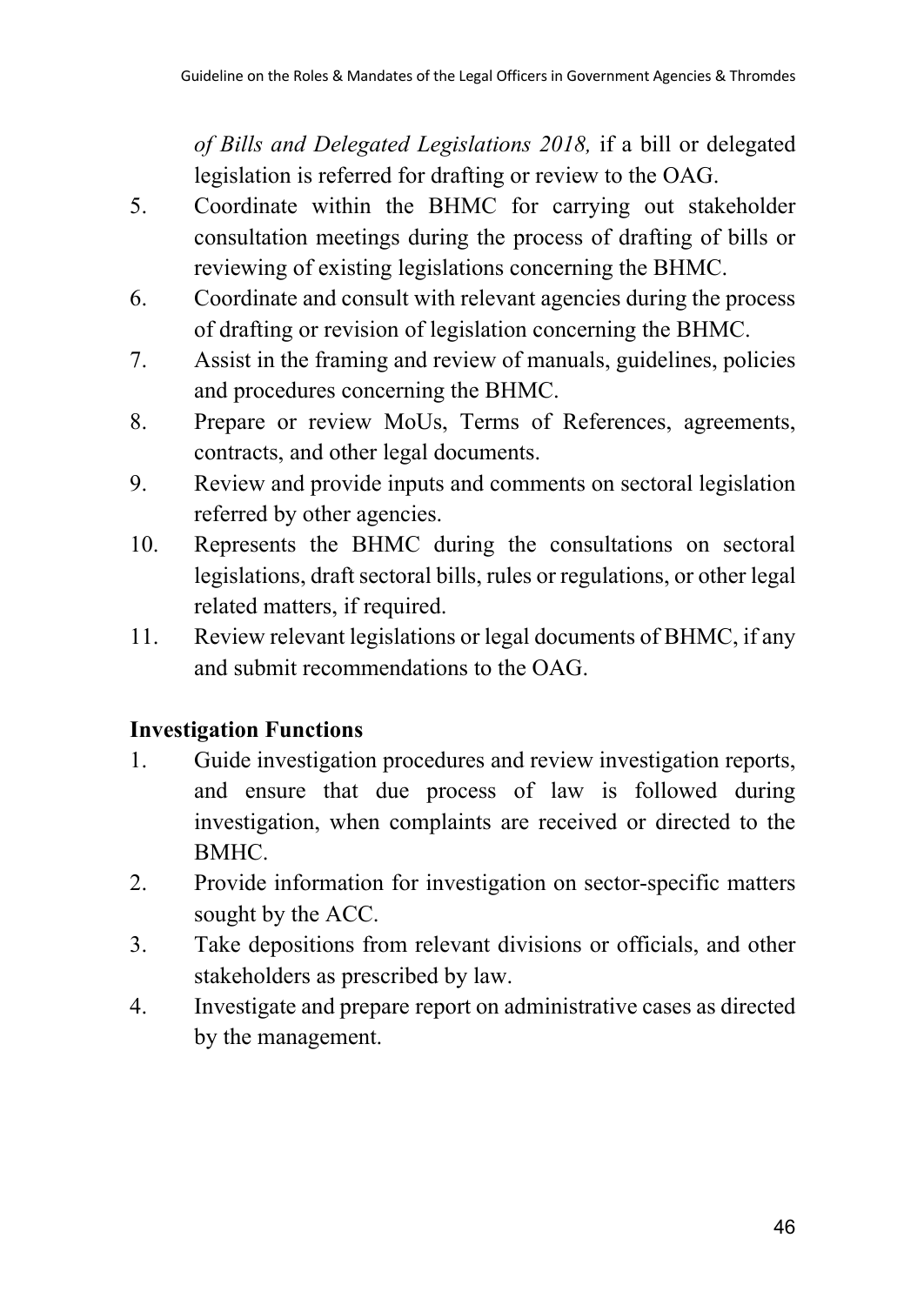5. Receive investigation report, analyze the case and prepare a detailed case report for submission to the OAG for prosecution or HRC for administrative discipline.

#### **Regulatory and Enforcement Functions**

- 1. Guide and advice enforcement officials in the field on implementation of regulatory provisions under the relevant Acts.
- 2. Assist in the implementation of international conventions related to the Ministry of Health.
- 3. Implement the laws relevant to the BHMC.
- 4. Enforce court judgement in civil or criminal cases, decisions of Tribunals and arbitral award.

#### **Quasi-judicial Functions**

1. Ensure that the Committee observes and follows the due process of law, and principles of natural justice while performing the quasi-judicial functions.

#### **Dissemination and Legal Advocacy**

- 1. Disseminate relevant laws to the general public and medical practitioners in consultation with the OAG.
- 2. Conduct awareness presentations to the staff of the BHMC on latest developments in laws and policies related to BHMC.

#### **Legal Research Functions**

- 1. Conduct research on relevant international laws and other legal instruments for reference in drafting and reviewing bills and delegated legislations.
- 2. Conduct desk review and comparative studies to assist in preparing legal opinions on domestic affairs.
- 3. Write a legal research paper annually on issues related to recent developments in laws, jurisprudence and current affairs for publication in the OAG journal.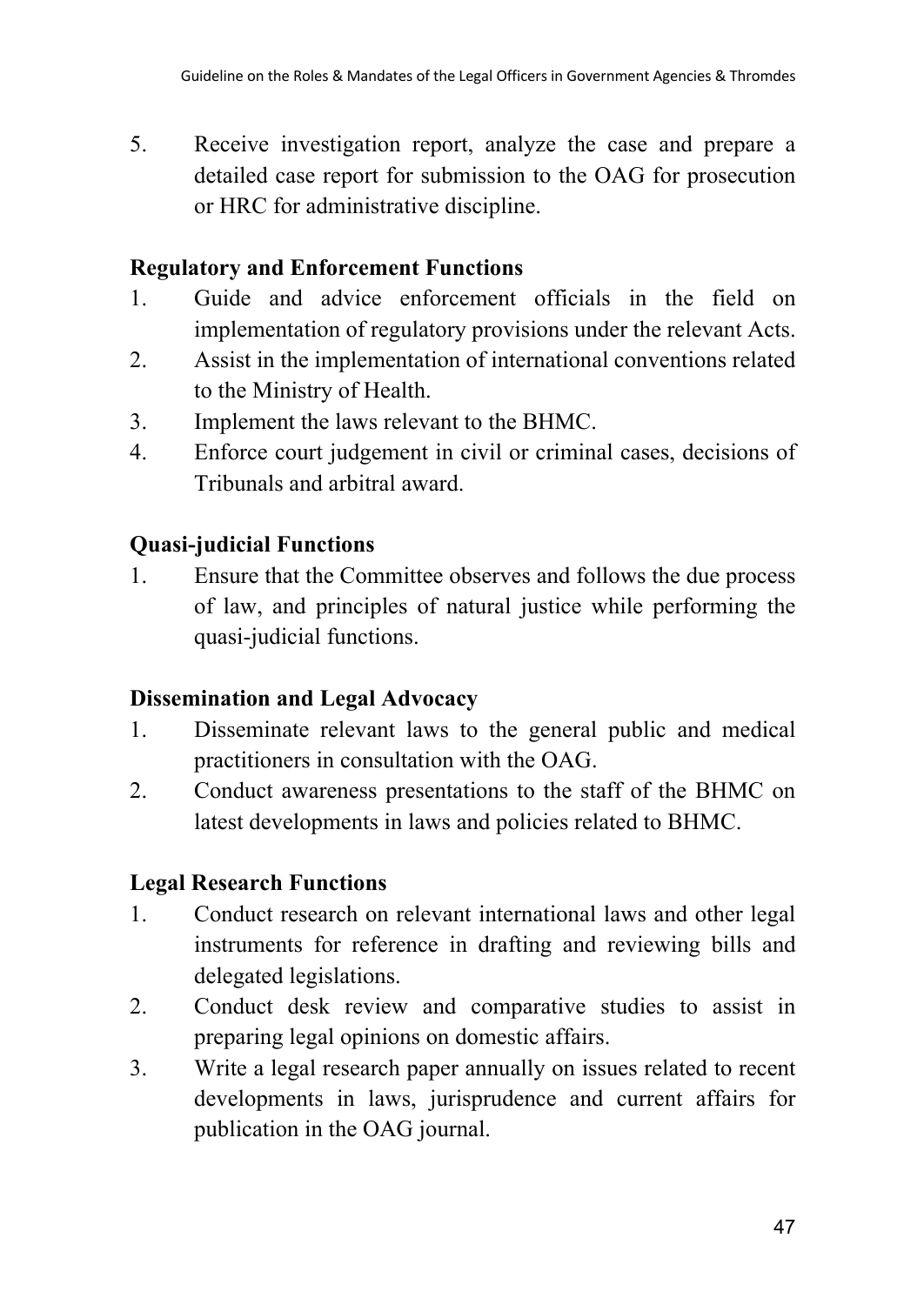#### **Repository and Documentation Functions**

- 1. Serve as a repository including maintaining archives for legislations and other legal instruments relevant or entered into by the BHMC.
- 2. Document and keep records of legal documents and correspondence of the legal section.

### **Member of a Committee or Body**

- 1. Serve as a member of a Human Resource Committee or Disciplinary Committee of the BMHC, and ensure that the Committee follows the due process of law, and principles of natural justice while arriving at the decision.
- 2. Serve as members of Committees if directed by the Council, or as prescribed by law.
- 3. Represent the BMHC in meetings and workshops related to legislation and legal matters.

# **ROLES AND MANDATES FOR NATIONAL LAND COMMISSION SECRETARIAT (NLCS)**

#### **Prosecution of Criminal Cases**

- 1. Prosecute criminal cases before the court, if:
	- (a) delegated by the OAG, through the issuance of the Power of Attorney by the Attorney General; or
	- (b) authorized and empowered by the specific laws, in consultation with the OAG.
- 2. Serve as the focal or contact person for the cases referred to the OAG.
- 3. Coordinate with, and provide support to the OAG regarding cases referred for prosecution:
	- (a) including providing information and documents related to sector-specific cases; and
	- (b) follow-up on the court judgments and appeals.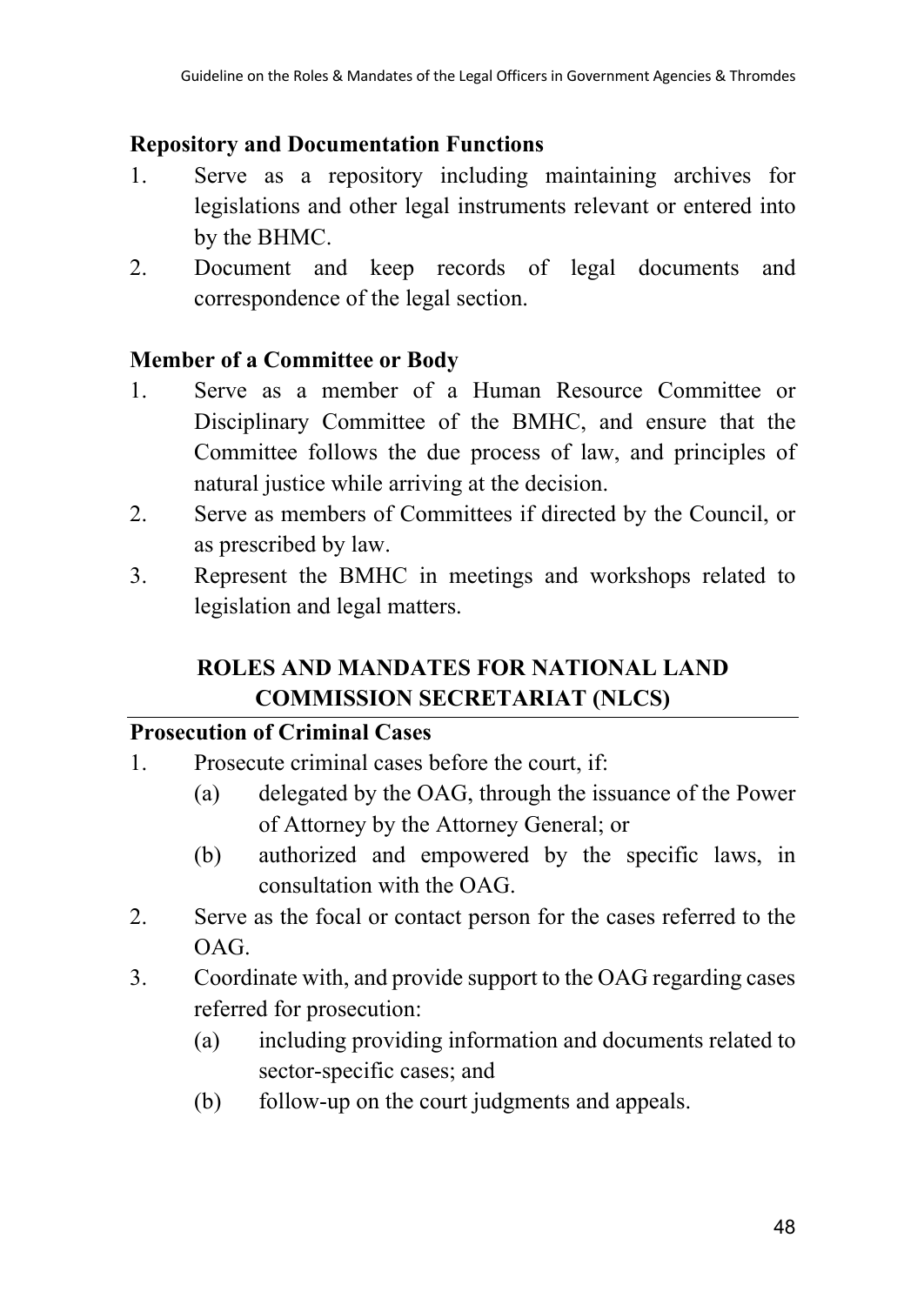# **Litigation of Civil cases**

- 1. Institute civil cases before the Court or arbitral tribunal on behalf of the NLCS.
- 2. Represent the NLCS before the Court or arbitral tribunal in civil cases.
- 3. Serve as focal person for civil cases, if it is forwarded to the OAG for litigation.

# **Advisory and Legal Service**

- 1. Provide legal advice to the NLCS on issues falling within the domain of the NLCS including on the interpretation of the *Land Act 2007* whenever required.
- 2. Provide legal assistance to the Secretary of the NLCS, head of divisions, officials or any policy formulation team.
- 3. Provide support and advice to any division or department of NLCS on MoUs.
- 4. Provide support and advice for enforcement or implementation prescribed under the relevant law.
- 5. Serve as a relevant Agency of the Government to undertake necessary treaty-making processes, if directed by the Lhengye Zhungtshog or as a relevant stakeholder, if identified by the concerned Agency to participate in all the stakeholder consultations and processes in accordance to the *Rules of procedure for Treaty Making 2016.*
- 6. Carry out ad hoc activities whenever required, if directed by the management or superiors.

# **Drafting and Review of Bills and other Legal Instruments**

1. Advise on, coordinate and conduct the Legislative Impact Assessment before the drafting of any bill or review of existing legislation concerning the NLCS.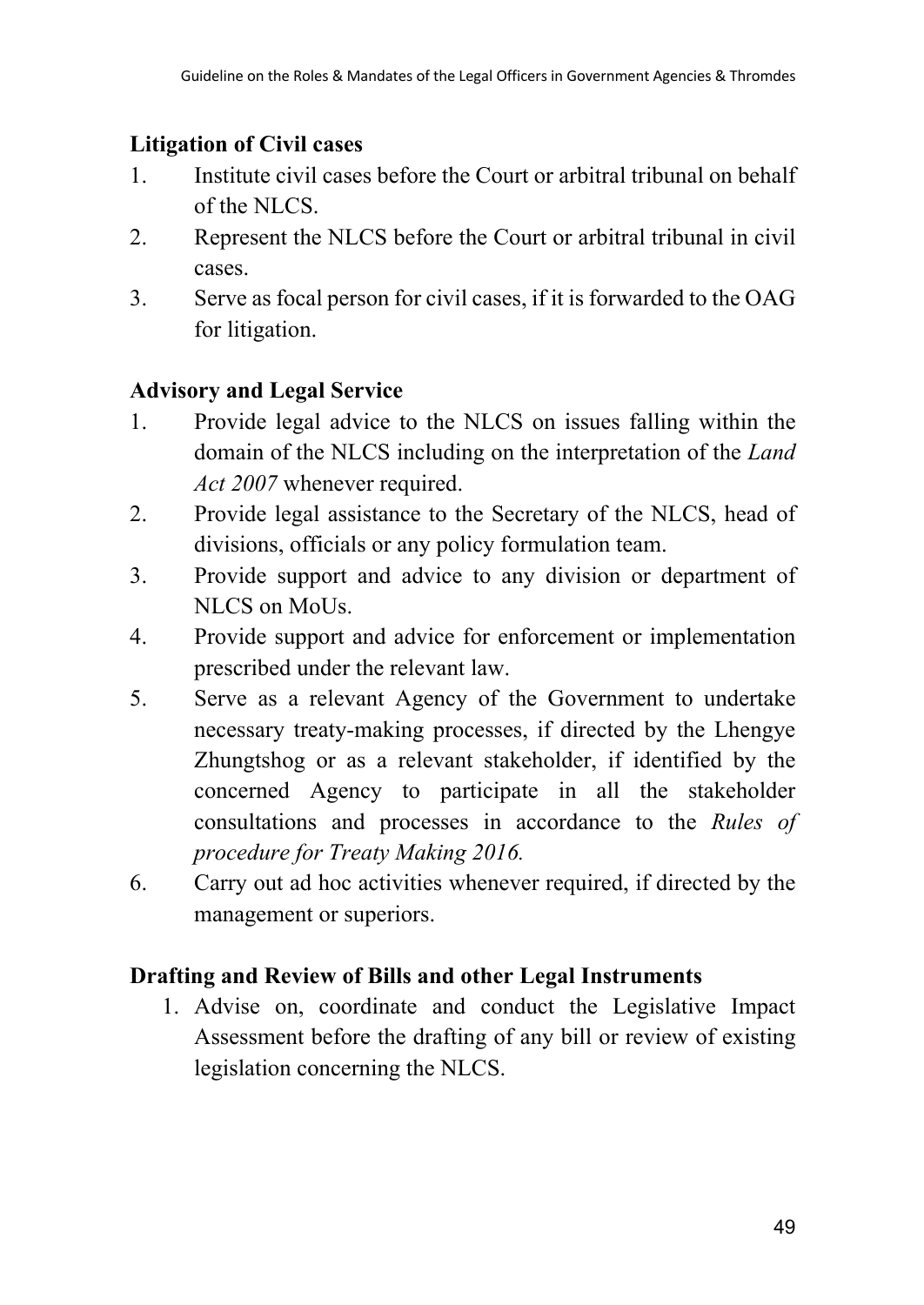- 2. Draft bills including amendment bills on those subject-matter within the mandate of the NLCS.
- 3. Draft or revise delegated legislations on those subject matter within the mandate of the NLCS.
- 4. Serve as a drafting instructor to the OAG and adhere to the relevant clauses of *Rules of Procedure of Drafting and Reviewing of Bills and Delegated Legislations 2018,* if a bill or delegated legislation is referred for drafting or review to the OAG.
- 5. Coordinate within the NLCS for carrying out stakeholder consultation meetings during the process of drafting of bills or reviewing of existing legislations concerning the NLCS.
- 6. Coordinate and consult with relevant agencies during the process of drafting or revision of legislation concerning the NLCS.
- 7. Assist in the framing and review of manuals, guidelines, policies and procedures concerning the NLCS.
- 8. Prepare or review MoUs, Terms of References, agreements, contracts, and other legal documents.
- 9. Review and provide inputs and comments on sectoral legislation referred by other agencies.
- 10. Represents the NLCS during the consultations on sectoral legislations, draft sectoral bills, rules or regulations, or other legal related matters, if required.
- 11. Review relevant legislations or legal documents of NLCS, if any and submit recommendations to the OAG.

# **Investigation Functions**

1. Review, conduct investigation, analyze the case and prepare a case investigation report into the matters referred by ACC, RCSC or any other authorities.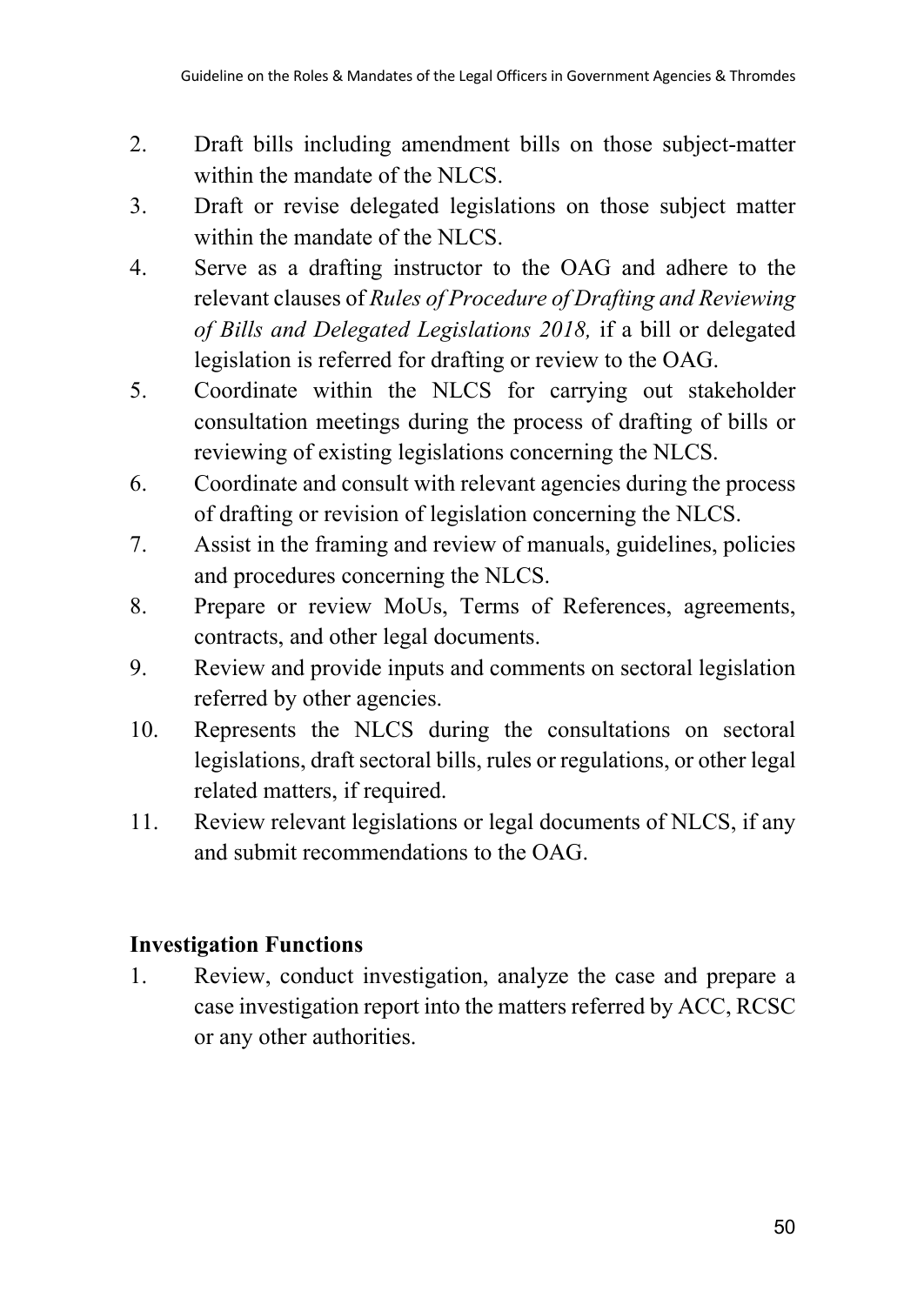- 2. Review, conduct the internal investigation and prepare a report of complaints received against the employee of the NLCS or any such tasks assigned by the Chief, Directors, or the Secretary.
- 3. Receive investigation report, analyze the case and prepare a detailed case report for submission to the OAG for prosecution or HRC for administrative discipline.

### **Regulatory and Enforcement functions**

- 1. Coordinate and conduct workshops for enforcement and regulatory officials from the Departments and Divisions within the NLCS.
- 2. Guide and advice enforcement officials in the field in implementation of regulatory provisions under the relevant Acts, if any.
- 3. Assist in the implementation of international conventions related to NLCS.
- 4. Implement the laws relevant to the NLCS.
- 5. Enforce court judgement in civil or criminal cases, decisions of Tribunals and arbitral award.

# **Quasi-judicial Functions**

- 1. Ensure that the Committee observes and follows the due process of law, and principles of natural justice while performing the quasi-judicial functions.
- 2. Register or dismiss a case after conducting a preliminary case study.
- 3. Provide secretarial services to the Dispute Settlement Committee.
- 4. Recommend appropriate actions to be taken on the case.
- 5. Proceed to the spot, collect and evaluate evidence, statements, and ascertain the facts and circumstances of the case.
- 6. Prepare investigation reports incorporating the findings and supporting evidence.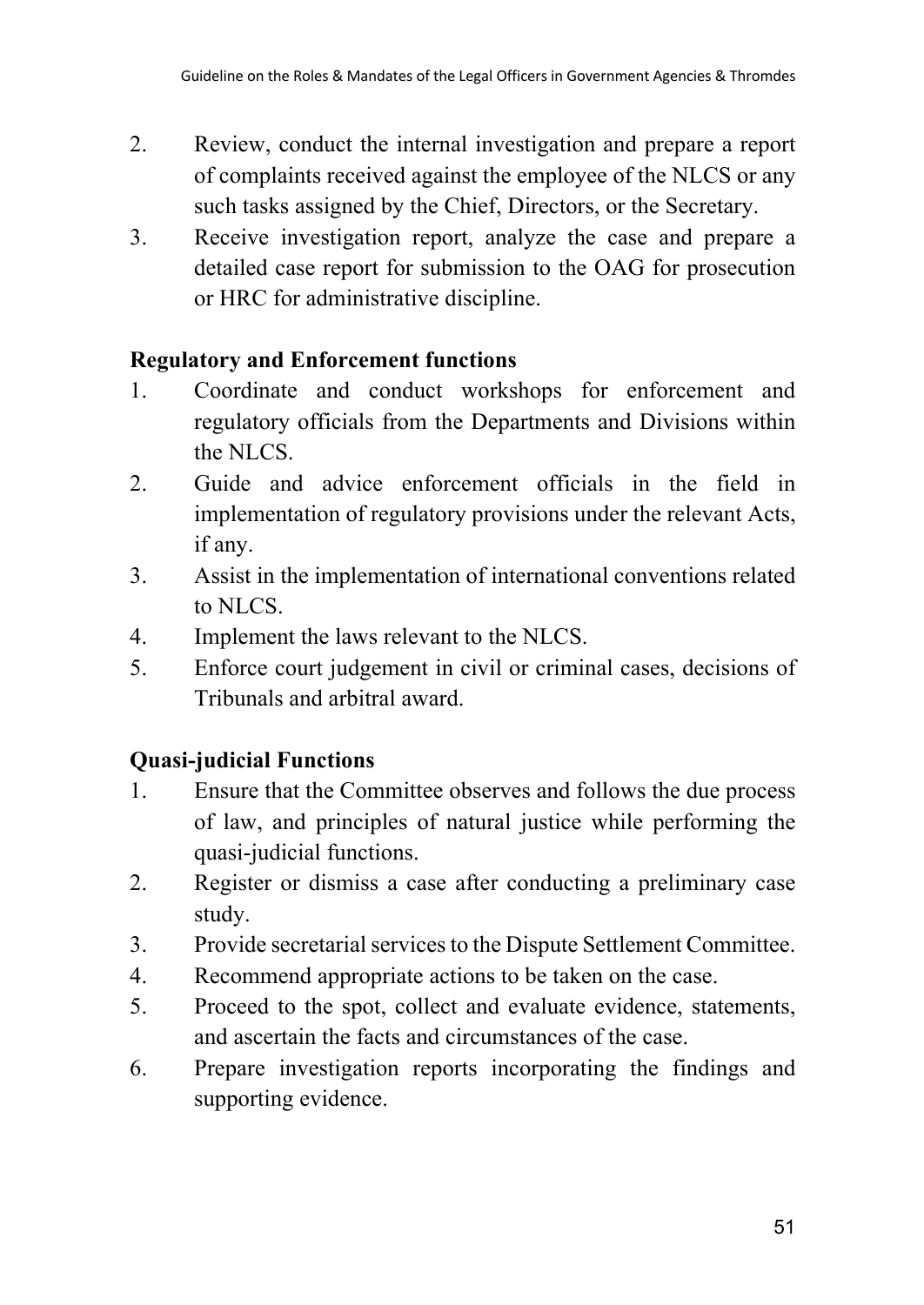#### **Dissemination and Legal Advocacy**

- 1. Disseminate information to enhance awareness of relevant laws to the general public in consultation with the OAG.
- 2. Conduct advocacy programs to the staff of the NLCS on latest developments in laws and policies related to the NLCS.

#### **Legal Research Functions**

- 1. Conduct research on relevant international laws and other legal instruments as a reference in drafting and reviewing bills and delegated legislation.
- 2. Conduct desk review and comparative studies to assist in preparing legal opinions on domestic affairs.
- 3. Write a legal research paper annually on issues related to recent developments in laws, jurisprudence and current affairs for publication in the OAG journal.

#### **Repository and Documentation Functions**

- 1. Serve as the repository including maintaining archives for laws and other legal instruments relevant or entered into by the NLCS.
- 2. Ensure proper documentation and record-keeping of all legal documents and correspondence of the legal section.

#### **Member of the Committee or Body**

- 1. Serve as a member of a Human Resource Committee or Disciplinary Committee of the NLCS and ensure that the Committee follows the due process of law, and principles of natural justice while arriving at the decision.
- 2. Serve as members of Committees if directed by the management of NLCS, or as prescribed by the laws.
- 3. Represent NLCS in meetings and workshops related to legislation and legal matters.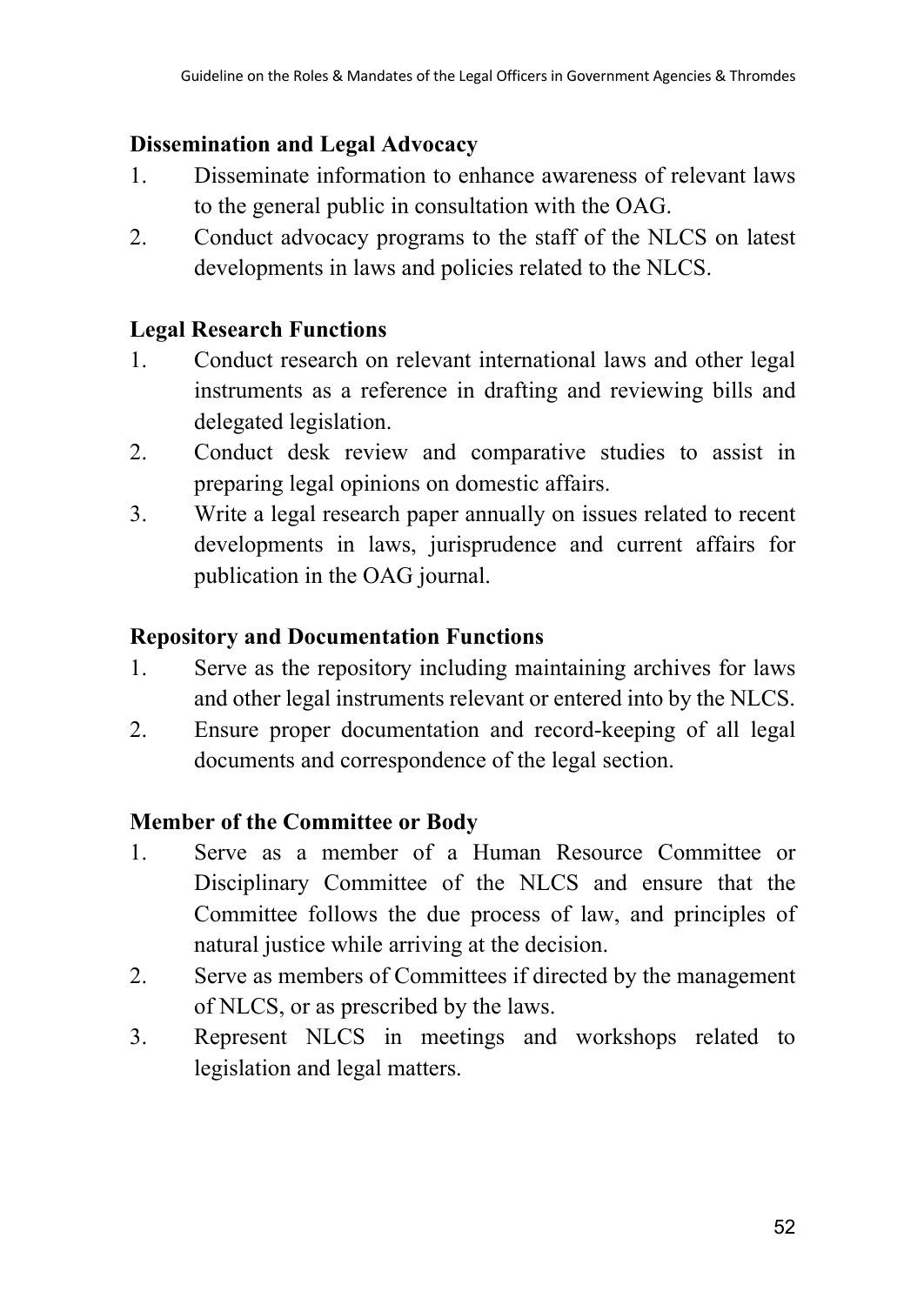# **ROLES AND MANDATES FOR NATIONAL ENVIRONMENT COMMISSION (NEC)**

#### **Prosecution of Criminal Cases**

- 1. Prosecute criminal cases before the court, if:
	- (a) delegated by the OAG, through the issuance of the Power of Attorney by the Attorney General; or
	- (b) authorized and empowered by the specific laws, in consultation with the OAG.
- 2. Serve as the focal or contact person for the cases referred to the OAG.
- 3. Coordinate with, and provide support to the OAG regarding cases referred for prosecution:
	- (a) including providing information and documents related to sector-specific cases; and
	- (b) follow-up on the court judgments and appeals.

### **Litigation of Civil cases**

- 1. Institute civil cases before the Court or arbitral tribunal on behalf of the NEC.
- 2. Represents the NEC before the Court or arbitral tribunal in civil cases.
- 3. Be a focal for civil cases if it is forwarded to the OAG for litigation or adjudication.

# **Advisory and Legal Service**

- 1. Provide legal services, advice or opinion to NEC, and Competent Authorities including Dzongkhags and Thromdes on environmental matters under national laws and international environmental agreements, treaties and conventions.
- 2. Represent and negotiate bilateral or multilateral environmental agreements.
- 3. Assist audit focal person in dealing with audit memos pertaining to misuse of government revenue and contractual issues.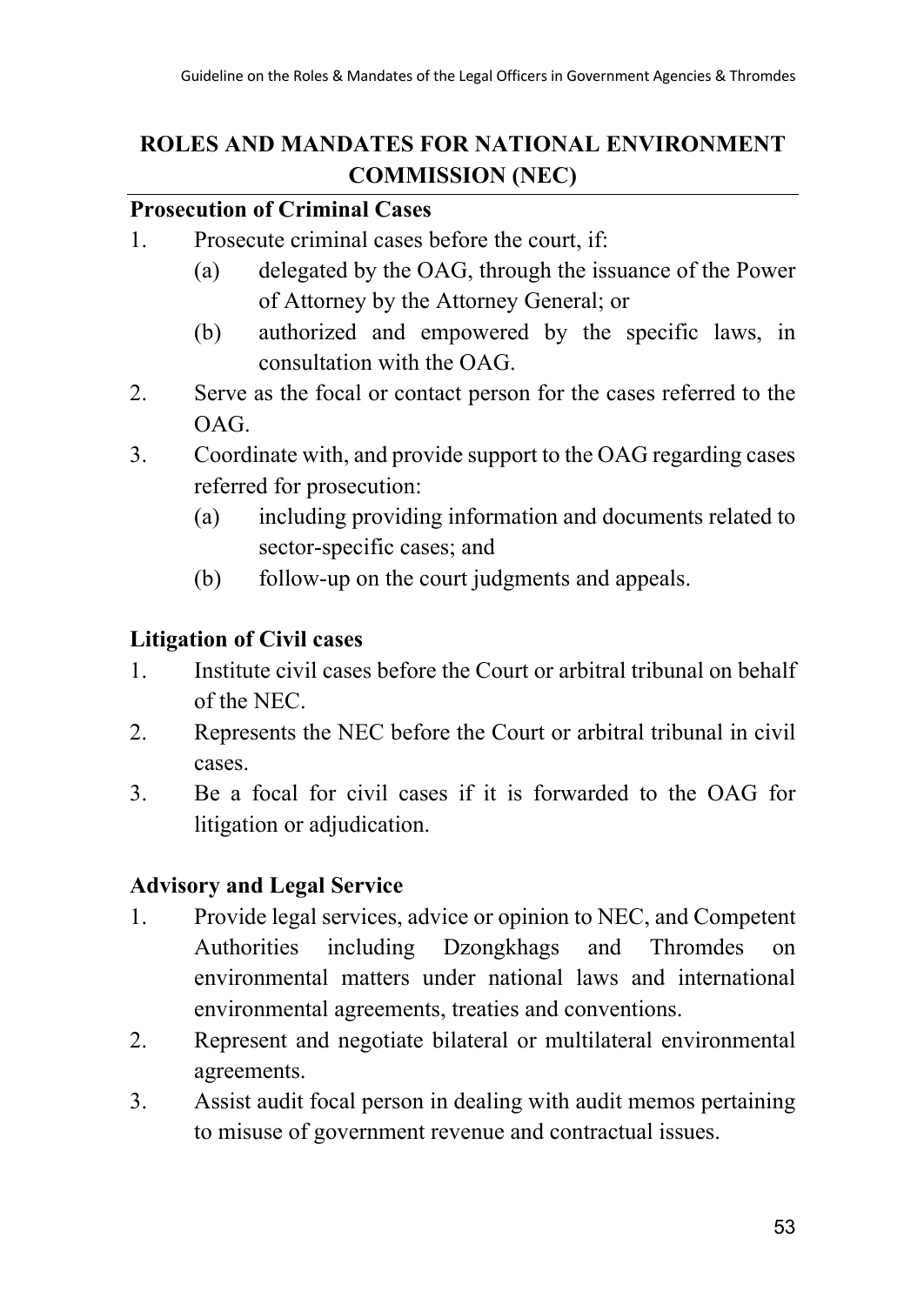- 4. Carry out ad hoc activities whenever required, if directed by the management or superiors.
- 5. Serve as a relevant Agency of the Government to undertake necessary treaty-making processes, if directed by the Lhengye Zhungtshog or as a relevant stakeholder, if identified by the concerned Agency to participate in all the stakeholder consultations and processes in accordance to the *Rules of procedure for Treaty Making 2016.*

### **Drafting and Review of Bills and other Legal Instruments**

- 1. Advise on, coordinate and conduct the Legislative Impact Assessment before the drafting of any bill or review of existing legislation concerning the NEC.
- 2. Draft bills including amendment bills on those subject-matter within the mandate of the NEC.
- 3. Draft or revise delegated legislations on those subject matter within the mandate of the NEC.
- 4. Serve as a drafting instructor to the OAG and adhere to the relevant clauses of *Rules of Procedure of Drafting and Reviewing of Bills and Delegated Legislations 2018,* if a bill or delegated legislation is referred for drafting or review to the OAG.
- 5. Coordinate and consult with relevant agencies during the process of drafting or revision of legislation concerning the NEC.
- 6. Assist in the framing and review of manuals, guidelines, policies and procedures concerning the NEC.
- 7. Prepare or review MoUs, Terms of References, agreements, contracts, and other legal documents.
- 8. Review and provide inputs and comments on sectoral legislation referred by other agencies.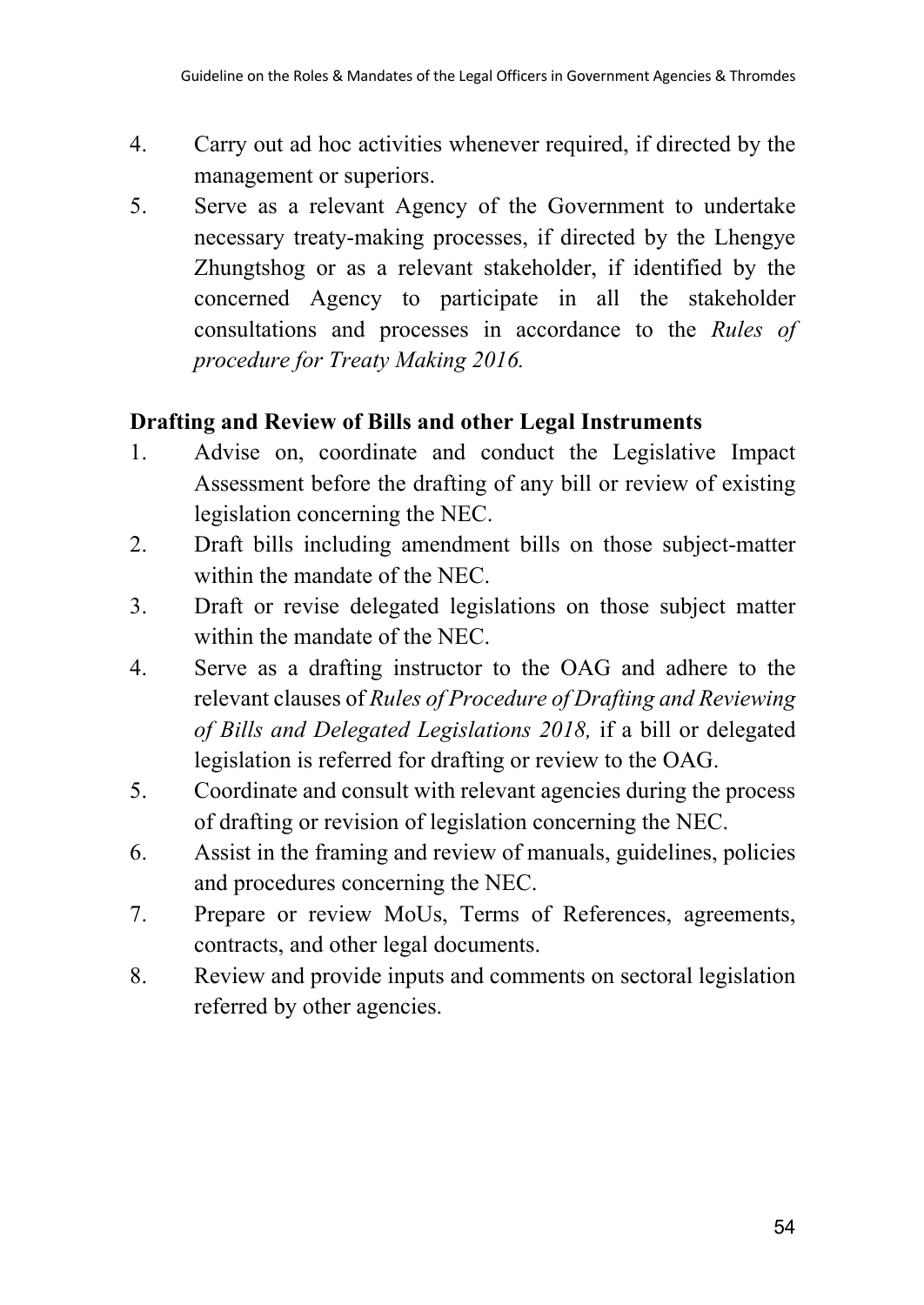9. Represents the NEC during the consultations on sectoral legislations, draft sectoral bills, rules or regulations, or other legal related matters, if required.

### **Investigation Functions**

- 1. Review, conduct investigation, analyze the case and prepare a case investigation report into the matters referred by ACC, RCSC or any other authorities.
- 2. Guide investigation procedures and ensure that due process of law is followed during investigation.
- 3. Receive investigation report, analyze the case and prepare a detailed case report for submission to the OAG for prosecution, if required.

# **Regulatory and Enforcement functions**

- 1. Coordinate and conduct workshops for enforcement and regulatory officials.
- 2. Be an integral part of the assessment of developmental activities subjected to Environmental Clearance (EC), and participate in decision making ensuring that every EC issued by the NEC has distinct and legally worded terms and conditions.
- 3. Assist concerned divisions:
	- (a) on matters concerning non-compliance of the EC;
	- (b) determinate the penalty amounts commensurate with the offences;
	- (c) on matters concerning overall noncompliance to the provisions of the *Environment Assessment Act 2000* and the Regulations; and
	- (d) on appeals from decisions of NEC or Competent Authorities.
- 4. Provide legal services in the implementation of the Multilateral Environmental Agreements.
- 5. Guide and advice enforcement officials in the field in the implementation of regulatory provisions under the relevant Acts.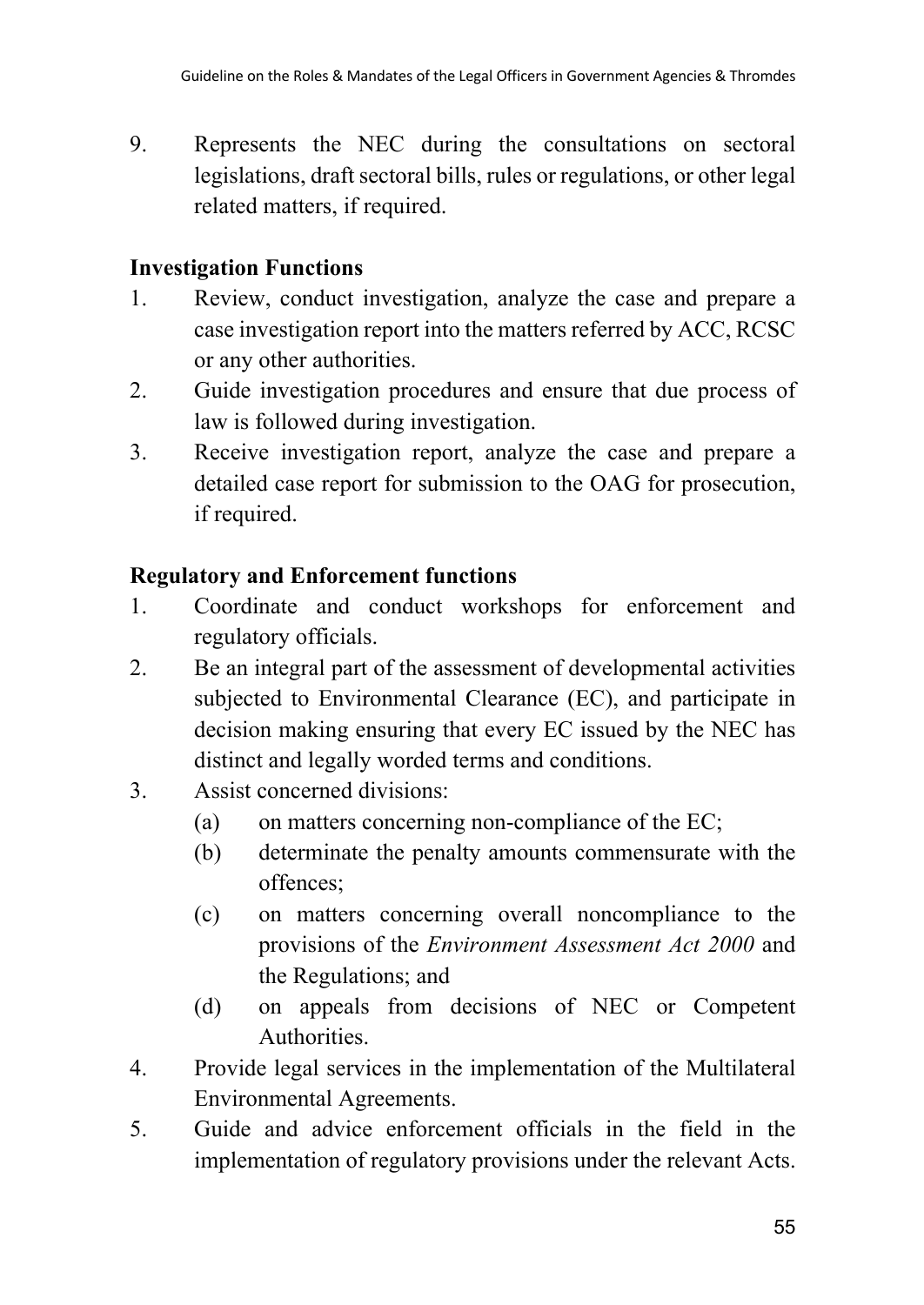- 6. Assist in the implementation of international conventions related to the NEC.
- 7. Guide, monitor and assist in implementation of the laws relevant to the Commission including laws on water, waste, EC and other relevant environmental law.

# **Quasi-judicial Functions**

- 1. Ensures that the Committee observes and follows the due process of law, and principles of natural justice while performing the quasi-judicial functions.
- 2. Assess appeals, and follow up on all appeals on EC, waste, water and other issues.

### **Dissemination and Legal Advocacy**

1. Disseminate information to enhance awareness of relevant laws to the concerned agencies, and general public in consultation with the OAG.

# **Legal Research Functions**

- 1. Conduct research on relevant international laws and other legal instruments for reference in drafting and reviewing bills and delegated legislations.
- 2. Conduct desk review and comparative studies to assist in preparing legal opinions on domestic and international environmental affairs.
- 3. Write a legal research paper annually on issues related to recent developments in laws, jurisprudence and current affairs for publication in the OAG journal.

# **Repository and Documentation Functions**

- 1. Serve as a repository including maintaining archives for legislations and other legal instruments relevant or entered into by the NEC.
- 2. Ensure proper documentation and record-keeping of legal documents, and correspondence of the legal section.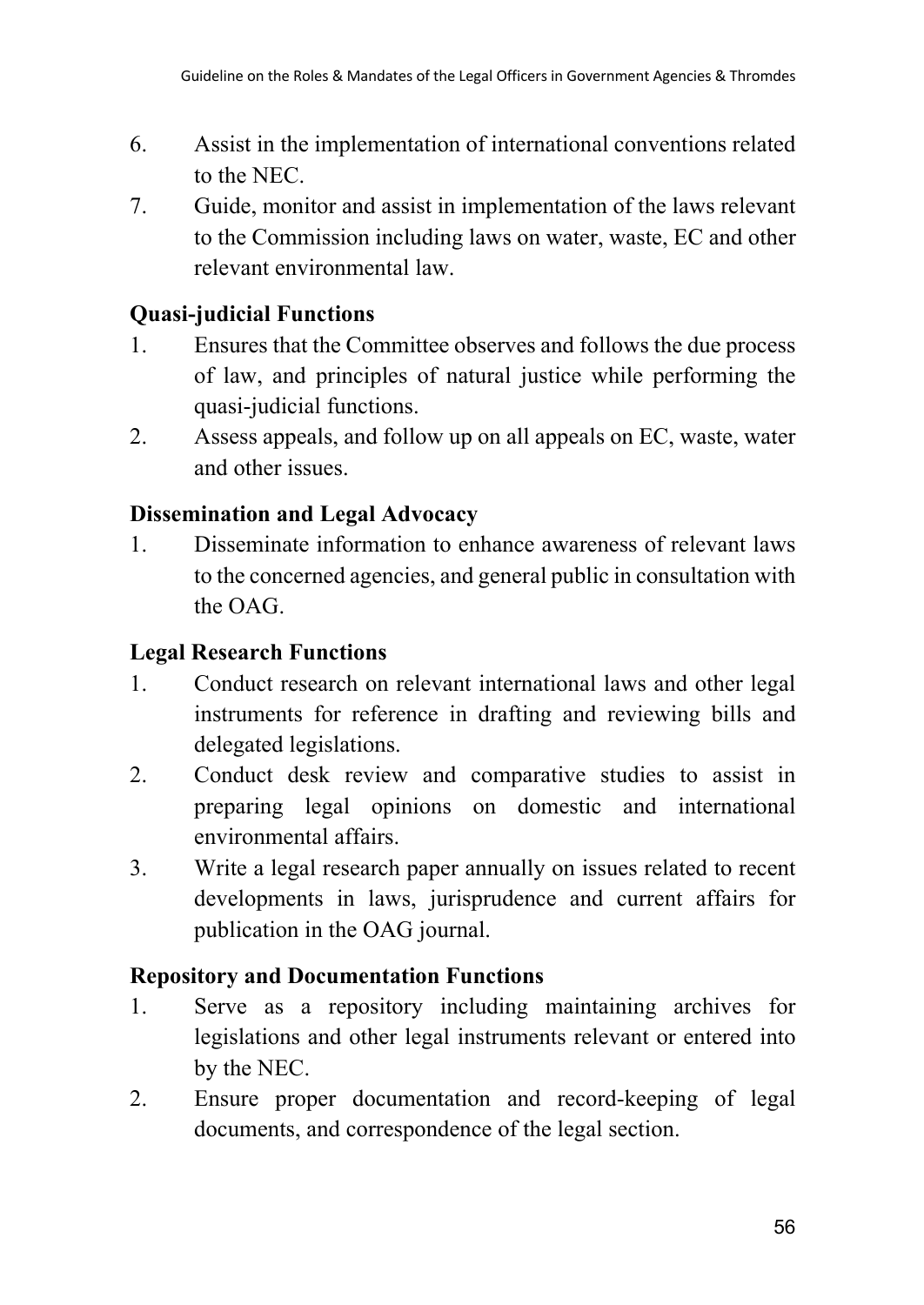### **Member of the Committee or Body**

- 1. Serve as a member of a Human Resource Committee or Disciplinary Committee of the NEC, and ensure that the Committee follows the due process of law, and principles of natural justice while arriving at the decision.
- 2. Serve as members of Committees and bodies as prescribed by the laws.
- 3. Represent NEC in meetings and workshops related to legislations and legal matters, if invited by other agencies.

# **ROLES AND MANDATES FOR CIVIL SOCIETY ORGANIZATION AUTHORITY (CSOA)**

### **Prosecution of Criminal Cases**

- 1. Prosecute criminal cases before the court, if:
	- (a) delegated by the OAG, through the issuance of the Power of Attorney by the Attorney General; or
	- (b) authorized and empowered by the specific laws, in consultation with the OAG.
- 2. Serve as the focal or contact person for the cases referred to the OAG.
- 3. Coordinate with, and provide support to the OAG regarding cases referred for prosecution:
	- (a) including providing information and documents related to sector-specific cases; and
	- (b) follow-up on the court judgments and appeals.

# **Litigation of Civil cases**

- 1. Institute civil cases before the Court or arbitral tribunal on behalf of the CSOA.
- 2. Represents the CSOA before the Court or arbitral tribunal in civil cases.
- 3. Be a focal person for civil cases if it is forwarded to the OAG for litigation.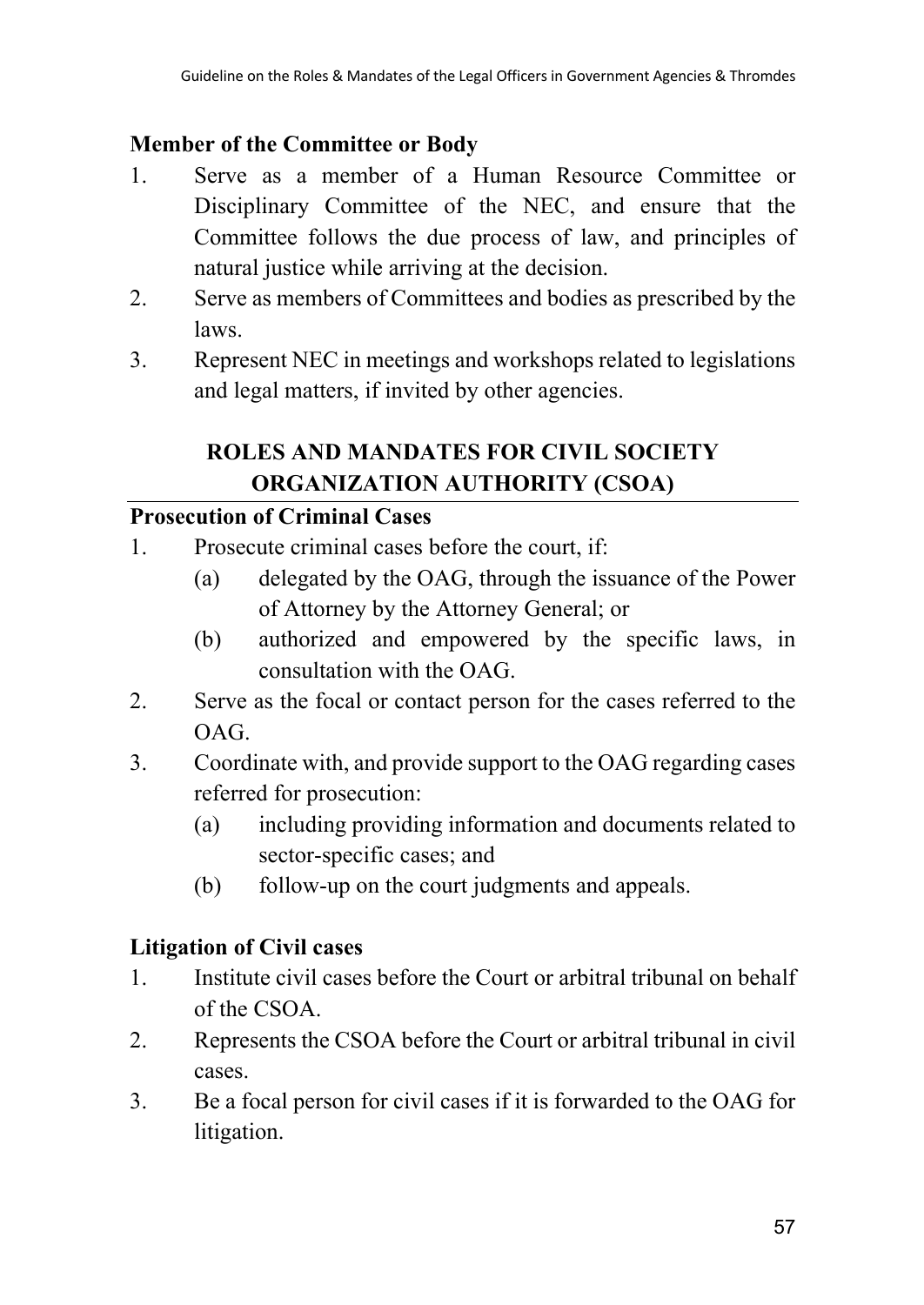# **Advisory and Legal Service**

- 1. Serve as a relevant Agency of the Government to undertake necessary treaty-making processes, if directed by the Lhengye Zhungtshog or as a relevant stakeholder, if identified by the concerned Agency to participate in all the stakeholder consultations and processes in accordance to the *Rules of procedure for Treaty Making 2016.*
- 2. Recommend for addition or removal of anybody or institution from the registered CSOs for violation of the Act or any other laws of Bhutan, or laws of any other country where CSOs may be operating.
- 3. Provide legal assistance to the Registration Unit for scrutinizing or reviewing the applications.
- 4. Provide guidance to the Compliance and Monitoring Unit concerning cases with legal issues.
- 5. Render legal advice to the Authority in keeping with the *Civil Society Organizations Act* 200*7,* (CSO Act) or any other relevant laws of the country.
- 6. Prescribe the application form, and application procedures for any person wishing to register a CSO as per the CSO Act.
- 7. Review and approve applications for registration of CSOs which satisfies the requirements, and provide written reasons for rejecting any application.
- 8. Facilitate approval of accreditation of foreign CSOs within the provisions of the Act, and other relevant Laws.
- 9. Coordinate between CSOs, the Authority and the Secretariat.
- 10. Carry out ad hoc activities whenever required, if directed by the management or superiors.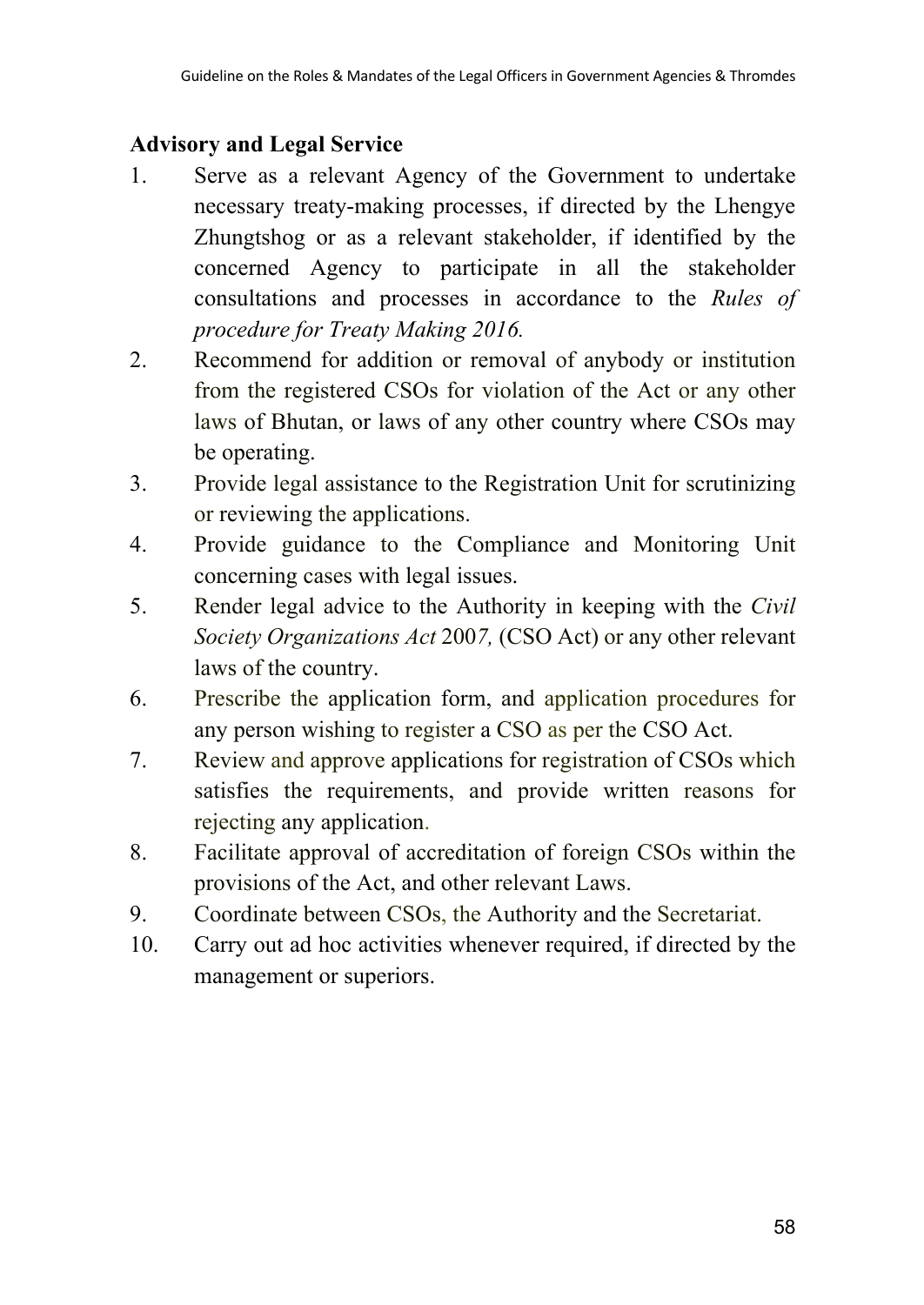### **Drafting and Review of Bills and other Legal Instruments**

- 1. Advise on, coordinate and conduct the Legislative Impact Assessment before the drafting of any bill or review of existing legislation concerning the CSOA.
- 2. Draft bills including amendment bills on those subject-matter within the mandate of the CSOA.
- 3. Draft or revise delegated legislations on those subject matter within the mandate of the CSOA.
- 4. Serve as a drafting instructor to the OAG and adhere to the relevant clauses of *Rules of Procedure of Drafting and Reviewing of Bills and Delegated Legislations 2018,* if a bill or delegated legislation is referred for drafting or review to the OAG.
- 5. Coordinate and consult with relevant agencies during the process of revision of legislation concerning the CSOA.
- 6. Assist in the framing and review of manuals, guidelines, policies and procedures concerning CSOA.
- 7. Prepare or review MoUs, Terms of References, agreements, contracts, and other legal documents.
- 8. Review and provide inputs and comments on sectoral legislation referred by other agencies.
- 9. Represents CSOA in the drafting process and consultation of sectoral legislations and other legal related matters, if invited by the concerned agencies.

# **Investigation Functions**

1. Review, conduct investigation, analyze the case and prepare a case investigation report into the matters referred by ACC, RCSC or other authorities.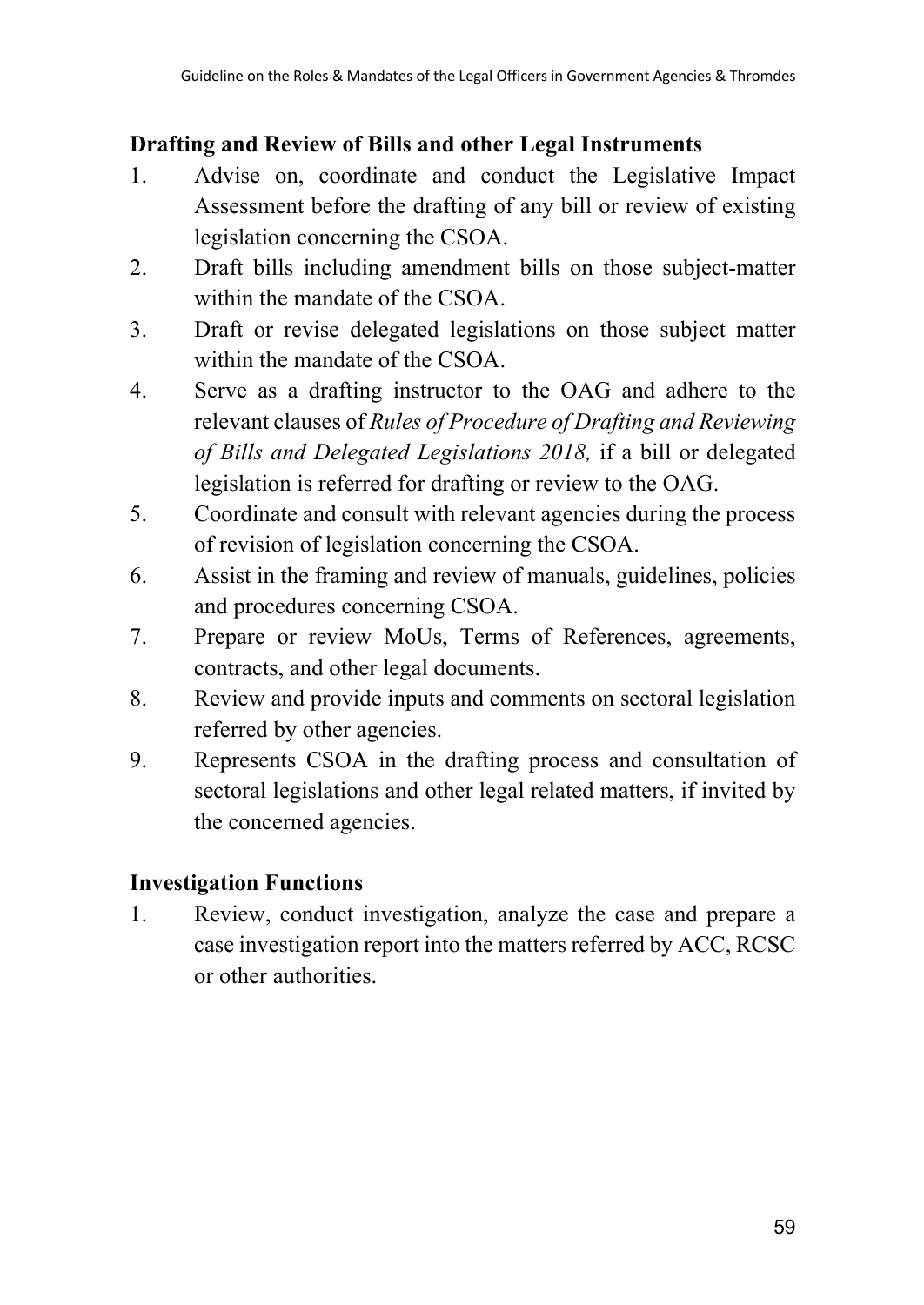2. Review, conduct the internal investigation and prepare a report of complaints received against the employee of the CSOA, or any such tasks assigned by the head of the CSOA.

### **Regulatory and Enforcement functions**

- 1. Coordinate and conduct workshops for enforcement and regulatory officials from CSOA.
- 2. Monitor the activities of the CSOs to ensure compliance with the CSO Act, and with the Articles of Association of the CSOs and the purpose for which they have been established.
- 3. Encourage and facilitate better internal administration of CSOs.
- 4. Initiate inquiries either generally or for particular purposes, if activities of the registered CSOs are not in compliance with the Act or any other relevant laws of the Country.
- 5. Examine the books of records and activities of CSOs when required.
- 6. Keep a public register of CSOs as described under Section 27 of the CSO Act.

#### **Dissemination and Legal Advocacy**

1. Disseminate relevant laws to the general public in consultation with the OAG.

# **Legal Research Functions**

- 1. Conduct research on relevant international laws and other legal instruments for reference in drafting and reviewing bills and delegated legislations.
- 2. Conduct desk review and comparative studies to assist in preparing legal opinions on domestic affairs.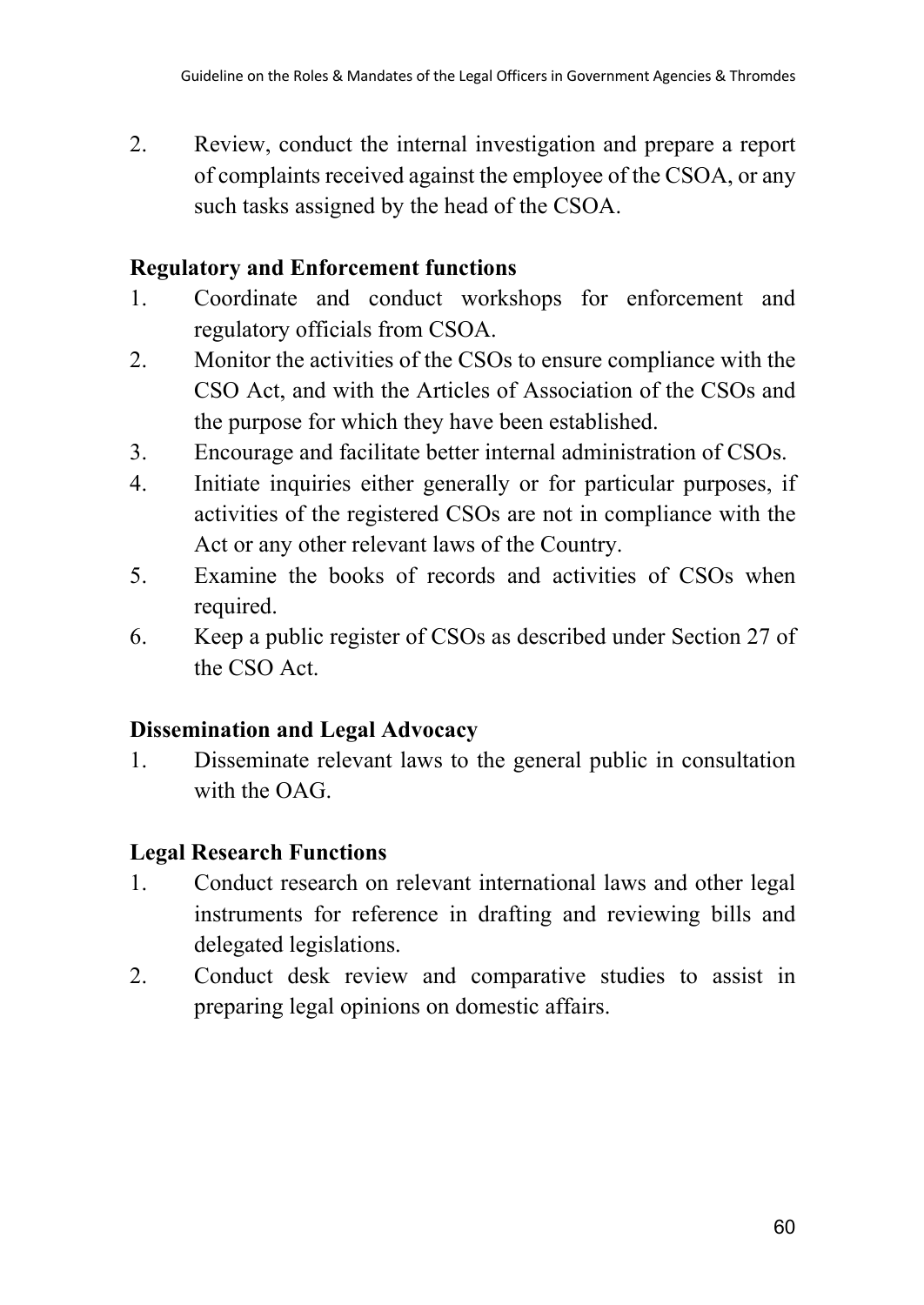3. Write a legal research paper annually on issues related to recent developments in laws, jurisprudence and current affairs for publication in the OAG journal.

#### **Repository and Documentation Functions**

- 1. Serve as a repository including maintaining archives for legislations and other legal instruments relevant or entered into by the CSOA.
- 2. Ensure documentation, and record-keeping of legal documents, and correspondence of the legal section.

### **Member of the Committee or Body**

- 1. Serve as a member of a Human Resource Committee or Disciplinary Committee of the CSOA, and ensure that the Committee follows the due process of law, and principles of natural justice while arriving at the decision.
- 2. Serve as members of Committees and bodies as prescribed by the laws.
- 3. Represent CSOA in meetings and workshops related to legislations and legal matters, if invited by the concerned agencies.

# **ROLES AND MANDATES FOR BHUTAN CIVIL AVIATION AUTHORITY (BCAA)**

#### **Prosecution of Criminal Cases**

- 1. Prosecute criminal cases before the court, if:
	- (a) delegated by the OAG, through the issuance of the Power of Attorney by the Attorney General; or
	- (b) authorized and empowered by the specific laws in consultation with the OAG.
- 2. Serve as the focal or contact person for the cases referred to the OAG.
- 3. Coordinate with, and provide support to the OAG regarding cases referred for prosecution: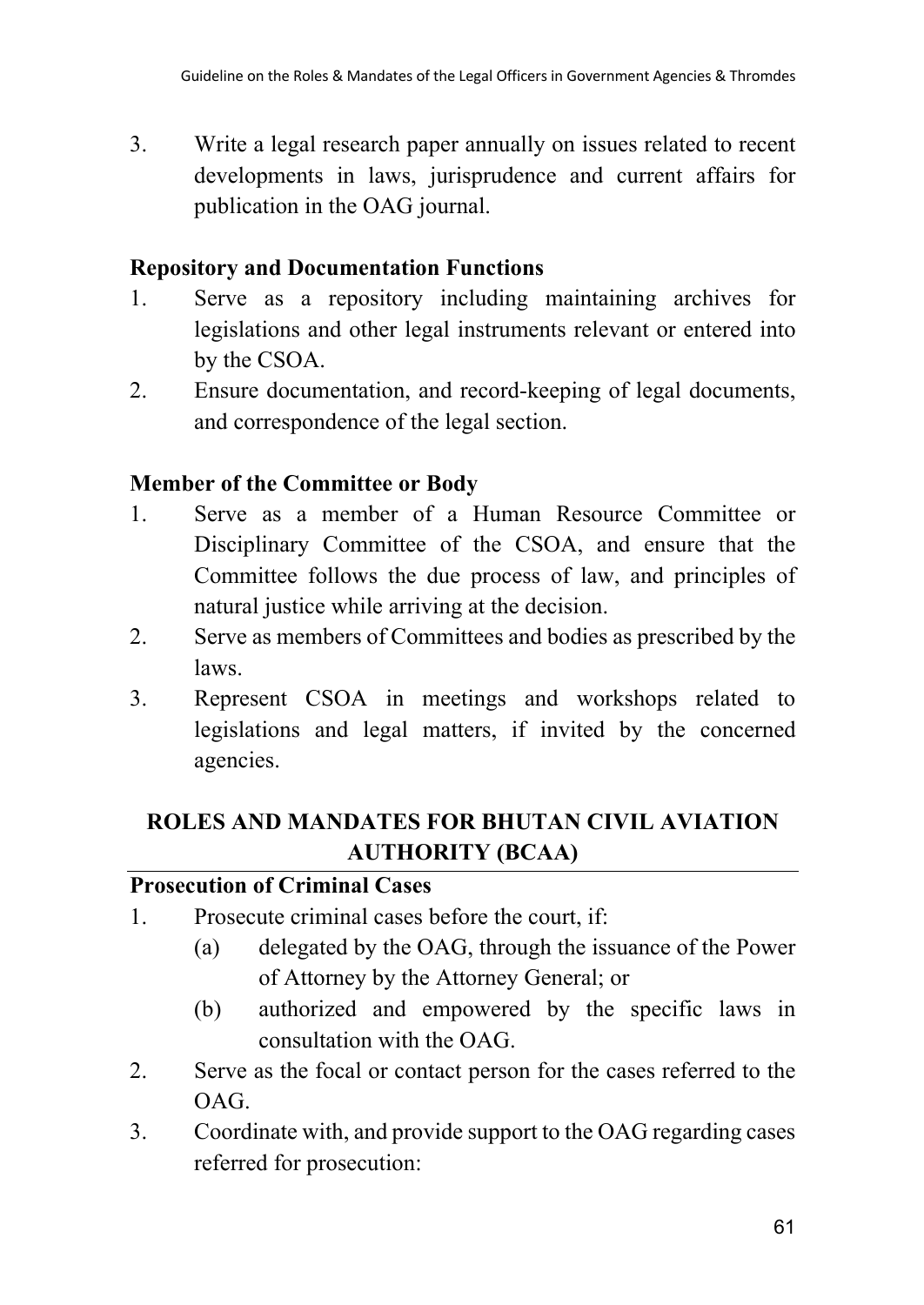- (a) including providing information and documents related to sector-specific cases; and
- (b) follow-up on the court judgments and appeals.

# **Litigation of Civil cases**

- 1. Institute civil cases before the Court or arbitral tribunal on behalf of the BCAA.
- 2. Represents the BCAA before the Court or arbitral tribunal in civil cases.
- 3. Be a focal for civil cases, if it is forwarded to the OAG for litigation.

# **Legal Functions**

- 1. Provide legal opinions or draft legal memoranda concerning the interpretation of the Convention on International Civil Aviation and Annexes, and other international legal instruments.
- 2. Participate in negotiations and meetings requiring legal advice or expertise.
- 3. Prepare or review draft agreements, MoUs, contract and project documents to which the authority is a party.
- 4. Carry out research on various legal topics in international air law, competition law and dispute law.
- 5. Draft or review the Civil Aviation Act of Bhutan in accordance with the International Civil Aviation Convention.
- 6. Be the focal person for developing aviation laws, reviewing aviation related agreements such as Air Services Agreements with other countries.
- 7. Serve as a drafting instructor to OAG and adhere to the relevant clauses of *Rules of Procedure of Drafting and Reviewing of Bills and Delegated Legislations 2018,* if a bill or delegated legislation is referred for drafting or review to OAG.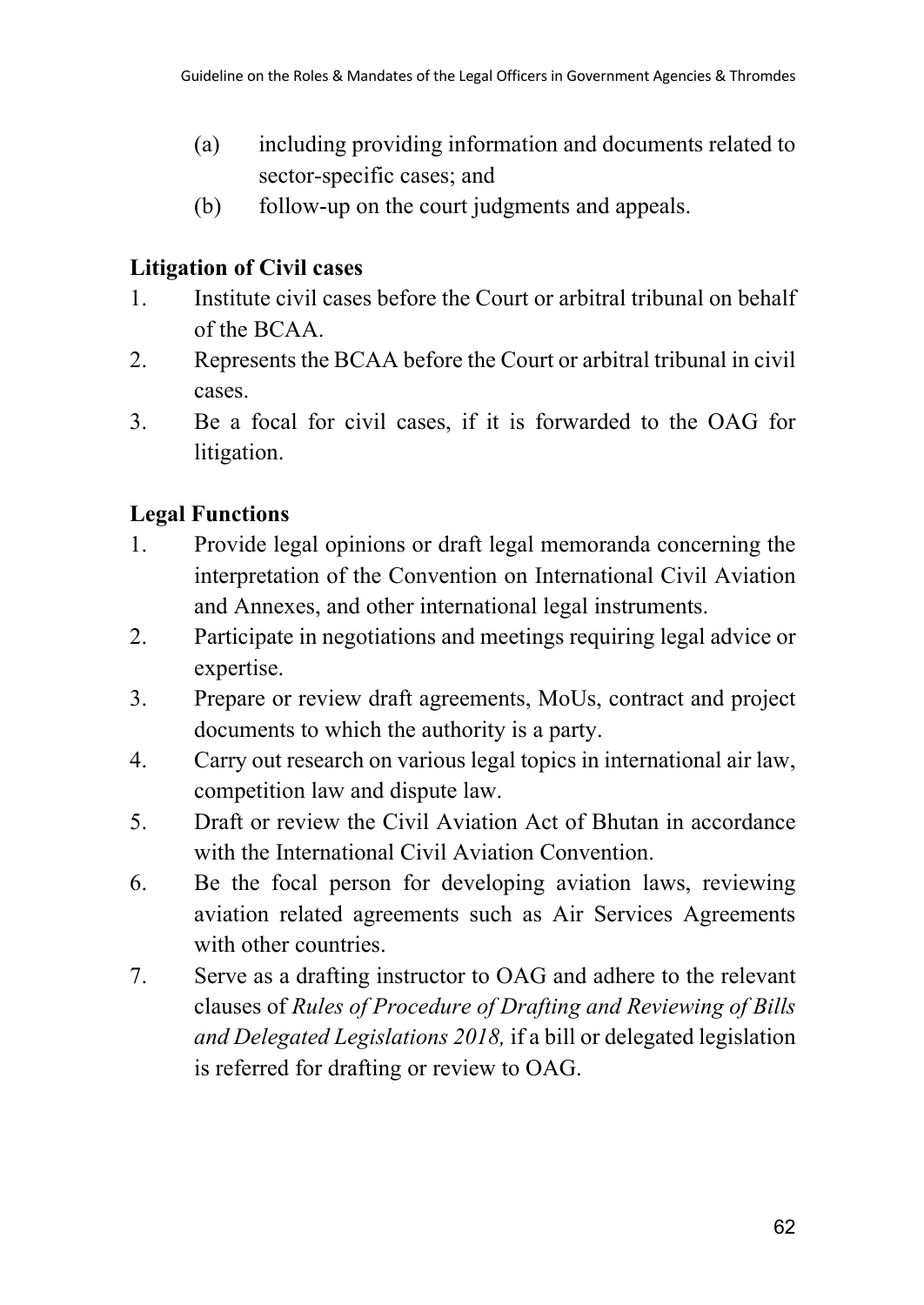- 8. Be the focal person for treaty depository functions of the Authority.
- 9. Maintain a close and harmonious working relation with the Member States by serving as a focal person, carrying out liaison and protocol functions, monitoring, and providing policy guidance and advice on MOUs.
- 10. Be the focal person for ICAO aeronautical agreements and arrangements.
- 11. Enforce the laws relevant to BCAA.
- 12. Conduct meetings or awareness programs relating to aviation law with the stakeholders.

### **Quasi-judicial Functions**

- 1. Serve as a member of a Human Resource Committee or Disciplinary Committee of the BCAA, and ensures that the Committee observes and follows the due process of law, and principles of natural justice while performing the quasi-judicial functions.
- 2. Serve as members of Committees or bodies if directed by the BCAA, or as prescribed by the law.
- 3. Serve as ACC focal point for the BCAA.
- 4. Serve as a working level committee member for drone operations.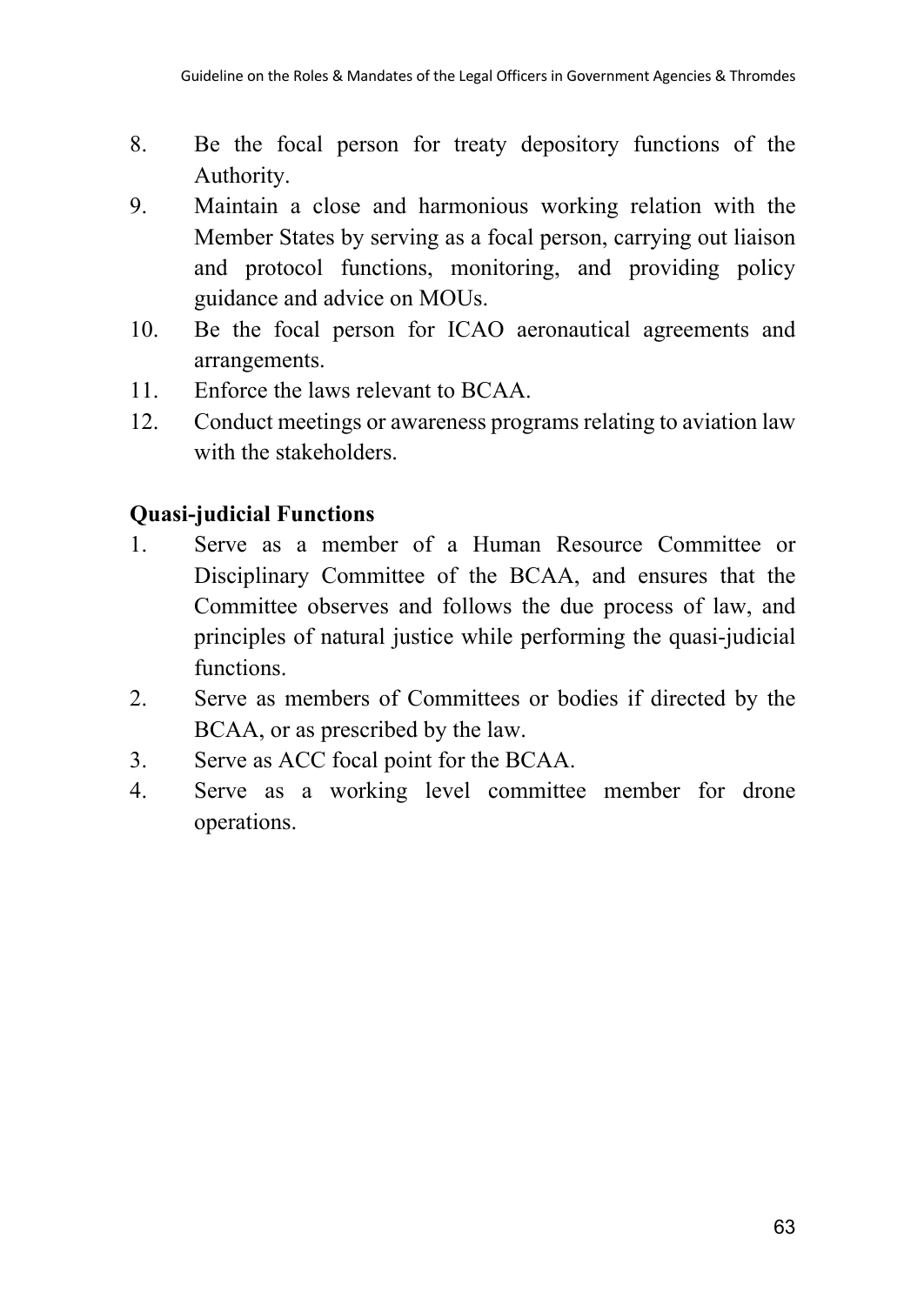## **STRUCTURE OF LEGAL DIVISION IN THE THROMDES**



# **ROLES AND MANDATES OF LEGAL OFFCIERS IN THROMDES**

The Thromdes (Thimphu, Phuntsholing, Gelephu and Samdrup Jongkhar) shall have a Legal Division under Executive Secretary to carry out the prosecution or litigation, drafting and legal services. The Legal Division in Thromdes perform quasi-judicial mandates on issues related to tenancy, land and election disputes. Further, Legal Divisions provide advisory roles to Thromde Tshogde, Thrompon, Executive Secretary, Officials of other Divisions and the public. The Divisions also draft rules and regulation, guidelines and other legal instruments. The Divisions initiate litigation, arbitration relating to procurements and contracts, and compliance, recovery, and mediation.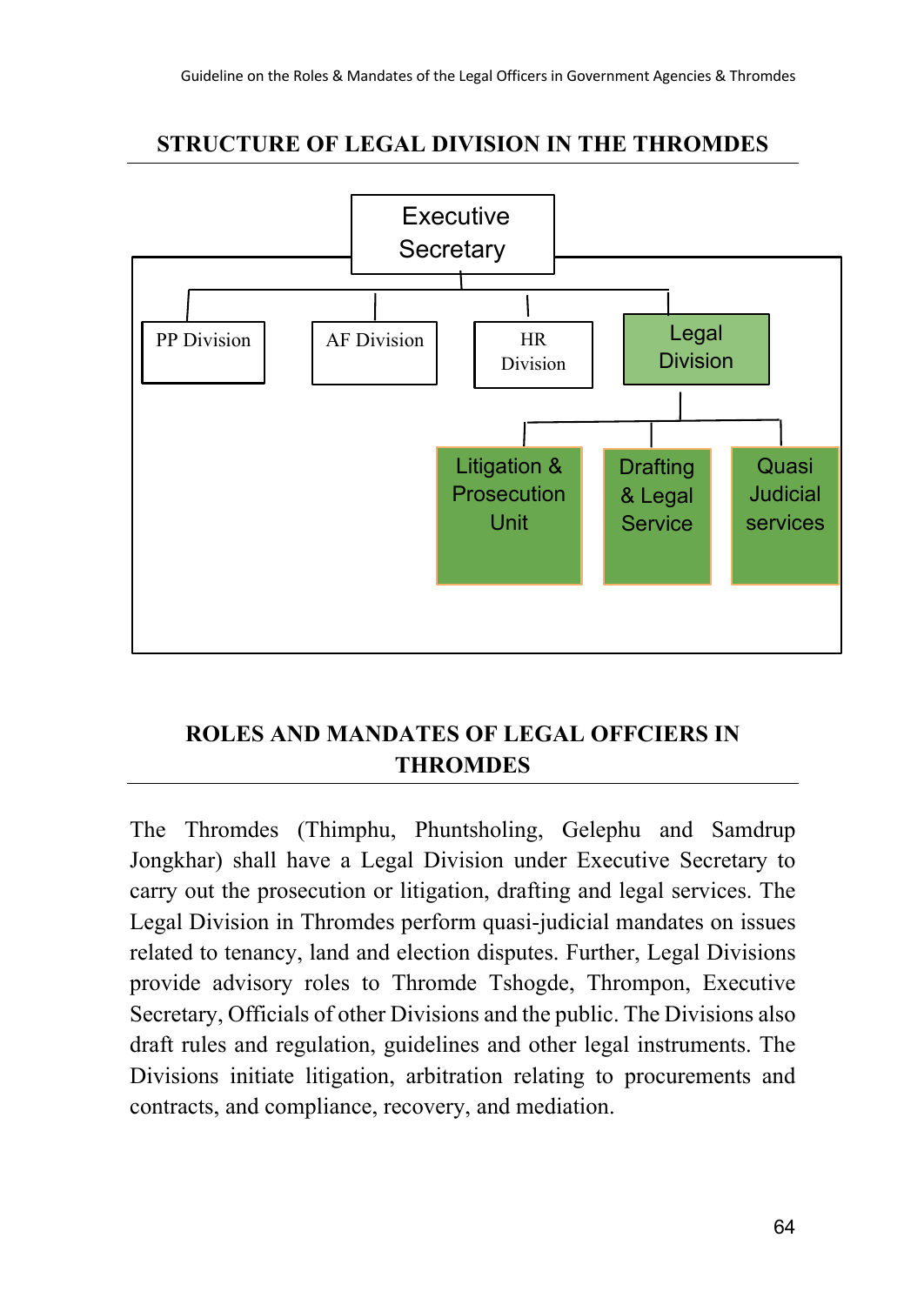### **Litigation Functions**

- 1. Institute civil cases before the Court or arbitral tribunal on behalf of the Thromde.
- 2. Represents the Thromde before the Court or arbitral tribunal in civil cases.
- 3. Be a focal for civil cases if it is forwarded to the OAG for litigation.
- 4. Carry out fact finding and document enquiry with relevant Divisions.

#### **Support Investigation & Prosecution**

- 1. Guide investigation procedures and review investigation reports to ensure due process of law is followed during investigations, if complaints are received from within the Thromde, ACC, RAA, ECB, NLCS etc.
- 2. Provide information and documents to the OAG concerning prosecution of sector specific cases not prosecuted by legal officers of ministries and agencies.
- 3. Provide information for investigation sought by the ACC concerning Thromde matters.
- 4. Take depositions from relevant divisions or officials, or other stakeholders as prescribed by law.

#### **Judgment Enforcement**

- 1. Enforce court judgement in civil or criminal cases, decisions of Tribunals and arbitral award.
- 2. Enforce decisions of the dispute settlement committees of the Thromde as prescribed under the law.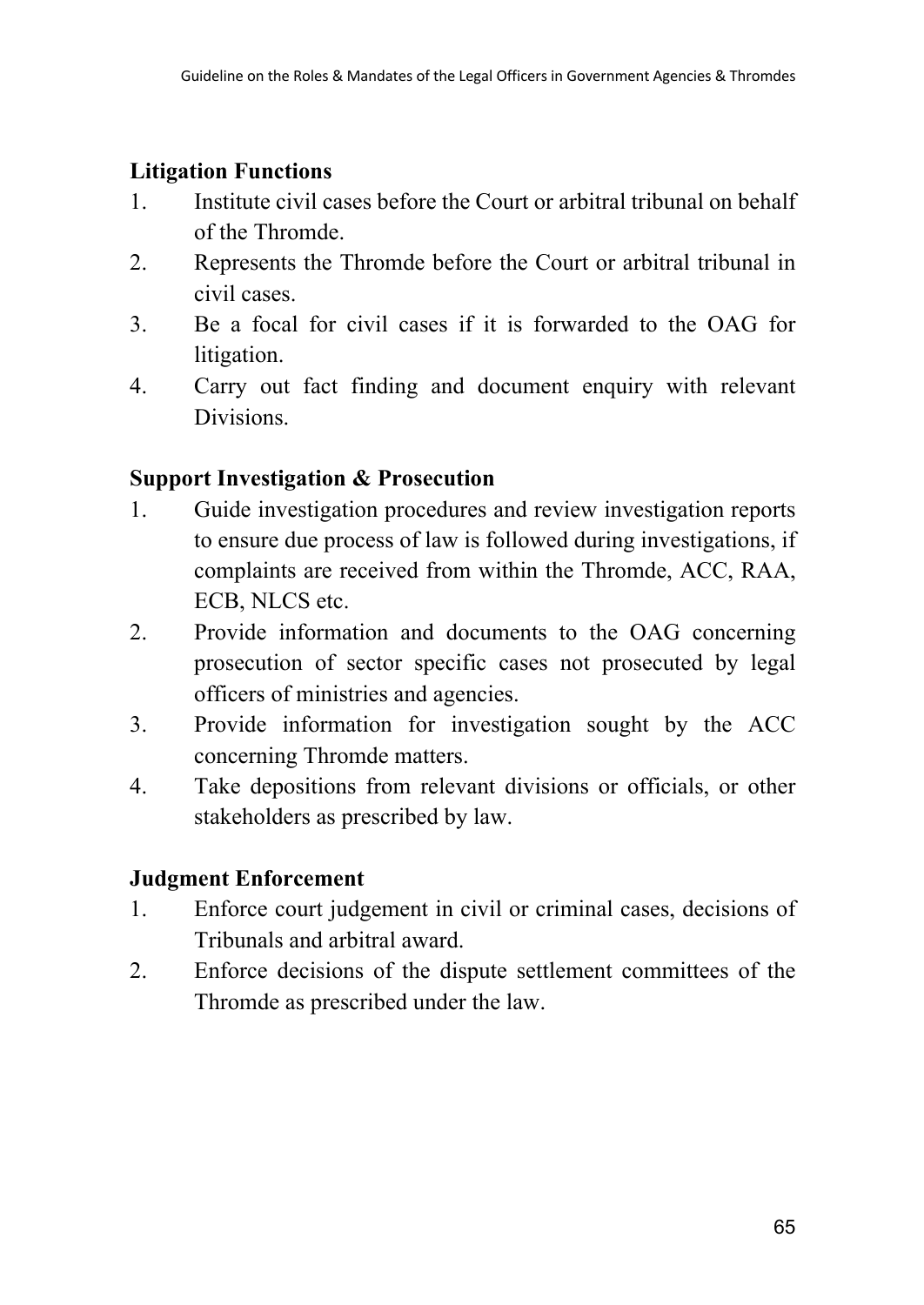# **Drafting and Review**

- 1. Advise on, coordinate and conduct the Legislative Impact Assessment before the drafting of any bill or review of existing legislation concerning the Thromde.
- 2. Draft bills including amendment bills on those subject-matter within the mandate of the Thromde.
- 3. Draft or revise delegated legislations on those subject matter within the mandate of the Thromde.
- 4. Serve as a drafting instructor to the OAG and adhere to the relevant clauses of *Rules of Procedure of Drafting and Reviewing of Bills and Delegated Legislations 2018,* if a bill or delegated legislation is referred for drafting or review to the OAG.
- 5. Coordinate and consult with relevant agencies during the process of revision of legislation concerning the Thromde.
- 6. Assist in the framing and review of manuals, guidelines, policies and procedures related to the Thromde.
- 7. Prepare or review MoUs, Terms of References, Standard Operating Procedures, agreements, contracts, and other legal documents related to the Thromde.
- 8. Represent the Thromde in the drafting process and consultation of sectoral legislations and other legal related matters, if invited by the concerned agencies.
- 9. Seek any technical advice or support from the OAG on drafting bills or delegated legislation.
- 10. Review relevant Acts of the Local Government, if any and submit recommendations to the OAG.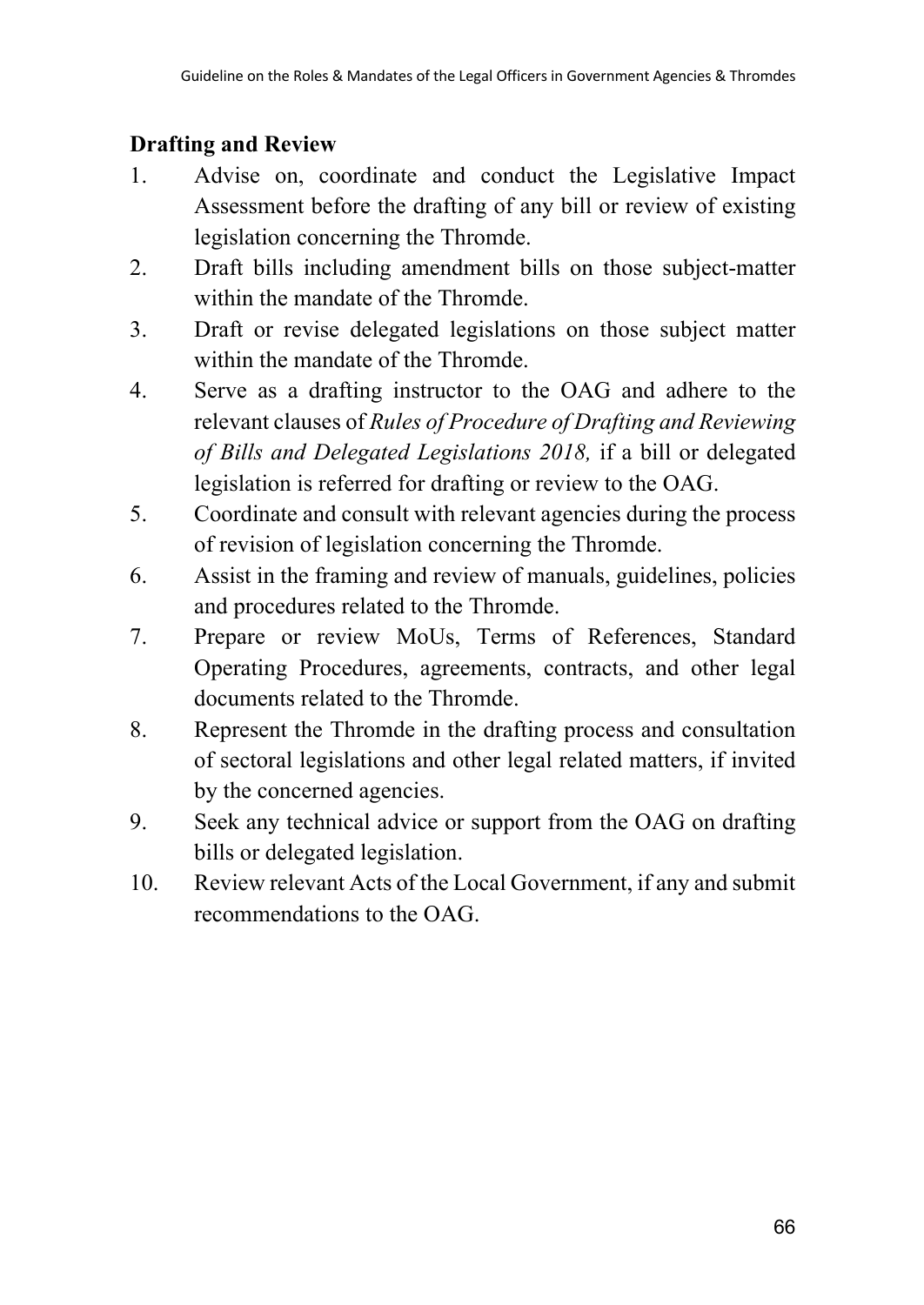# **Legal Advice**

- 1. Provide legal advice and opinion on the matters of law and issue requiring legal opinion, to the Thrompon, Executive Secretary and the management of Thromde.
- 2. Provide legal assistance to the head of the Agency, divisions and officials in general.
- 3. Provide legal advice on policy and regulatory aspects to Thromde.
- 4. Provide advice and support to the Thromde on MoUs.
- 5. Disseminate relevant laws of the Thromde to the general public.
- 6. Conduct awareness presentations to the staff of the Thromde on relevant laws.
- 7. Make presentations to the OAG on the specialized laws when requested.
- 8. Assist the Attorney General in providing legal advice on specialized subjects.

# **Quasi-judicial Functions**

- 1. Serve as a member or member secretary of any committee as prescribed by the laws.
- 2. Serve as a member to other Disputes Settlement Committees as required by the laws.
- 3. Make presentations before the dispute settlement committee.
- 4. Carry out mediation functions as prescribed by the laws.
- 5. Serve as a focal person or a probation officer as delegated by relevant agencies.
- 6. Ensure that the Committee observes and follows the due process of law, and principle of natural justice while performing quasijudicial functions.

# **Legal Advocacy and Dissemination Functions**

1. Disseminate relevant laws to the general public in consultation with the OAG.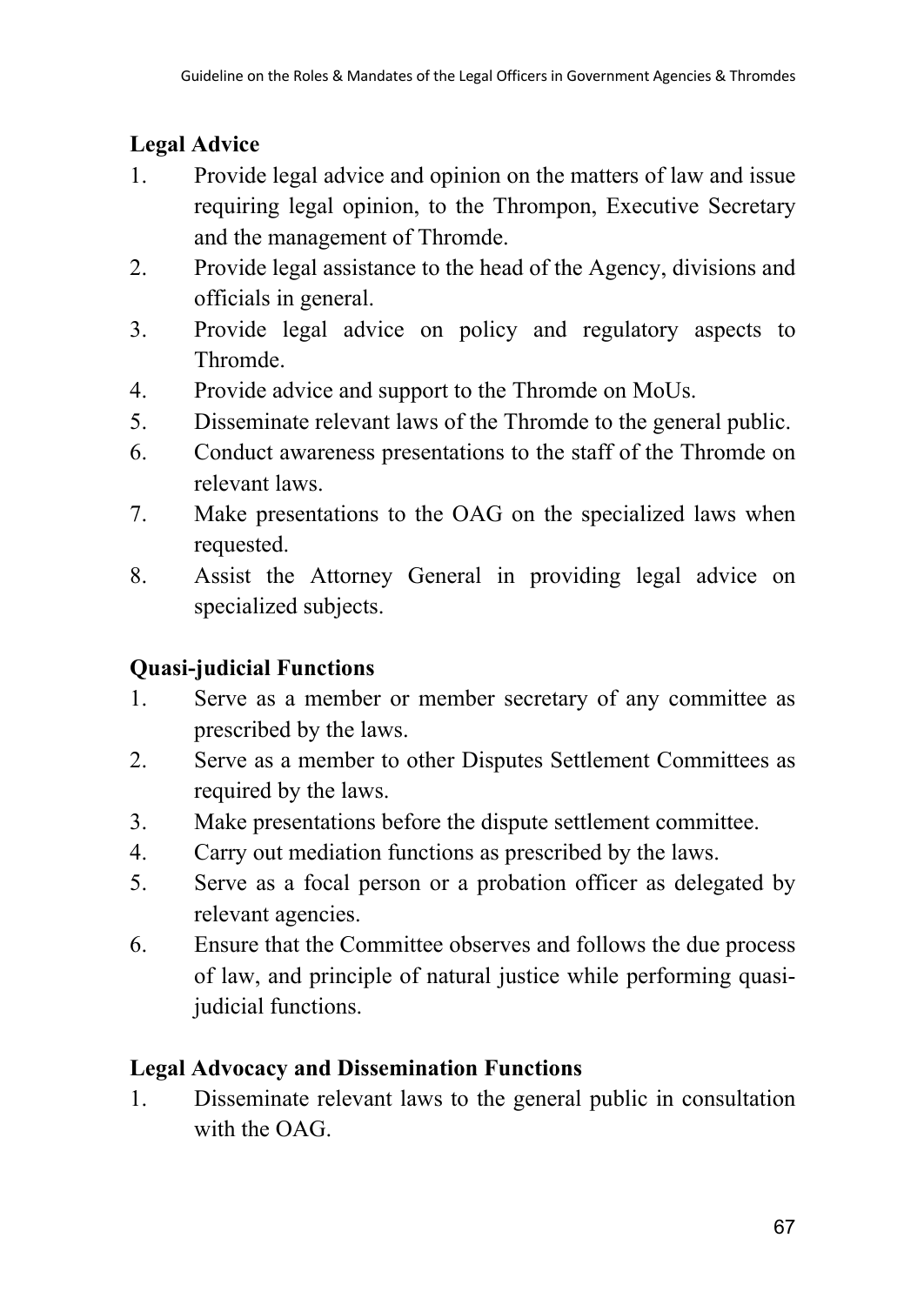- 2. Conduct awareness presentations to the staff, management or Council of the Thromde on basic legal requirements in decision making.
- 3. Provide advocacy on the laws relevant to the Thromde.
- 4. Promote and disseminate the benefit of mediation.

# **Other Legal Functions**

- 1. Represent the Thromde in meetings and workshops related to legislation and legal matters, if invited by the concerned agencies.
- 2. Implement the laws relevant to the Thromde.
- 3. Report to the OAG on the work plan of the legal officers in the Thromde and achievements, twice in a year.
- 4. Participate in Lawyers conferences and make presentations, if necessary.
- 5. Provide the following support to the Judiciary:
	- a. assist in carrying out the judicial investigations as directed by the Court;
	- b. assist in the delivery of summon orders as directed by the Court;
	- c. assist and support the rendering of expert opinion from the Thromde; and
	- d. assist and support in giving technical reports as directed to the Thromde by the Court.
- 6. Serve as a repository including maintaining archives for legislations and other legal instruments relevant or entered into by the Thromde.
- 7. Ensure proper documentation, and record-keeping of legal documents and correspondences of the legal section.

# **Any other Ad hoc services**

1. Carry out ad hoc activities whenever required, if directed by the management, superiors, or the parent agency.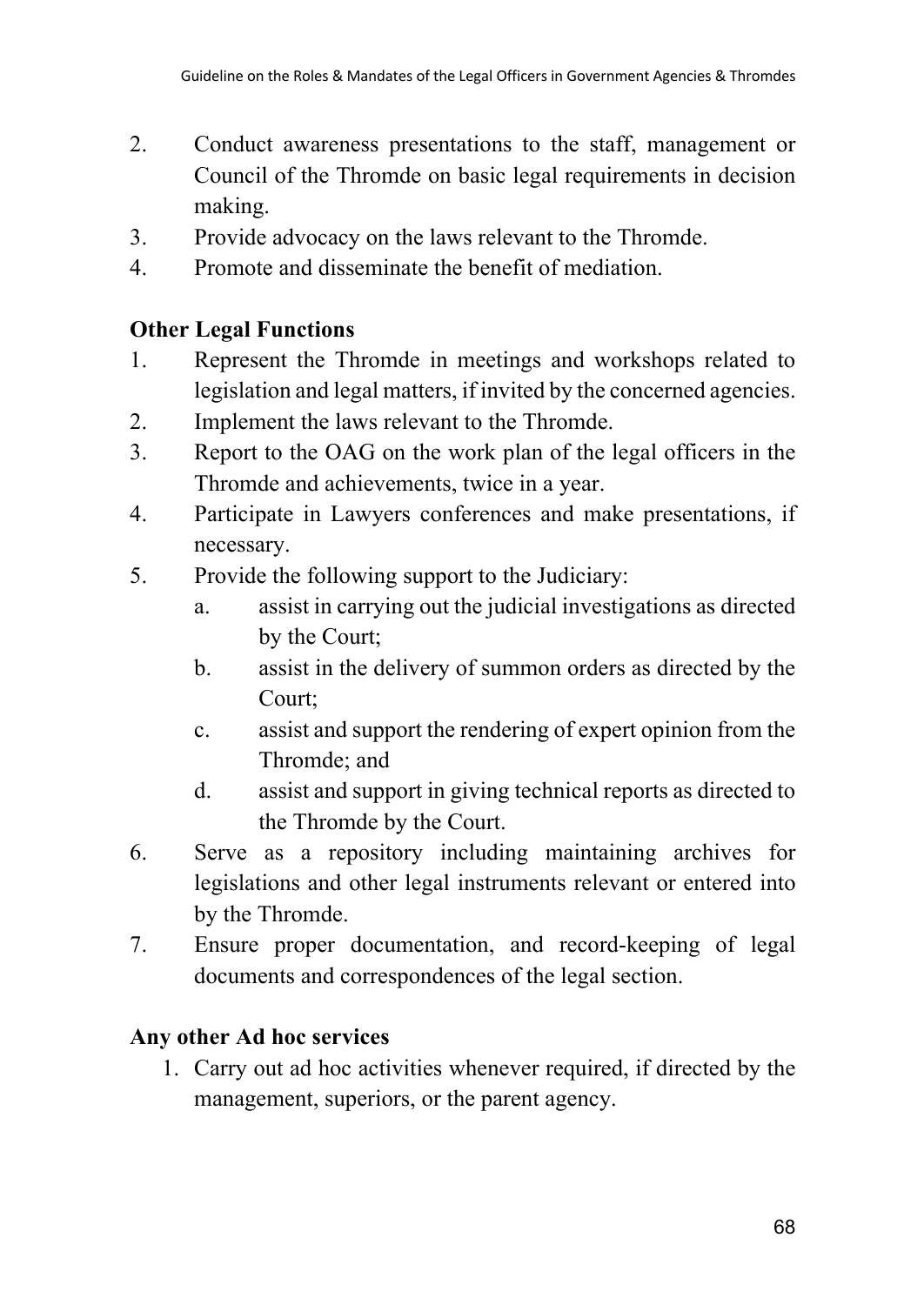# **TERMS OF REFERENCE FOR LEGAL ASSISTANTS IN AGENCIES AND THROMDES**

#### **Criminal Prosecution and Civil Litigation:**

- 1. The Legal Assistant shall;
- (a) Review, prepare and register cases on behalf of the agency, in consultation with the Legal Head;
- (b) In consultation with the legal head, ensure formulation of appropriate plaints based on the law, fact and evidence available;
- (c) Assist in instituting cases before the Royal Court of Justice or Arbitral Tribunal on behalf of the agency;
- (d) Assist in representing the agency before the Court in criminal and civil matters or before the Arbitral tribunal in contractual disputes of the agency;
- (e) Execute fact finding through document enquiry and review in relation to the facts of the case, under the supervision of the legal head;
- (f) Enforce court judgment in criminal and civil cases, as well as enforcement of arbitral awards;
- (g) Assist in guiding the enforcement officials in carrying out investigation of cases; And
- (h) Assist in carrying out investigation in administrative matters forwarded by the relevant agencies.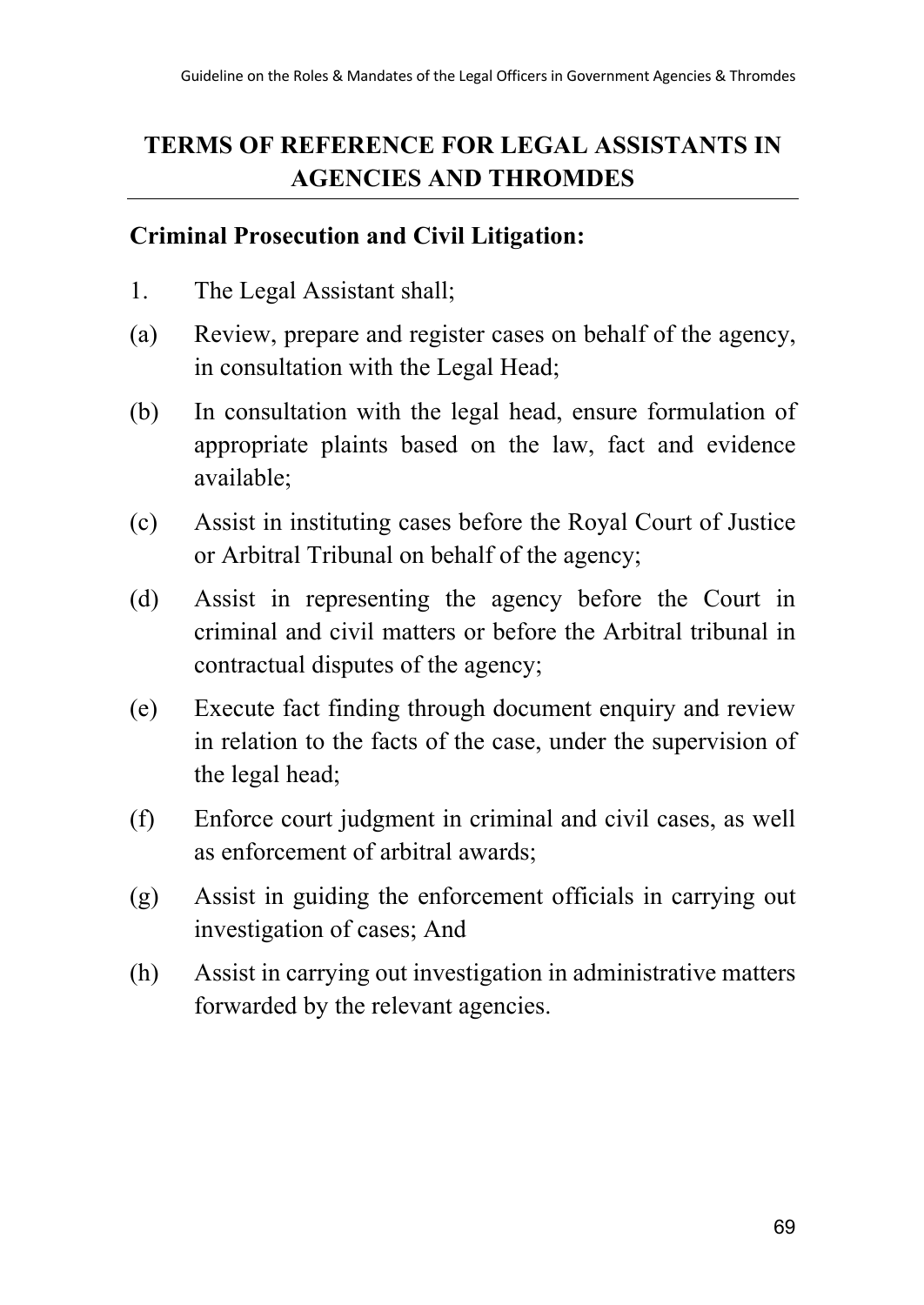# **Drafting and Review of Bills and other Legal Instruments**

- 2. The Legal Assistant shall;
- (a) Assist in the coordination and preparation of Legislative Impact Assessment and conduct of the said assessment before the drafting of bill or review of legislation concerning the Agency;
- (b) Assist in the development and review of the manuals, guidelines, laws and by-laws;
- (c) Assist in preparing/reviewing MoU, treaties, conventions and agreements, Terms of Reference for networking, recruitment, research and contracts, and other legal documents such as undertaking, letter of intent etc.;
- (d) Assist in the review of bills in accordance with the Rules of Procedure for drafting and reviewing of Bills and Delegated Legislations 2018;
- (e) Assist in drafting any other legal instruments as assigned by the Office;
- (f) Assist in conducting research on relevant international laws and other legal instruments as well as executing desk reviews and comparative studies to prepare in drafting and reviewing bills and by-law; and
- (g) Assist in reviewing relevant statutes or legal documents and submit recommendations to the Office of the Attorney General.